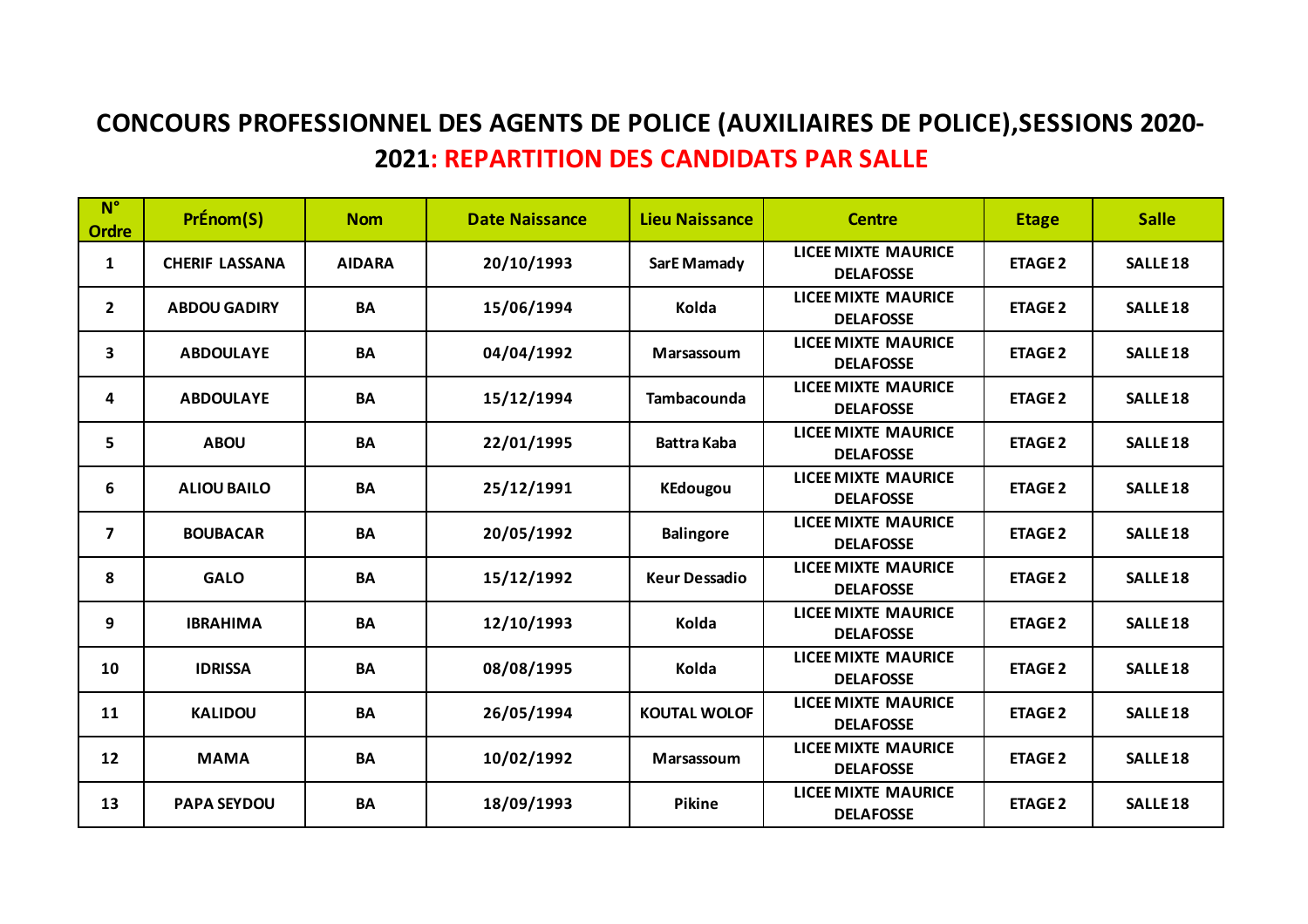| 14 | <b>ABDOULAYE</b>                         | <b>BADIANE</b> | 13/10/1994 | <b>Ouonck</b>              | <b>LICEE MIXTE MAURICE</b><br><b>DELAFOSSE</b> | <b>ETAGE 2</b> | <b>SALLE 18</b>     |
|----|------------------------------------------|----------------|------------|----------------------------|------------------------------------------------|----------------|---------------------|
| 15 | <b>BABOUCAR</b>                          | <b>BADIANE</b> | 23/09/1991 | <b>Boulandor</b>           | <b>LICEE MIXTE MAURICE</b><br><b>DELAFOSSE</b> | <b>ETAGE 2</b> | <b>SALLE 18</b>     |
| 16 | <b>BENOIT</b>                            | <b>BADIANE</b> | 04/10/1993 | <b>Dackar</b>              | <b>LICEE MIXTE MAURICE</b><br><b>DELAFOSSE</b> | <b>ETAGE 2</b> | <b>SALLE 18</b>     |
| 17 | <b>GASTON</b>                            | <b>BADIANE</b> | 14/02/1993 | <b>Bignona</b>             | <b>LICEE MIXTE MAURICE</b><br><b>DELAFOSSE</b> | <b>ETAGE 2</b> | <b>SALLE 18</b>     |
| 18 | <b>IDRISSA</b>                           | <b>BADIANE</b> | 10/08/1993 | <b>Hathioune</b>           | <b>LICEE MIXTE MAURICE</b><br><b>DELAFOSSE</b> | <b>ETAGE 2</b> | <b>SALLE 18</b>     |
| 19 | <b>CHARLES</b>                           | <b>BADIATE</b> | 03/01/1991 | <b>Emaye</b>               | <b>LICEE MIXTE MAURICE</b><br><b>DELAFOSSE</b> | <b>ETAGE 2</b> | <b>SALLE 18</b>     |
| 20 | <b>ABDOU KADER</b>                       | <b>BADJI</b>   | 01/08/1993 | <b>Bignona</b>             | <b>LICEE MIXTE MAURICE</b><br><b>DELAFOSSE</b> | <b>ETAGE 2</b> | <b>SALLE 18</b>     |
| 21 | <b>ALIOU</b>                             | <b>BADJI</b>   | 02/02/1991 | <b>Balingore</b>           | <b>LICEE MIXTE MAURICE</b><br><b>DELAFOSSE</b> | <b>ETAGE 2</b> | <b>SALLE 18</b>     |
| 22 | <b>ANSOUMANA</b>                         | <b>BADJI</b>   | 19/08/1992 | <b>Balankine Nord</b>      | <b>LICEE MIXTE MAURICE</b><br><b>DELAFOSSE</b> | <b>ETAGE 2</b> | <b>SALLE 18</b>     |
| 23 | <b>BOUBACAR</b>                          | <b>BADJI</b>   | 13/01/1992 | <b>Bounkiling Diola</b>    | <b>LICEE MIXTE MAURICE</b><br><b>DELAFOSSE</b> | <b>ETAGE 2</b> | <b>SALLE 18</b>     |
| 24 | <b>BOUBACAR</b>                          | <b>BADJI</b>   | 31/12/1994 | <b>Niankitte</b>           | <b>LICEE MIXTE MAURICE</b><br><b>DELAFOSSE</b> | <b>ETAGE 2</b> | <b>SALLE 18</b>     |
| 25 | <b>DAOUDA FAYE</b>                       | <b>BADJI</b>   | 13/04/1993 | <b>ThiEs</b>               | <b>LICEE MIXTE MAURICE</b><br><b>DELAFOSSE</b> | <b>ETAGE 2</b> | <b>SALLE 18</b>     |
| 26 | EL HADJI DAOUDA                          | <b>BADJI</b>   | 17/09/1993 | <b>Balingore</b>           | <b>LICEE MIXTE MAURICE</b><br><b>DELAFOSSE</b> | <b>ETAGE 2</b> | <b>SALLE 19</b>     |
| 27 | <b>FRANCK SYDRICK</b><br><b>IBRAHIMA</b> | <b>BADJI</b>   | 17/03/1993 | Mbaraglou<br><b>Birame</b> | <b>LICEE MIXTE MAURICE</b><br><b>DELAFOSSE</b> | <b>ETAGE 2</b> | <b>SALLE 19</b>     |
| 28 | <b>FREDERIC</b><br><b>PANCRASSE</b>      | <b>BADJI</b>   | 29/10/1992 | <b>Bignona</b>             | <b>LICEE MIXTE MAURICE</b><br><b>DELAFOSSE</b> | <b>ETAGE 2</b> | <b>SALLE 19</b>     |
| 29 | <b>ISMAILA</b>                           | <b>BADJI</b>   | 09/08/1990 | <b>Diegoune</b>            | <b>LICEE MIXTE MAURICE</b><br><b>DELAFOSSE</b> | <b>ETAGE 2</b> | SALLE <sub>19</sub> |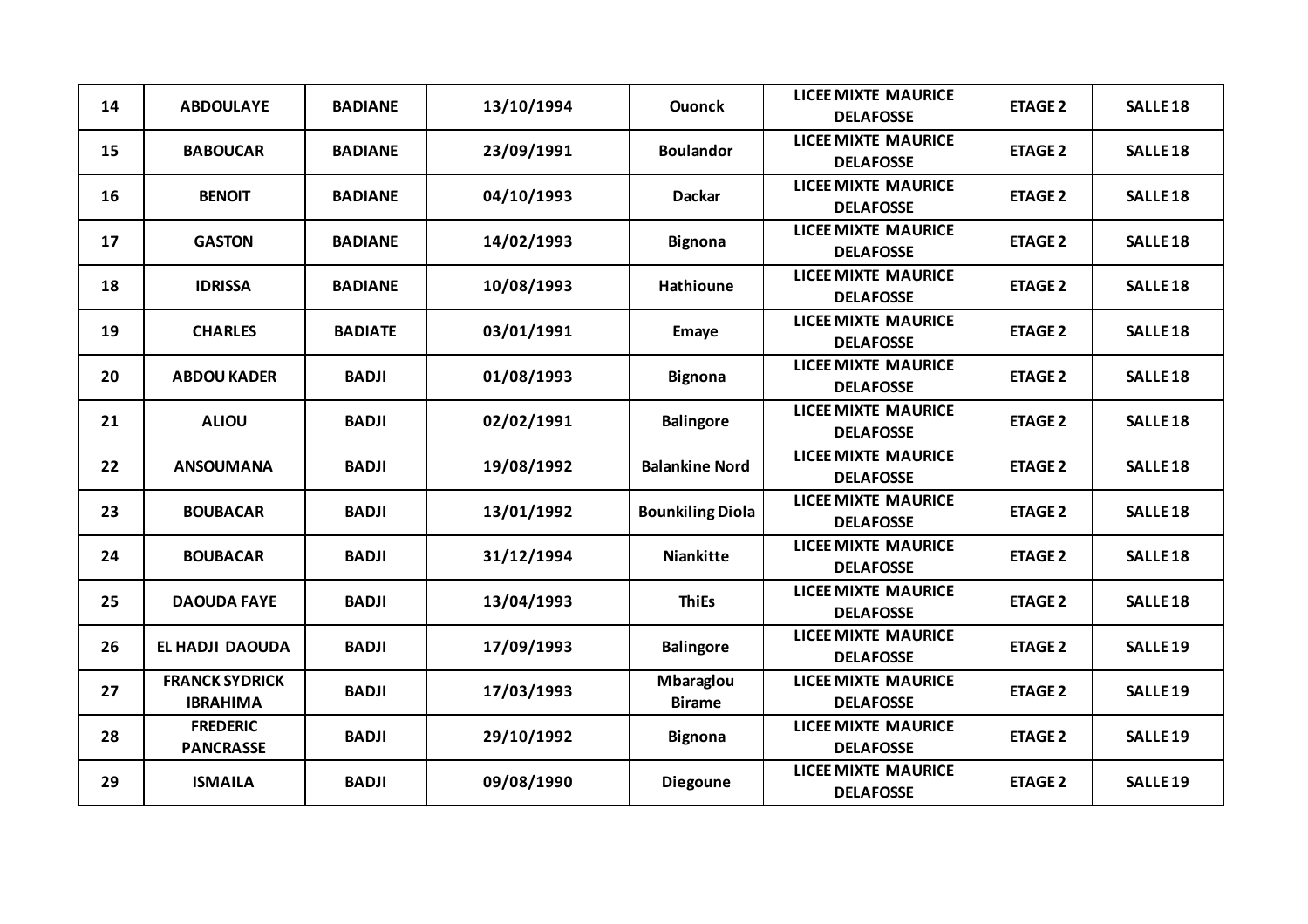| 30 | <b>JEAN MARCEL</b><br><b>TANGUY</b> | <b>BADJI</b>    | 15/01/1993 | <b>Balandine</b>             | <b>LICEE MIXTE MAURICE</b><br><b>DELAFOSSE</b> | <b>ETAGE 2</b> | <b>SALLE 19</b>     |
|----|-------------------------------------|-----------------|------------|------------------------------|------------------------------------------------|----------------|---------------------|
| 31 | <b>KAOUSSOU</b>                     | <b>BADJI</b>    | 14/02/1993 | <b>DiEgoune</b>              | <b>LICEE MIXTE MAURICE</b><br><b>DELAFOSSE</b> | <b>ETAGE 2</b> | <b>SALLE 19</b>     |
| 32 | <b>LAMINE</b>                       | <b>BADJI</b>    | 30/04/1991 | Oulampane                    | <b>LICEE MIXTE MAURICE</b><br><b>DELAFOSSE</b> | <b>ETAGE 2</b> | <b>SALLE 19</b>     |
| 33 | <b>LAMINE</b>                       | <b>BADJI</b>    | 06/08/1995 | <b>Thionck - Essyl</b>       | <b>LICEE MIXTE MAURICE</b><br><b>DELAFOSSE</b> | <b>ETAGE 2</b> | <b>SALLE 19</b>     |
| 34 | <b>MALANG ARIMBA</b>                | <b>BADJI</b>    | 31/05/1995 | <b>DiEgoune</b>              | <b>LICEE MIXTE MAURICE</b><br><b>DELAFOSSE</b> | <b>ETAGE 2</b> | <b>SALLE 19</b>     |
| 35 | <b>MAMADOU LAMINE</b>               | <b>BADJI</b>    | 20/01/1993 | Ghamoune                     | <b>LICEE MIXTE MAURICE</b><br><b>DELAFOSSE</b> | <b>ETAGE 2</b> | <b>SALLE 19</b>     |
| 36 | <b>MICHEL</b>                       | <b>BADJI</b>    | 24/02/1993 | <b>Bignona</b>               | <b>LICEE MIXTE MAURICE</b><br><b>DELAFOSSE</b> | <b>ETAGE 2</b> | <b>SALLE 19</b>     |
| 37 | <b>MOUSSA</b>                       | <b>BADJI</b>    | 30/03/1994 | <b>Sindian</b>               | <b>LICEE MIXTE MAURICE</b><br><b>DELAFOSSE</b> | <b>ETAGE 2</b> | <b>SALLE 19</b>     |
| 38 | <b>OUSMANE</b>                      | <b>BADJI</b>    | 08/06/1995 | <b>Silinkine</b>             | <b>LICEE MIXTE MAURICE</b><br><b>DELAFOSSE</b> | <b>ETAGE 2</b> | <b>SALLE 19</b>     |
| 39 | <b>SALIF</b>                        | <b>BADJI</b>    | 16/05/1995 | Kagnobon                     | <b>LICEE MIXTE MAURICE</b><br><b>DELAFOSSE</b> | <b>ETAGE 2</b> | <b>SALLE 19</b>     |
| 40 | <b>SANA SOPI</b>                    | <b>BADJI</b>    | 01/07/1991 | <b>Sindian</b>               | <b>LICEE MIXTE MAURICE</b><br><b>DELAFOSSE</b> | <b>ETAGE 2</b> | <b>SALLE 19</b>     |
| 41 | <b>SEYDOU</b>                       | <b>BADJI</b>    | 25/04/1993 | Sindian                      | <b>LICEE MIXTE MAURICE</b><br><b>DELAFOSSE</b> | <b>ETAGE 2</b> | <b>SALLE 19</b>     |
| 42 | YOUSSOUPH SABO                      | <b>BADJI</b>    | 01/12/1991 | <b>Balingore</b>             | <b>LICEE MIXTE MAURICE</b><br><b>DELAFOSSE</b> | <b>ETAGE 2</b> | <b>SALLE 19</b>     |
| 43 | <b>ZAKARIA</b>                      | <b>BADJI</b>    | 30/08/1992 | <b>Mpack</b>                 | <b>LICEE MIXTE MAURICE</b><br><b>DELAFOSSE</b> | <b>ETAGE 2</b> | <b>SALLE 19</b>     |
| 44 | <b>FABACARY</b>                     | <b>BADJINKA</b> | 07/11/1993 | <b>BEmet</b><br>Diattacounda | <b>LICEE MIXTE MAURICE</b><br><b>DELAFOSSE</b> | <b>ETAGE 2</b> | <b>SALLE 19</b>     |
| 45 | <b>OLIVIER</b>                      | <b>BAKALY</b>   | 20/09/1993 | <b>DIATTACOUNDA</b>          | <b>LICEE MIXTE MAURICE</b><br><b>DELAFOSSE</b> | <b>ETAGE 2</b> | SALLE <sub>19</sub> |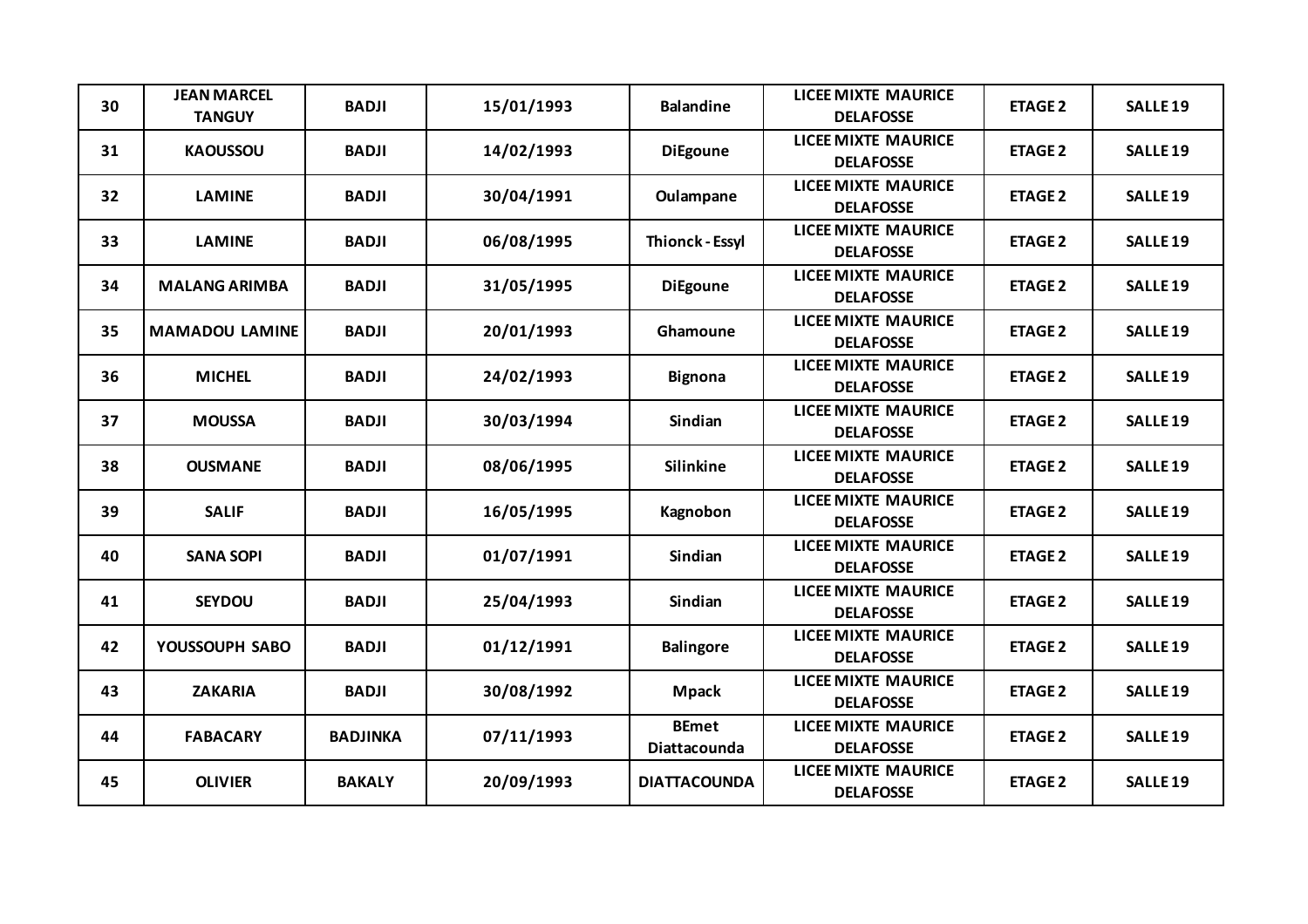| 53 | <b>AMEDA DESIRE</b>                     | <b>BALOUCOUNE</b> | 23/01/1995 | Goudomp               | <b>LICEE MIXTE MAURICE</b><br><b>DELAFOSSE</b> | <b>ETAGE 2</b> | <b>SALLE 20</b>     |
|----|-----------------------------------------|-------------------|------------|-----------------------|------------------------------------------------|----------------|---------------------|
| 46 | <b>ALIOU SAMBA</b>                      | <b>BALDE</b>      | 12/01/1993 | <b>Bignona</b>        | <b>LICEE MIXTE MAURICE</b><br><b>DELAFOSSE</b> | <b>ETAGE 2</b> | <b>SALLE 19</b>     |
| 47 | <b>AMADOU</b>                           | <b>BALDE</b>      | 23/01/1993 | Niagha                | <b>LICEE MIXTE MAURICE</b><br><b>DELAFOSSE</b> | <b>ETAGE 2</b> | <b>SALLE 19</b>     |
| 48 | <b>AMADOU</b>                           | <b>BALDE</b>      | 07/05/1993 | <b>Tambacounda</b>    | <b>LICEE MIXTE MAURICE</b><br><b>DELAFOSSE</b> | <b>ETAGE 2</b> | SALLE <sub>19</sub> |
| 49 | <b>CHEIKH TIDIANE</b>                   | <b>BALDE</b>      | 05/06/1990 | <b>KOLDA</b>          | <b>LICEE MIXTE MAURICE</b><br><b>DELAFOSSE</b> | <b>ETAGE 2</b> | <b>SALLE 19</b>     |
| 50 | <b>MAMOUDOU</b>                         | <b>BALDE</b>      | 01/02/1994 | <b>SarE Same Baty</b> | <b>LICEE MIXTE MAURICE</b><br><b>DELAFOSSE</b> | <b>ETAGE 2</b> | <b>SALLE 19</b>     |
| 51 | <b>MOULAYE</b>                          | <b>BALDE</b>      | 22/05/1993 | <b>Dabo</b>           | <b>LICEE MIXTE MAURICE</b><br><b>DELAFOSSE</b> | <b>ETAGE 2</b> | <b>SALLE 20</b>     |
| 52 | <b>SAMBA</b>                            | <b>BALDE</b>      | 10/03/1993 | <b>Dioulayel</b>      | <b>LICEE MIXTE MAURICE</b><br><b>DELAFOSSE</b> | <b>ETAGE 2</b> | <b>SALLE 20</b>     |
| 54 | <b>ALAIN</b>                            | <b>BARBOZA</b>    | 03/05/1993 | Diatta Counda         | <b>LICEE MIXTE MAURICE</b><br><b>DELAFOSSE</b> | <b>ETAGE 2</b> | <b>SALLE 20</b>     |
| 55 | <b>EL HADJI MAMADOU</b><br><b>ALIOU</b> | <b>BARRY</b>      | 02/02/1992 | Tambacounda           | <b>LICEE MIXTE MAURICE</b><br><b>DELAFOSSE</b> | <b>ETAGE 2</b> | <b>SALLE 20</b>     |
| 56 | <b>ABOU</b>                             | <b>BARRY</b>      | 01/02/1994 | LinguEre              | <b>LICEE MIXTE MAURICE</b><br><b>DELAFOSSE</b> | <b>ETAGE 2</b> | <b>SALLE 20</b>     |
| 57 | EL HADJI AMADOU                         | <b>BASSE</b>      | 14/06/1993 | <b>Soume</b>          | <b>LICEE MIXTE MAURICE</b><br><b>DELAFOSSE</b> | <b>ETAGE 2</b> | <b>SALLE 20</b>     |
| 58 | <b>SIMEON NGOR</b>                      | <b>BASSE</b>      | 17/04/1994 | <b>Ngor Basse</b>     | <b>LICEE MIXTE MAURICE</b><br><b>DELAFOSSE</b> | <b>ETAGE 2</b> | <b>SALLE 20</b>     |
| 59 | <b>PATRICK</b>                          | <b>BASSENE</b>    | 05/03/1995 |                       | <b>LICEE MIXTE MAURICE</b><br><b>DELAFOSSE</b> | <b>ETAGE 2</b> | <b>SALLE 20</b>     |
| 60 | SOULEYMANE                              | <b>BIAYE</b>      | 04/10/1994 | <b>Samine</b>         | <b>LICEE MIXTE MAURICE</b><br><b>DELAFOSSE</b> | <b>ETAGE 2</b> | <b>SALLE 20</b>     |
| 61 | YALLA CHARLE                            | <b>BIAYE</b>      | 26/12/1994 | Sedhiou               | <b>LICEE MIXTE MAURICE</b><br><b>DELAFOSSE</b> | <b>ETAGE 2</b> | <b>SALLE 20</b>     |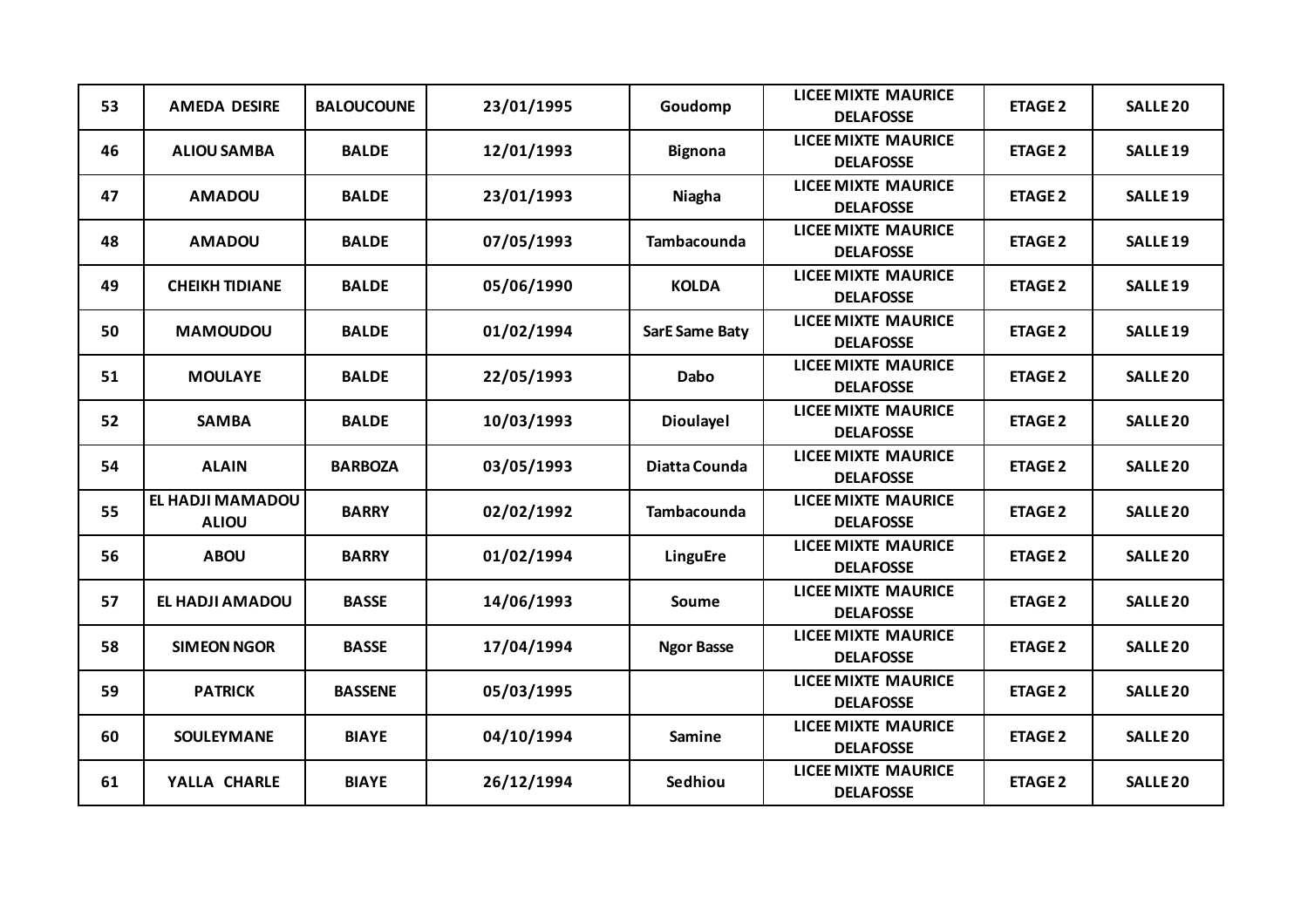| 62 | <b>BOURAMA TAMSIR</b>                | <b>BODIAN</b>  | 02/05/1992 | <b>Diattang</b>  | <b>LICEE MIXTE MAURICE</b><br><b>DELAFOSSE</b> | <b>ETAGE 2</b> | <b>SALLE 20</b>     |
|----|--------------------------------------|----------------|------------|------------------|------------------------------------------------|----------------|---------------------|
| 63 | <b>CHEIKH SAMBA</b><br><b>NDIAYE</b> | <b>BODIAN</b>  | 15/02/1992 | Caparan          | <b>LICEE MIXTE MAURICE</b><br><b>DELAFOSSE</b> | <b>ETAGE 2</b> | <b>SALLE 20</b>     |
| 64 | <b>FAMARA</b>                        | <b>BODIAN</b>  | 10/04/1990 | Mandegane        | <b>LICEE MIXTE MAURICE</b><br><b>DELAFOSSE</b> | <b>ETAGE 2</b> | <b>SALLE 20</b>     |
| 65 | <b>MOUSSA</b>                        | <b>BODIAN</b>  | 12/06/1990 | <b>Balingore</b> | <b>LICEE MIXTE MAURICE</b><br><b>DELAFOSSE</b> | <b>ETAGE 2</b> | <b>SALLE 20</b>     |
| 66 | <b>OUSMANE ABAYE</b>                 | <b>BODIAN</b>  | 20/12/1992 | <b>KOLDA</b>     | <b>LICEE MIXTE MAURICE</b><br><b>DELAFOSSE</b> | <b>ETAGE 2</b> | <b>SALLE 20</b>     |
| 67 | <b>PAPE FANSOU</b>                   | <b>BODIAN</b>  | 05/02/1991 | <b>Diattang</b>  | <b>LICEE MIXTE MAURICE</b><br><b>DELAFOSSE</b> | <b>ETAGE 2</b> | <b>SALLE 20</b>     |
| 68 | <b>SARANY</b>                        | <b>BODIAN</b>  | 14/11/1992 | Kagnobon         | <b>LICEE MIXTE MAURICE</b><br><b>DELAFOSSE</b> | <b>ETAGE 2</b> | <b>SALLE 20</b>     |
| 69 | <b>SEKOU</b>                         | <b>BODIAN</b>  | 08/06/1993 | Caparan          | <b>LICEE MIXTE MAURICE</b><br><b>DELAFOSSE</b> | <b>ETAGE 2</b> | <b>SALLE 20</b>     |
| 70 | <b>ROBERT YERA</b>                   | <b>BOUBANE</b> | 15/02/1992 | Tambacounda      | <b>LICEE MIXTE MAURICE</b><br><b>DELAFOSSE</b> | <b>ETAGE 2</b> | <b>SALLE 20</b>     |
| 71 | <b>ABDOU</b>                         | <b>CAMARA</b>  | 02/02/1991 | <b>Niaguis</b>   | <b>LICEE MIXTE MAURICE</b><br><b>DELAFOSSE</b> | <b>ETAGE 2</b> | <b>SALLE 20</b>     |
| 72 | <b>ABDOU</b>                         | <b>CAMARA</b>  | 05/01/1994 | <b>Dianky</b>    | <b>LICEE MIXTE MAURICE</b><br><b>DELAFOSSE</b> | <b>ETAGE 2</b> | <b>SALLE 20</b>     |
| 73 | <b>ANSOUMANA</b>                     | <b>CAMARA</b>  | 22/09/1993 | Kolda            | <b>LICEE MIXTE MAURICE</b><br><b>DELAFOSSE</b> | <b>ETAGE 2</b> | <b>SALLE 20</b>     |
| 74 | <b>HABIB</b>                         | <b>CAMARA</b>  | 06/07/1994 | Kolda            | <b>LICEE MIXTE MAURICE</b><br><b>DELAFOSSE</b> | <b>ETAGE 2</b> | <b>SALLE 20</b>     |
| 75 | <b>OUSMANE DADDY</b>                 | <b>CAMARA</b>  | 27/07/1993 | <b>Bignona</b>   | <b>LICEE MIXTE MAURICE</b><br><b>DELAFOSSE</b> | <b>ETAGE 2</b> | <b>SALLE 20</b>     |
| 76 | <b>SADIO</b>                         | <b>CAMARA</b>  | 20/05/1993 | Ziguinchor       | <b>LICEE MIXTE MAURICE</b><br><b>DELAFOSSE</b> | <b>ETAGE 2</b> | SALLE <sub>21</sub> |
| 77 | <b>KHADY</b>                         | <b>CISS</b>    | 12/07/1992 | <b>Dougar</b>    | <b>LICEE MIXTE MAURICE</b><br><b>DELAFOSSE</b> | <b>ETAGE 2</b> | <b>SALLE 21</b>     |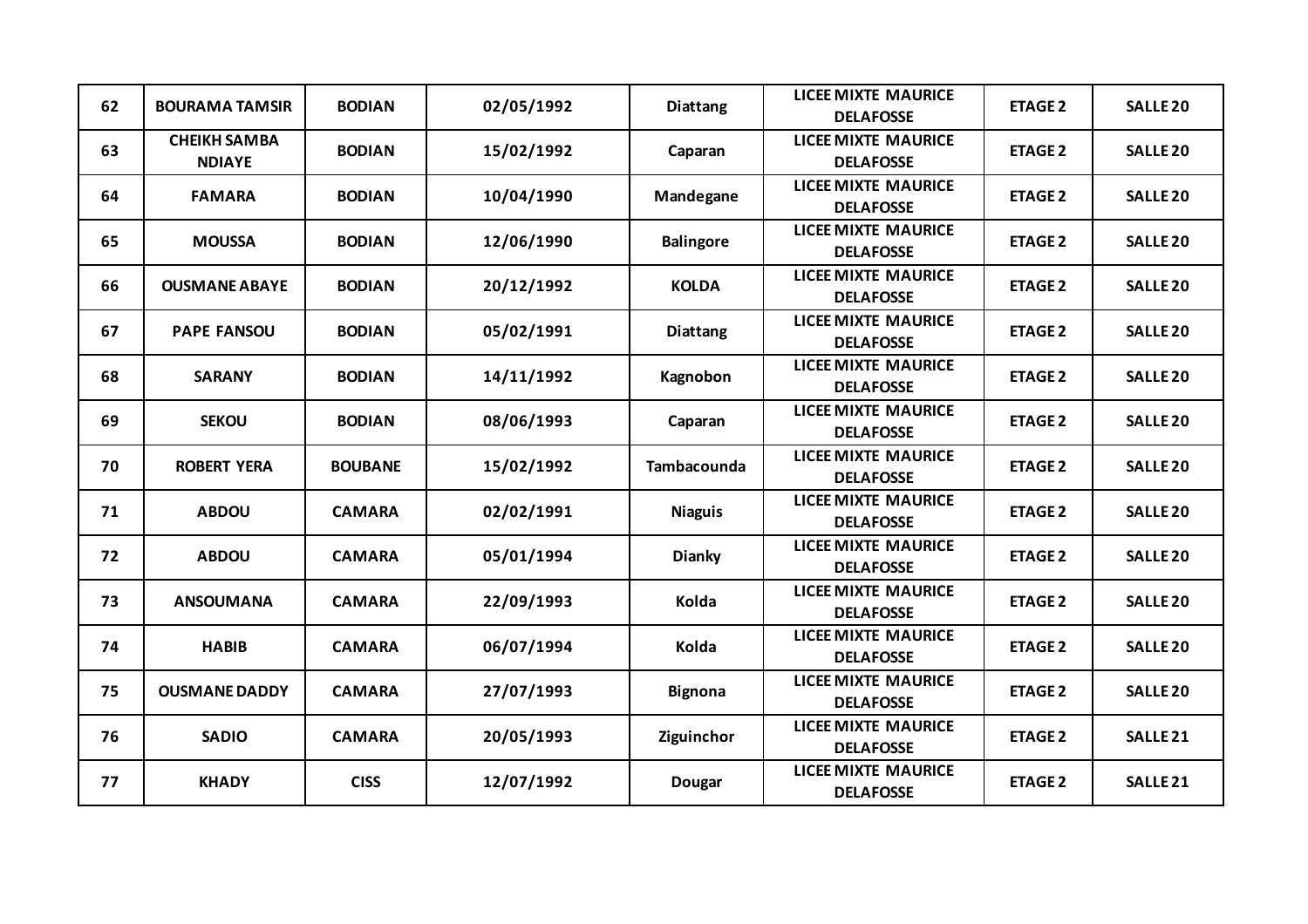| 78 | <b>MOUSSA</b>                      | <b>CISS</b>  | 19/05/1991 | <b>Kessoukhatt</b>               | <b>LICEE MIXTE MAURICE</b><br><b>DELAFOSSE</b> | <b>ETAGE 2</b> | <b>SALLE 21</b>     |
|----|------------------------------------|--------------|------------|----------------------------------|------------------------------------------------|----------------|---------------------|
| 79 | <b>DIABOU</b>                      | <b>CISSE</b> | 12/01/1995 | <b>SOULKHOU</b><br><b>THISSE</b> | <b>LICEE MIXTE MAURICE</b><br><b>DELAFOSSE</b> | <b>ETAGE 2</b> | <b>SALLE 21</b>     |
| 80 | <b>ABDOU FAYE</b>                  | <b>COLY</b>  | 26/07/1994 | Kolda                            | <b>LICEE MIXTE MAURICE</b><br><b>DELAFOSSE</b> | <b>ETAGE 2</b> | <b>SALLE 21</b>     |
| 81 | <b>ALIOU</b>                       | <b>COLY</b>  | 06/05/1992 | <b>Dakar</b>                     | <b>LICEE MIXTE MAURICE</b><br><b>DELAFOSSE</b> | <b>ETAGE 2</b> | SALLE <sub>21</sub> |
| 82 | <b>AMADY</b>                       | <b>COLY</b>  | 03/06/1992 | <b>DIARONE</b>                   | <b>LICEE MIXTE MAURICE</b><br><b>DELAFOSSE</b> | <b>ETAGE 2</b> | <b>SALLE 21</b>     |
| 83 | <b>ANDRE LEONTIN</b>               | <b>COLY</b>  | 06/06/1992 | Enampor                          | <b>LICEE MIXTE MAURICE</b><br><b>DELAFOSSE</b> | <b>ETAGE 2</b> | SALLE <sub>21</sub> |
| 84 | <b>BABACAR</b>                     | <b>COLY</b>  | 12/09/1994 | <b>Fatick</b>                    | <b>LICEE MIXTE MAURICE</b><br><b>DELAFOSSE</b> | <b>ETAGE 2</b> | SALLE <sub>21</sub> |
| 85 | <b>BOUBACAR</b>                    | <b>COLY</b>  | 23/11/1993 | Affiniam                         | <b>LICEE MIXTE MAURICE</b><br><b>DELAFOSSE</b> | <b>ETAGE 2</b> | <b>SALLE 21</b>     |
| 86 | <b>BOURAMA</b>                     | <b>COLY</b>  | 04/01/1992 | <b>Diacouda</b>                  | <b>LICEE MIXTE MAURICE</b><br><b>DELAFOSSE</b> | <b>ETAGE 2</b> | <b>SALLE 21</b>     |
| 87 | СНЕІКН НАТАВ                       | <b>COLY</b>  | 02/01/1993 | <b>DIOULOULOU</b>                | <b>LICEE MIXTE MAURICE</b><br><b>DELAFOSSE</b> | <b>ETAGE 2</b> | <b>SALLE 21</b>     |
| 88 | <b>DJIBRIL</b>                     | <b>COLY</b>  | 21/03/1994 | Kandiiou                         | <b>LICEE MIXTE MAURICE</b><br><b>DELAFOSSE</b> | <b>ETAGE 2</b> | <b>SALLE 21</b>     |
| 89 | <b>FAMARA</b>                      | <b>COLY</b>  | 01/01/1993 | <b>Kigninding</b>                | <b>LICEE MIXTE MAURICE</b><br><b>DELAFOSSE</b> | <b>ETAGE 2</b> | SALLE <sub>21</sub> |
| 90 | <b>FODE</b>                        | <b>COLY</b>  | 12/05/1994 | <b>Kartiack</b>                  | <b>LICEE MIXTE MAURICE</b><br><b>DELAFOSSE</b> | <b>ETAGE 2</b> | <b>SALLE 21</b>     |
| 91 | <b>ISMAILA</b>                     | <b>COLY</b>  | 25/11/1992 | <b>Diegoune</b>                  | <b>LICEE MIXTE MAURICE</b><br><b>DELAFOSSE</b> | <b>ETAGE 2</b> | SALLE <sub>21</sub> |
| 92 | <b>MALICK</b>                      | <b>COLY</b>  | 11/09/1995 | <b>NIAMONE</b>                   | <b>LICEE MIXTE MAURICE</b><br><b>DELAFOSSE</b> | <b>ETAGE 2</b> | <b>SALLE 21</b>     |
| 93 | <b>MAMADOU</b><br><b>MOUSTAPHA</b> | <b>COLY</b>  | 03/03/1994 | <b>Bignona</b>                   | <b>LICEE MIXTE MAURICE</b><br><b>DELAFOSSE</b> | <b>ETAGE 2</b> | SALLE <sub>21</sub> |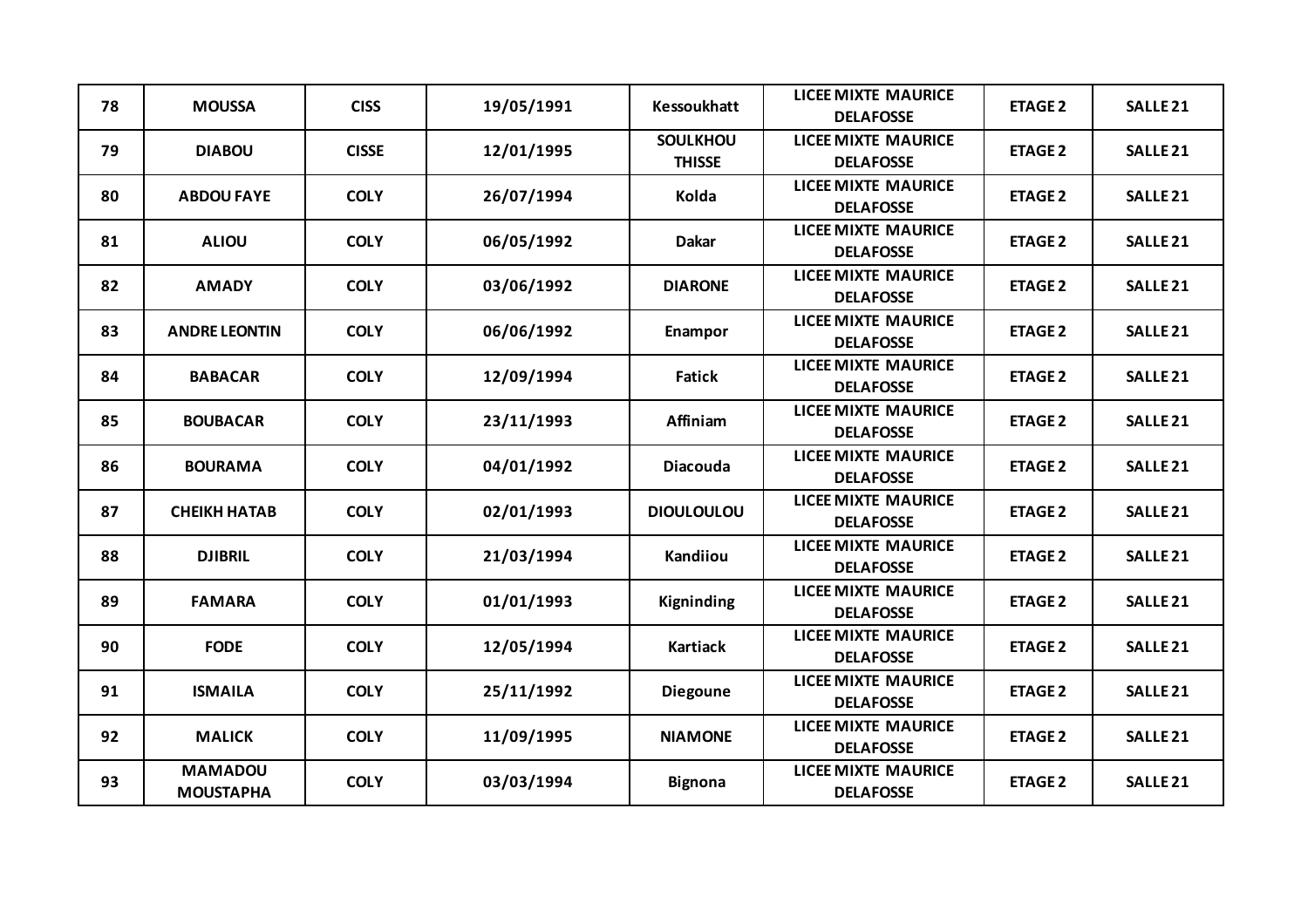| 94  | <b>NFALY</b>          | <b>COLY</b>     | 20/11/1993 | Pikine                                | <b>LICEE MIXTE MAURICE</b><br><b>DELAFOSSE</b> | <b>ETAGE 2</b> | <b>SALLE 21</b>     |
|-----|-----------------------|-----------------|------------|---------------------------------------|------------------------------------------------|----------------|---------------------|
| 95  | <b>OUSMANE</b>        | <b>COLY</b>     | 02/02/1994 | <b>Dianki</b>                         | <b>LICEE MIXTE MAURICE</b><br><b>DELAFOSSE</b> | <b>ETAGE 2</b> | <b>SALLE 21</b>     |
| 96  | <b>SIDY MOCTAR</b>    | <b>COLY</b>     | 01/01/1994 | Dianki                                | <b>LICEE MIXTE MAURICE</b><br><b>DELAFOSSE</b> | <b>ETAGE 2</b> | <b>SALLE 21</b>     |
| 97  | <b>VIANE</b>          | <b>COLY</b>     | 10/01/1994 | <b>Bignona</b>                        | <b>LICEE MIXTE MAURICE</b><br><b>DELAFOSSE</b> | <b>ETAGE 2</b> | SALLE <sub>21</sub> |
| 98  | <b>MAMADOU</b>        | <b>DABO</b>     | 10/05/1992 | Boutouya                              | <b>LICEE MIXTE MAURICE</b><br><b>DELAFOSSE</b> | <b>ETAGE 2</b> | <b>SALLE 21</b>     |
| 100 | <b>SADIO</b>          | <b>DAFFE</b>    | 22/07/1993 | <b>SEdhiou</b>                        | <b>LICEE MIXTE MAURICE</b><br><b>DELAFOSSE</b> | <b>ETAGE 2</b> | <b>SALLE 21</b>     |
| 101 | <b>DOUDOU</b>         | <b>DANFA</b>    | 03/08/1993 | <b>Diouloulou</b>                     | <b>LICEE MIXTE MAURICE</b><br><b>DELAFOSSE</b> | <b>ETAGE 3</b> | <b>SALLE 22</b>     |
| 99  | <b>JOSUE</b>          | <b>DACOUGNA</b> | 21/07/1991 | Ziguinchor                            | <b>LICEE MIXTE MAURICE</b><br><b>DELAFOSSE</b> | <b>ETAGE 2</b> | <b>SALLE 21</b>     |
| 102 | <b>AMATH</b>          | <b>DEME</b>     | 14/05/1993 | <b>Bandoulou</b><br><b>Toucouleur</b> | <b>LICEE MIXTE MAURICE</b><br><b>DELAFOSSE</b> | <b>ETAGE 3</b> | <b>SALLE 22</b>     |
| 103 | <b>OLIVIER JOSOUE</b> | <b>DIABONE</b>  | 13/10/1990 | Yeumbeul                              | <b>LICEE MIXTE MAURICE</b><br><b>DELAFOSSE</b> | <b>ETAGE 3</b> | <b>SALLE 22</b>     |
| 104 | <b>OUSSEYNOU</b>      | <b>DIAGNE</b>   | 19/05/1990 | Foundiougne                           | <b>LICEE MIXTE MAURICE</b><br><b>DELAFOSSE</b> | <b>ETAGE 3</b> | <b>SALLE 22</b>     |
| 105 | <b>PAPE ALIOU</b>     | <b>DIAGNE</b>   | 02/02/1994 | Thicky ouolof                         | <b>LICEE MIXTE MAURICE</b><br><b>DELAFOSSE</b> | <b>ETAGE 3</b> | <b>SALLE 22</b>     |
| 106 | <b>ROBERT</b>         | <b>DIAGNE</b>   | 15/08/1993 | <b>Bignona</b>                        | <b>LICEE MIXTE MAURICE</b><br><b>DELAFOSSE</b> | <b>ETAGE 3</b> | <b>SALLE 22</b>     |
| 107 | <b>MOUSSA</b>         | <b>DIAITE</b>   | 25/10/1993 | Kolda                                 | <b>LICEE MIXTE MAURICE</b><br><b>DELAFOSSE</b> | <b>ETAGE 3</b> | <b>SALLE 22</b>     |
| 108 | <b>BOUBACAR</b>       | <b>DIAKHITE</b> | 20/08/1993 | Tambacounda                           | <b>LICEE MIXTE MAURICE</b><br><b>DELAFOSSE</b> | <b>ETAGE 3</b> | <b>SALLE 22</b>     |
| 109 | <b>ABDOULAYE</b>      | <b>DIALLO</b>   | 13/02/1991 | <b>Tenghory</b>                       | <b>LICEE MIXTE MAURICE</b><br><b>DELAFOSSE</b> | <b>ETAGE 3</b> | <b>SALLE 22</b>     |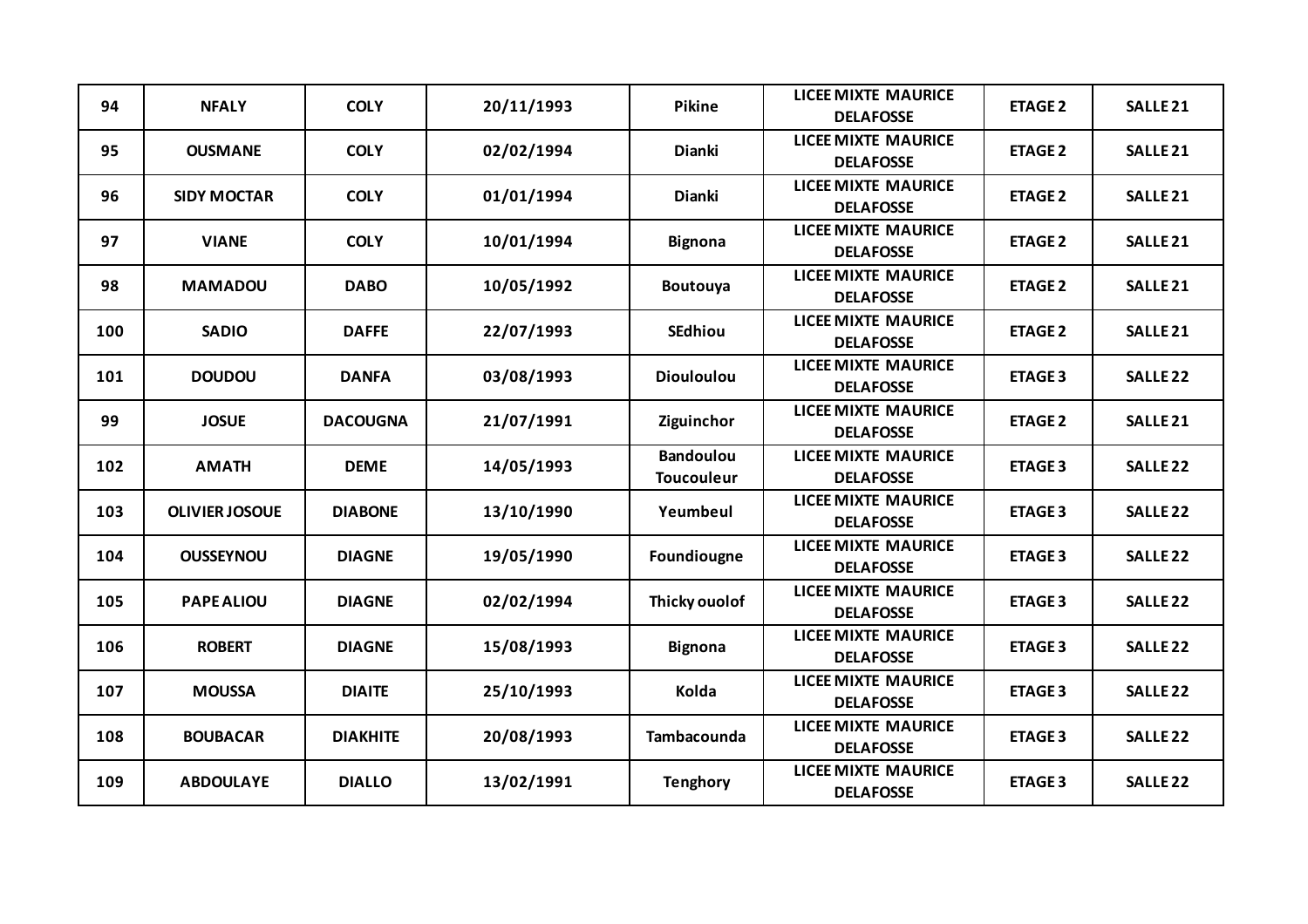| 110 | <b>ABDOULAYE</b>                   | <b>DIALLO</b>   | 11/01/1995 | Koussaor                              | <b>LICEE MIXTE MAURICE</b><br><b>DELAFOSSE</b> | <b>ETAGE 3</b> | <b>SALLE 22</b> |
|-----|------------------------------------|-----------------|------------|---------------------------------------|------------------------------------------------|----------------|-----------------|
| 111 | <b>ABDOULAYE KORKA</b>             | <b>DIALLO</b>   | 18/04/1992 | <b>Ndiob Keur Omar</b><br><b>SARR</b> | <b>LICEE MIXTE MAURICE</b><br><b>DELAFOSSE</b> | <b>ETAGE 3</b> | <b>SALLE 22</b> |
| 112 | <b>AMADOU</b>                      | <b>DIALLO</b>   | 10/11/1993 | <b>Kaolack</b>                        | <b>LICEE MIXTE MAURICE</b><br><b>DELAFOSSE</b> | <b>ETAGE 3</b> | <b>SALLE 22</b> |
| 113 | <b>CHEIKH ATABOU</b>               | <b>DIALLO</b>   | 03/10/1990 | <b>Bignona</b>                        | <b>LICEE MIXTE MAURICE</b><br><b>DELAFOSSE</b> | <b>ETAGE 3</b> | <b>SALLE 22</b> |
| 114 | EL HADJI AMADOU                    | <b>DIALLO</b>   | 08/04/1995 | <b>Tambacounda</b>                    | <b>LICEE MIXTE MAURICE</b><br><b>DELAFOSSE</b> | <b>ETAGE 3</b> | <b>SALLE 22</b> |
| 115 | <b>HAROUNA</b>                     | <b>DIALLO</b>   | 15/03/1993 | ThiabEdji                             | <b>LICEE MIXTE MAURICE</b><br><b>DELAFOSSE</b> | <b>ETAGE 3</b> | <b>SALLE 22</b> |
| 116 | <b>MAMADOU</b>                     | <b>DIALLO</b>   | 08/03/1993 | <b>NIORO DU RIP</b>                   | <b>LICEE MIXTE MAURICE</b><br><b>DELAFOSSE</b> | <b>ETAGE 3</b> | <b>SALLE 22</b> |
| 117 | <b>MAMADOU</b>                     | <b>DIALLO</b>   | 31/12/1993 | <b>Keur Yoro</b>                      | <b>LICEE MIXTE MAURICE</b><br><b>DELAFOSSE</b> | <b>ETAGE 3</b> | <b>SALLE 22</b> |
| 118 | <b>MAMADOU OURY</b>                | <b>DIALLO</b>   | 17/07/1992 | Tenghori                              | <b>LICEE MIXTE MAURICE</b><br><b>DELAFOSSE</b> | <b>ETAGE 3</b> | <b>SALLE 22</b> |
| 119 | <b>MANSOUR</b>                     | <b>DIALLO</b>   | 02/05/1993 | <b>Ndiaffate</b>                      | <b>LICEE MIXTE MAURICE</b><br><b>DELAFOSSE</b> | <b>ETAGE 3</b> | <b>SALLE 22</b> |
| 120 | <b>MARIAMA SADIO</b>               | <b>DIALLO</b>   | 02/03/1995 | <b>TAMBA</b>                          | <b>LICEE MIXTE MAURICE</b><br><b>DELAFOSSE</b> | <b>ETAGE 3</b> | <b>SALLE 22</b> |
| 121 | <b>SILEYMANE</b><br><b>MAMADOU</b> | <b>DIALLO</b>   | 17/01/1994 | <b>Salde</b>                          | <b>LICEE MIXTE MAURICE</b><br><b>DELAFOSSE</b> | <b>ETAGE 3</b> | <b>SALLE 22</b> |
| 122 | <b>THIERNO OUSMANE</b>             | <b>DIALLO</b>   | 12/11/2021 | Kolda                                 | <b>LICEE MIXTE MAURICE</b><br><b>DELAFOSSE</b> | <b>ETAGE 3</b> | <b>SALLE 22</b> |
| 123 | <b>THIERNO MAMMA</b>               | <b>DIALLO</b>   | 22/12/1991 | <b>Kartiack</b>                       | <b>LICEE MIXTE MAURICE</b><br><b>DELAFOSSE</b> | <b>ETAGE 3</b> | <b>SALLE 22</b> |
| 124 | <b>YOUNOUSSA</b>                   | <b>DIALLO</b>   | 25/12/1994 | Kolda                                 | <b>LICEE MIXTE MAURICE</b><br><b>DELAFOSSE</b> | <b>ETAGE 3</b> | <b>SALLE 22</b> |
| 125 | <b>OUMAR</b>                       | <b>DIAMANKA</b> | 04/02/1994 | Bagadadji                             | <b>LICEE MIXTE MAURICE</b><br><b>DELAFOSSE</b> | <b>ETAGE 3</b> | <b>SALLE 22</b> |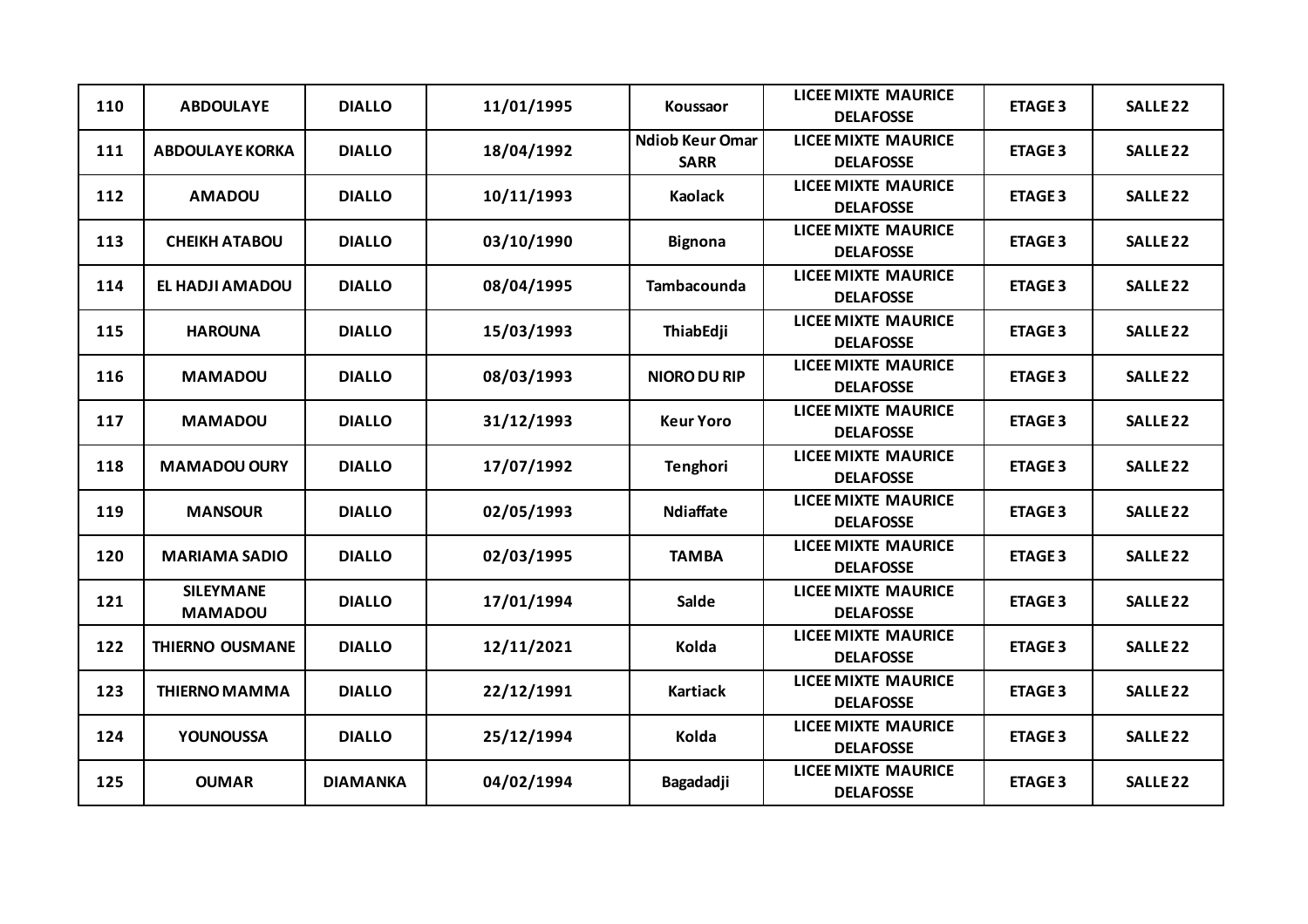| 126 | <b>ALIOU</b>         | <b>DIAO</b>   | 20/03/1994 | Sare Niako           | <b>LICEE MIXTE MAURICE</b><br><b>DELAFOSSE</b> | <b>ETAGE 3</b> | <b>SALLE 23</b> |
|-----|----------------------|---------------|------------|----------------------|------------------------------------------------|----------------|-----------------|
| 127 | <b>EL HADJI</b>      | <b>DIAO</b>   | 31/01/1996 | <b>KAFRINE</b>       | <b>LICEE MIXTE MAURICE</b><br><b>DELAFOSSE</b> | <b>ETAGE 3</b> | <b>SALLE 23</b> |
| 128 | <b>MAMADOU FARBA</b> | <b>DIAO</b>   | 04/01/1993 | <b>SEdhiou</b>       | <b>LICEE MIXTE MAURICE</b><br><b>DELAFOSSE</b> | <b>ETAGE 3</b> | <b>SALLE 23</b> |
| 129 | <b>ALIOU</b>         | <b>DIATTA</b> | 02/11/1992 | Dianki               | <b>LICEE MIXTE MAURICE</b><br><b>DELAFOSSE</b> | <b>ETAGE 3</b> | <b>SALLE 23</b> |
| 130 | <b>ANDRE</b>         | <b>DIATTA</b> | 10/03/1992 | Darsalam             | <b>LICEE MIXTE MAURICE</b><br><b>DELAFOSSE</b> | <b>ETAGE 3</b> | <b>SALLE 23</b> |
| 131 | <b>ANSOUMANA</b>     | <b>DIATTA</b> | 07/07/1995 | <b>Thiobon</b>       | <b>LICEE MIXTE MAURICE</b><br><b>DELAFOSSE</b> | <b>ETAGE 3</b> | <b>SALLE 23</b> |
| 132 | <b>BINTA</b>         | <b>DIATTA</b> | 20/12/1993 | <b>Bignona</b>       | <b>LICEE MIXTE MAURICE</b><br><b>DELAFOSSE</b> | <b>ETAGE 3</b> | <b>SALLE 23</b> |
| 133 | <b>CHARLES</b>       | <b>DIATTA</b> | 12/01/1992 | <b>Djiromaith</b>    | <b>LICEE MIXTE MAURICE</b><br><b>DELAFOSSE</b> | <b>ETAGE 3</b> | <b>SALLE 23</b> |
| 134 | <b>DOUDOU</b>        | <b>DIATTA</b> | 02/01/1993 | <b>Tendouck</b>      | <b>LICEE MIXTE MAURICE</b><br><b>DELAFOSSE</b> | <b>ETAGE 3</b> | <b>SALLE 23</b> |
| 135 | El Hadji Arouna      | <b>DIATTA</b> | 25/07/1992 | Oussouye             | <b>LICEE MIXTE MAURICE</b><br><b>DELAFOSSE</b> | <b>ETAGE 3</b> | <b>SALLE 23</b> |
| 136 | El Hadji Saliou      | <b>DIATTA</b> | 31/01/1990 | <b>Dakar</b>         | <b>LICEE MIXTE MAURICE</b><br><b>DELAFOSSE</b> | <b>ETAGE 3</b> | <b>SALLE 23</b> |
| 137 | Famara               | <b>DIATTA</b> | 04/06/1992 | <b>Tendouck</b>      | <b>LICEE MIXTE MAURICE</b><br><b>DELAFOSSE</b> | <b>ETAGE 3</b> | <b>SALLE 23</b> |
| 138 | Famara               | <b>DIATTA</b> | 17/01/1994 | <b>Silick</b>        | <b>LICEE MIXTE MAURICE</b><br><b>DELAFOSSE</b> | <b>ETAGE 3</b> | <b>SALLE 23</b> |
| 140 | Lamine               | <b>DIATTA</b> | 05/04/1994 | <b>Thionck-Essyl</b> | <b>LICEE MIXTE MAURICE</b><br><b>DELAFOSSE</b> | <b>ETAGE 3</b> | <b>SALLE 23</b> |
| 139 | Lamine               | <b>DIATTA</b> | 14/05/1994 | Kagnabon             | <b>LICEE MIXTE MAURICE</b><br><b>DELAFOSSE</b> | <b>ETAGE 3</b> | <b>SALLE 23</b> |
| 141 | <b>Lamine Amimou</b> | <b>DIATTA</b> | 10/01/1991 | <b>Diatock</b>       | <b>LICEE MIXTE MAURICE</b><br><b>DELAFOSSE</b> | <b>ETAGE 3</b> | <b>SALLE 23</b> |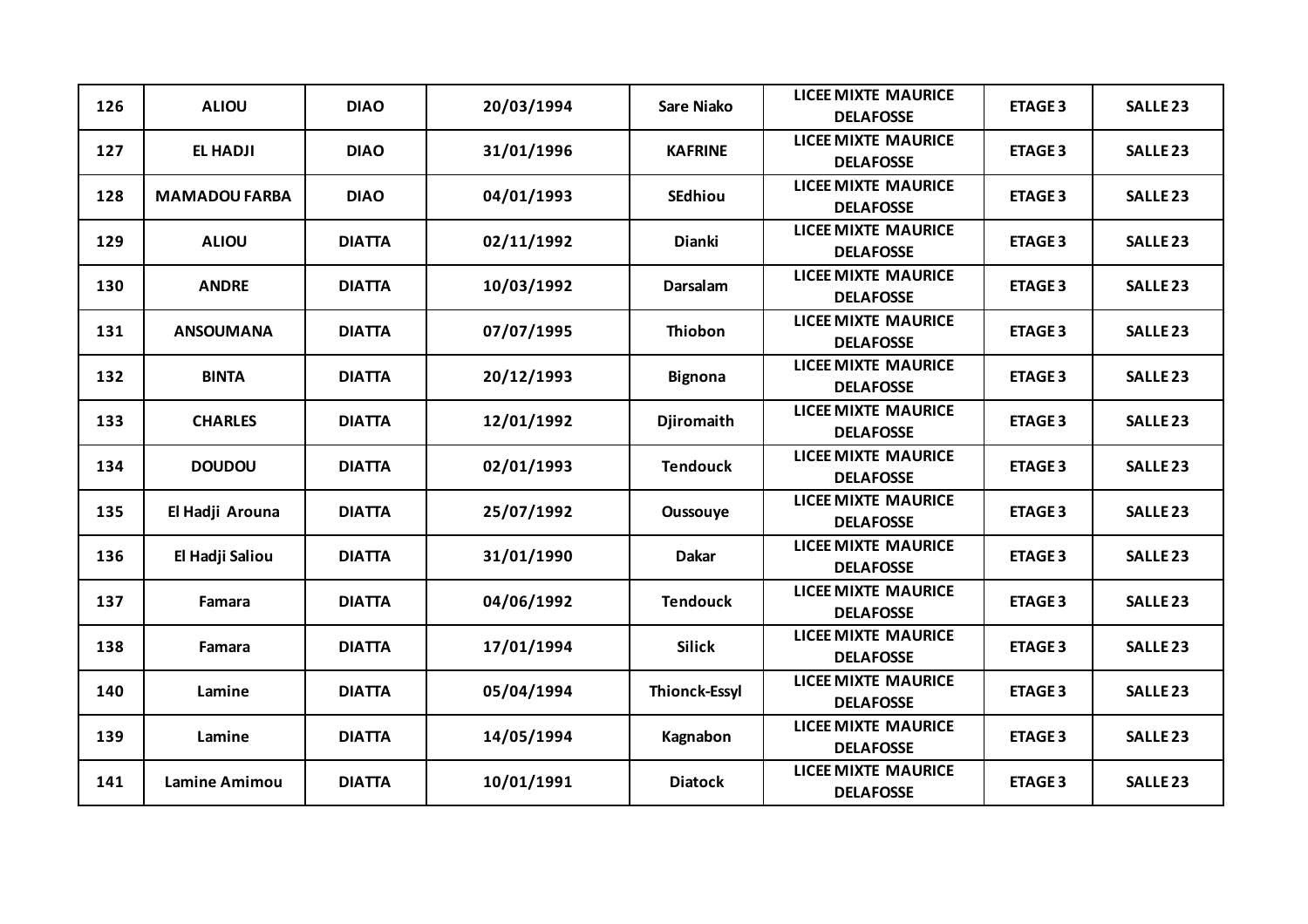| 143 | <b>Malamine</b>         | <b>DIATTA</b>   | 06/04/1995 | Sedhiou                | <b>LICEE MIXTE MAURICE</b><br><b>DELAFOSSE</b> | <b>ETAGE 3</b> | <b>SALLE 23</b> |
|-----|-------------------------|-----------------|------------|------------------------|------------------------------------------------|----------------|-----------------|
| 142 | <b>MAMADOU</b>          | <b>DIATTA</b>   | 02/02/1994 | <b>TENDOUCK</b>        | <b>LICEE MIXTE MAURICE</b><br><b>DELAFOSSE</b> | <b>ETAGE 3</b> | <b>SALLE 23</b> |
| 144 | Mamadou                 | <b>DIATTA</b>   | 12/12/1993 | <b>Tendouck</b>        | <b>LICEE MIXTE MAURICE</b><br><b>DELAFOSSE</b> | <b>ETAGE 3</b> | <b>SALLE 23</b> |
| 145 | Mamadou<br>Aogomene     | <b>DIATTA</b>   | 15/11/1990 | Kartiack               | <b>LICEE MIXTE MAURICE</b><br><b>DELAFOSSE</b> | <b>ETAGE 3</b> | <b>SALLE 23</b> |
| 146 | Mamanding               | <b>DIATTA</b>   | 11/11/1995 | <b>Tendouck</b>        | <b>LICEE MIXTE MAURICE</b><br><b>DELAFOSSE</b> | <b>ETAGE 3</b> | <b>SALLE 23</b> |
| 147 | <b>Ousmane</b>          | <b>DIATTA</b>   | 25/07/1992 | <b>Diouloulou</b>      | <b>LICEE MIXTE MAURICE</b><br><b>DELAFOSSE</b> | <b>ETAGE 3</b> | <b>SALLE 23</b> |
| 148 | <b>Pascal Oscar</b>     | <b>DIATTA</b>   | 02/02/1993 | <b>Effoc</b>           | <b>LICEE MIXTE MAURICE</b><br><b>DELAFOSSE</b> | <b>ETAGE 3</b> | <b>SALLE 23</b> |
| 149 | Prosper                 | <b>DIATTA</b>   | 05/12/1993 | <b>Niomoune</b>        | <b>LICEE MIXTE MAURICE</b><br><b>DELAFOSSE</b> | <b>ETAGE 3</b> | <b>SALLE 23</b> |
| 150 | Sadia                   | <b>DIATTA</b>   | 19/05/1992 | <b>Birkama</b>         | <b>LICEE MIXTE MAURICE</b><br><b>DELAFOSSE</b> | <b>ETAGE 3</b> | <b>SALLE 23</b> |
| 151 | Souleymane              | <b>DIATTA</b>   | 10/02/1992 | <b>Mandina Balante</b> | <b>LICEE MIXTE MAURICE</b><br><b>DELAFOSSE</b> | <b>ETAGE 3</b> | <b>SALLE 24</b> |
| 152 | <b>Babacar Tounghou</b> | <b>DIATTA</b>   | 10/01/1992 | <b>Diattacounda</b>    | <b>LICEE MIXTE MAURICE</b><br><b>DELAFOSSE</b> | <b>ETAGE 3</b> | <b>SALLE 24</b> |
| 154 | Abdoulaye               | <b>DIEDHIOU</b> | 05/07/1993 | <b>Bignona</b>         | <b>LICEE MIXTE MAURICE</b><br><b>DELAFOSSE</b> | <b>ETAGE 3</b> | <b>SALLE 24</b> |
| 155 | Abdourahmane            | <b>DIEDHIOU</b> | 10/05/1995 | Thiobon                | <b>LICEE MIXTE MAURICE</b><br><b>DELAFOSSE</b> | <b>ETAGE 3</b> | <b>SALLE 24</b> |
| 153 | <b>ANSOUMANA</b>        | <b>DIEDHIOU</b> | 07/07/1995 | <b>THIOBON</b>         | <b>LICEE MIXTE MAURICE</b><br><b>DELAFOSSE</b> | <b>ETAGE 3</b> | <b>SALLE 24</b> |
| 157 | <b>Baba</b>             | <b>DIEDHIOU</b> | 25/12/1992 | <b>Finthiock</b>       | <b>LICEE MIXTE MAURICE</b><br><b>DELAFOSSE</b> | <b>ETAGE 3</b> | <b>SALLE 24</b> |
| 158 | <b>Bacary</b>           | <b>DIEDHIOU</b> | 18/09/1990 | Mangacounda            | <b>LICEE MIXTE MAURICE</b><br><b>DELAFOSSE</b> | <b>ETAGE 3</b> | <b>SALLE 24</b> |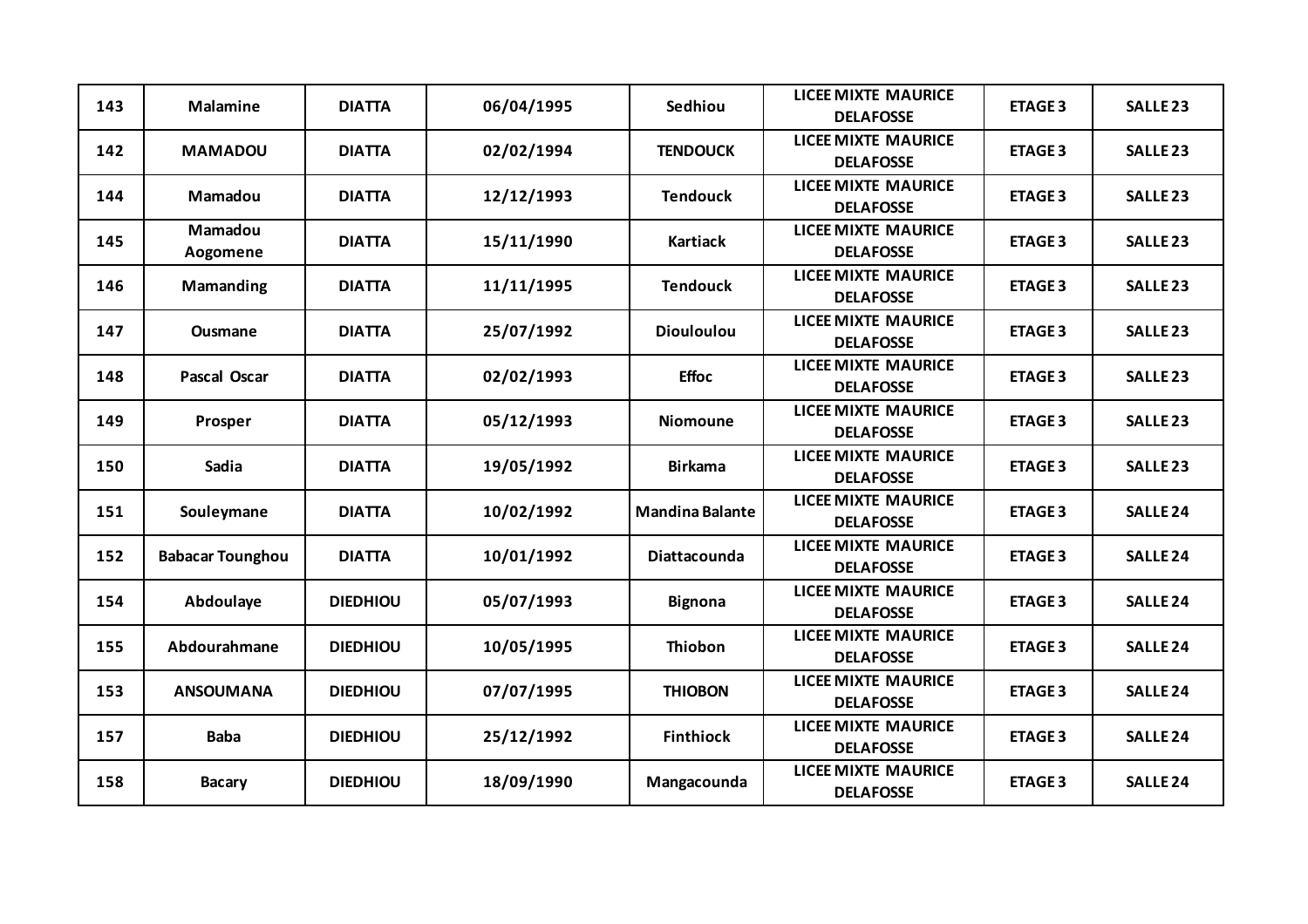| 159 | <b>Balla Moussa</b>                      | <b>DIEDHIOU</b> | 09/06/1993 | Ziguinchor        | <b>LICEE MIXTE MAURICE</b><br><b>DELAFOSSE</b> | <b>ETAGE 3</b> | <b>SALLE 24</b> |
|-----|------------------------------------------|-----------------|------------|-------------------|------------------------------------------------|----------------|-----------------|
| 160 | <b>Boubacar</b>                          | <b>DIEDHIOU</b> | 19/05/1995 | Coubalan          | <b>LICEE MIXTE MAURICE</b><br><b>DELAFOSSE</b> | <b>ETAGE 3</b> | <b>SALLE 24</b> |
| 161 | <b>Boubacar Manlafi</b>                  | <b>DIEDHIOU</b> | 05/05/1992 | <b>Tendouck</b>   | <b>LICEE MIXTE MAURICE</b><br><b>DELAFOSSE</b> | <b>ETAGE 3</b> | <b>SALLE 24</b> |
| 162 | <b>Bouly</b>                             | <b>DIEDHIOU</b> | 23/11/1992 | Sedhiou           | <b>LICEE MIXTE MAURICE</b><br><b>DELAFOSSE</b> | <b>ETAGE 3</b> | <b>SALLE 24</b> |
| 163 | <b>Cheikh Omar</b>                       | <b>DIEDHIOU</b> | 05/12/1992 | <b>Djilacoune</b> | <b>LICEE MIXTE MAURICE</b><br><b>DELAFOSSE</b> | <b>ETAGE 3</b> | <b>SALLE 24</b> |
| 164 | <b>Cheikhe Sadibou</b>                   | <b>DIEDHIOU</b> | 09/07/1993 | Caparan           | <b>LICEE MIXTE MAURICE</b><br><b>DELAFOSSE</b> | <b>ETAGE 3</b> | <b>SALLE 24</b> |
| 165 | Daouda                                   | <b>DIEDHIOU</b> | 14/05/1994 | Diamaguene        | <b>LICEE MIXTE MAURICE</b><br><b>DELAFOSSE</b> | <b>ETAGE 3</b> | <b>SALLE 24</b> |
| 166 | <b>Docteur Bakary</b><br>Djimouna Junior | <b>DIEDHIOU</b> | 30/11/1993 | Fanda             | <b>LICEE MIXTE MAURICE</b><br><b>DELAFOSSE</b> | <b>ETAGE 3</b> | <b>SALLE 24</b> |
| 167 | El Hadji Yancouba                        | <b>DIEDHIOU</b> | 21/11/1992 | <b>Dakar</b>      | <b>LICEE MIXTE MAURICE</b><br><b>DELAFOSSE</b> | <b>ETAGE 3</b> | <b>SALLE 24</b> |
| 169 | Franck                                   | <b>DIEDHIOU</b> | 01/01/1994 | Affiniam          | <b>LICEE MIXTE MAURICE</b><br><b>DELAFOSSE</b> | <b>ETAGE 3</b> | <b>SALLE 24</b> |
| 170 | Ibrahima                                 | <b>DIEDHIOU</b> | 26/12/1992 | <b>Tenghory</b>   | <b>LICEE MIXTE MAURICE</b><br><b>DELAFOSSE</b> | <b>ETAGE 3</b> | <b>SALLE 24</b> |
| 171 | Ismaila                                  | <b>DIEDHIOU</b> | 01/09/1991 | <b>Mayor</b>      | <b>LICEE MIXTE MAURICE</b><br><b>DELAFOSSE</b> | <b>ETAGE 3</b> | <b>SALLE 24</b> |
| 172 | <b>Jean Colin</b>                        | <b>DIEDHIOU</b> | 23/10/1995 | <b>Emaye</b>      | <b>LICEE MIXTE MAURICE</b><br><b>DELAFOSSE</b> | <b>ETAGE 3</b> | <b>SALLE 24</b> |
| 173 | Landing                                  | <b>DIEDHIOU</b> | 02/04/1992 | <b>Tendimane</b>  | <b>LICEE MIXTE MAURICE</b><br><b>DELAFOSSE</b> | <b>ETAGE 3</b> | <b>SALLE 24</b> |
| 174 | Landing                                  | <b>DIEDHIOU</b> | 06/07/1994 | Kagnabon          | <b>LICEE MIXTE MAURICE</b><br><b>DELAFOSSE</b> | <b>ETAGE 3</b> | <b>SALLE 24</b> |
| 175 | Lucien                                   | <b>DIEDHIOU</b> | 02/08/1994 | <b>SIGANAR</b>    | <b>LICEE MIXTE MAURICE</b><br><b>DELAFOSSE</b> | <b>ETAGE 3</b> | <b>SALLE 24</b> |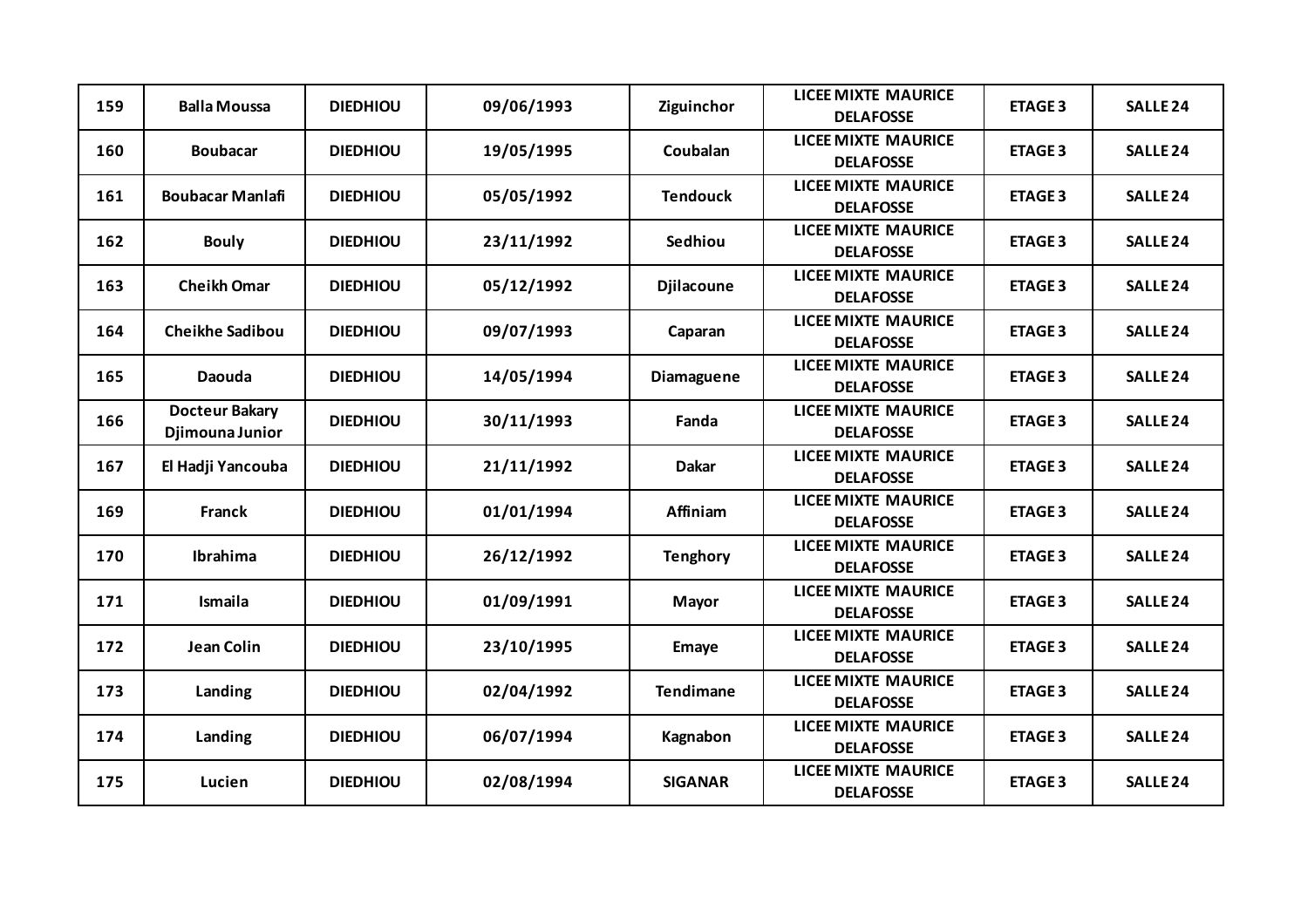| 176 | <b>Malang</b>         | <b>DIEDHIOU</b> | 20/01/1992 | Kagnabon                             | <b>LICEE MIXTE MAURICE</b><br><b>DELAFOSSE</b> | <b>ETAGE 3</b> | <b>SALLE 25</b> |
|-----|-----------------------|-----------------|------------|--------------------------------------|------------------------------------------------|----------------|-----------------|
| 177 | <b>Mamadou</b>        | <b>DIEDHIOU</b> | 18/02/1992 | <b>DiEgoune</b>                      | <b>LICEE MIXTE MAURICE</b><br><b>DELAFOSSE</b> | <b>ETAGE 3</b> | <b>SALLE 25</b> |
| 178 | <b>Mamadou Lamine</b> | <b>DIEDHIOU</b> | 14/08/1993 | <b>Thiobon</b>                       | <b>LICEE MIXTE MAURICE</b><br><b>DELAFOSSE</b> | <b>ETAGE 3</b> | <b>SALLE 25</b> |
| 179 | <b>Mamadou Lamine</b> | <b>DIEDHIOU</b> | 02/10/1995 | <b>Bourofaye</b><br><b>Bainounck</b> | <b>LICEE MIXTE MAURICE</b><br><b>DELAFOSSE</b> | <b>ETAGE 3</b> | <b>SALLE 25</b> |
| 180 | <b>Mouhamed</b>       | <b>DIEDHIOU</b> | 11/06/1993 | Ziguinchor                           | <b>LICEE MIXTE MAURICE</b><br><b>DELAFOSSE</b> | <b>ETAGE 3</b> | <b>SALLE 25</b> |
| 181 | Mouhamet              | <b>DIEDHIOU</b> | 31/12/1993 | Darou khoudoss                       | <b>LICEE MIXTE MAURICE</b><br><b>DELAFOSSE</b> | <b>ETAGE 3</b> | <b>SALLE 25</b> |
| 182 | Ousseynou             | <b>DIEDHIOU</b> | 03/04/1991 | Kagnobon                             | <b>LICEE MIXTE MAURICE</b><br><b>DELAFOSSE</b> | <b>ETAGE 3</b> | <b>SALLE 25</b> |
| 183 | <b>Pierre Didier</b>  | <b>DIEDHIOU</b> | 06/06/1991 | <b>Boutegol</b>                      | <b>LICEE MIXTE MAURICE</b><br><b>DELAFOSSE</b> | <b>ETAGE 3</b> | <b>SALLE 25</b> |
| 184 | Souleymane            | <b>DIEDHIOU</b> | 06/10/1991 | <b>Babatte</b>                       | <b>LICEE MIXTE MAURICE</b><br><b>DELAFOSSE</b> | <b>ETAGE 3</b> | <b>SALLE 25</b> |
| 185 | Souleymane Ekete      | <b>DIEDHIOU</b> | 20/09/1992 | <b>Kaolack</b>                       | <b>LICEE MIXTE MAURICE</b><br><b>DELAFOSSE</b> | <b>ETAGE 3</b> | <b>SALLE 25</b> |
| 186 | Yaya                  | <b>DIEDHIOU</b> | 22/11/1993 | <b>Diabir</b>                        | <b>LICEE MIXTE MAURICE</b><br><b>DELAFOSSE</b> | <b>ETAGE 3</b> | <b>SALLE 25</b> |
| 156 | Atab                  | <b>DIEDHIOU</b> | 17/12/1993 | Elana                                | <b>LICEE MIXTE MAURICE</b><br><b>DELAFOSSE</b> | <b>ETAGE 3</b> | <b>SALLE 24</b> |
| 168 | Famara                | <b>DIEDHIOU</b> | 08/10/1993 | <b>DiEgoune</b>                      | <b>LICEE MIXTE MAURICE</b><br><b>DELAFOSSE</b> | <b>ETAGE 3</b> | <b>SALLE 24</b> |
| 187 | Abdoulaye             | <b>DIEME</b>    | 03/04/1994 | <b>Silinkine</b>                     | <b>LICEE MIXTE MAURICE</b><br><b>DELAFOSSE</b> | <b>ETAGE 3</b> | <b>SALLE 25</b> |
| 188 | Abibou                | <b>DIEME</b>    | 11/11/1994 | <b>DiEgoune</b>                      | <b>LICEE MIXTE MAURICE</b><br><b>DELAFOSSE</b> | <b>ETAGE 3</b> | <b>SALLE 25</b> |
| 189 | Amath                 | <b>DIEME</b>    | 01/03/1995 | Bandjikaky                           | <b>LICEE MIXTE MAURICE</b><br><b>DELAFOSSE</b> | <b>ETAGE 3</b> | <b>SALLE 25</b> |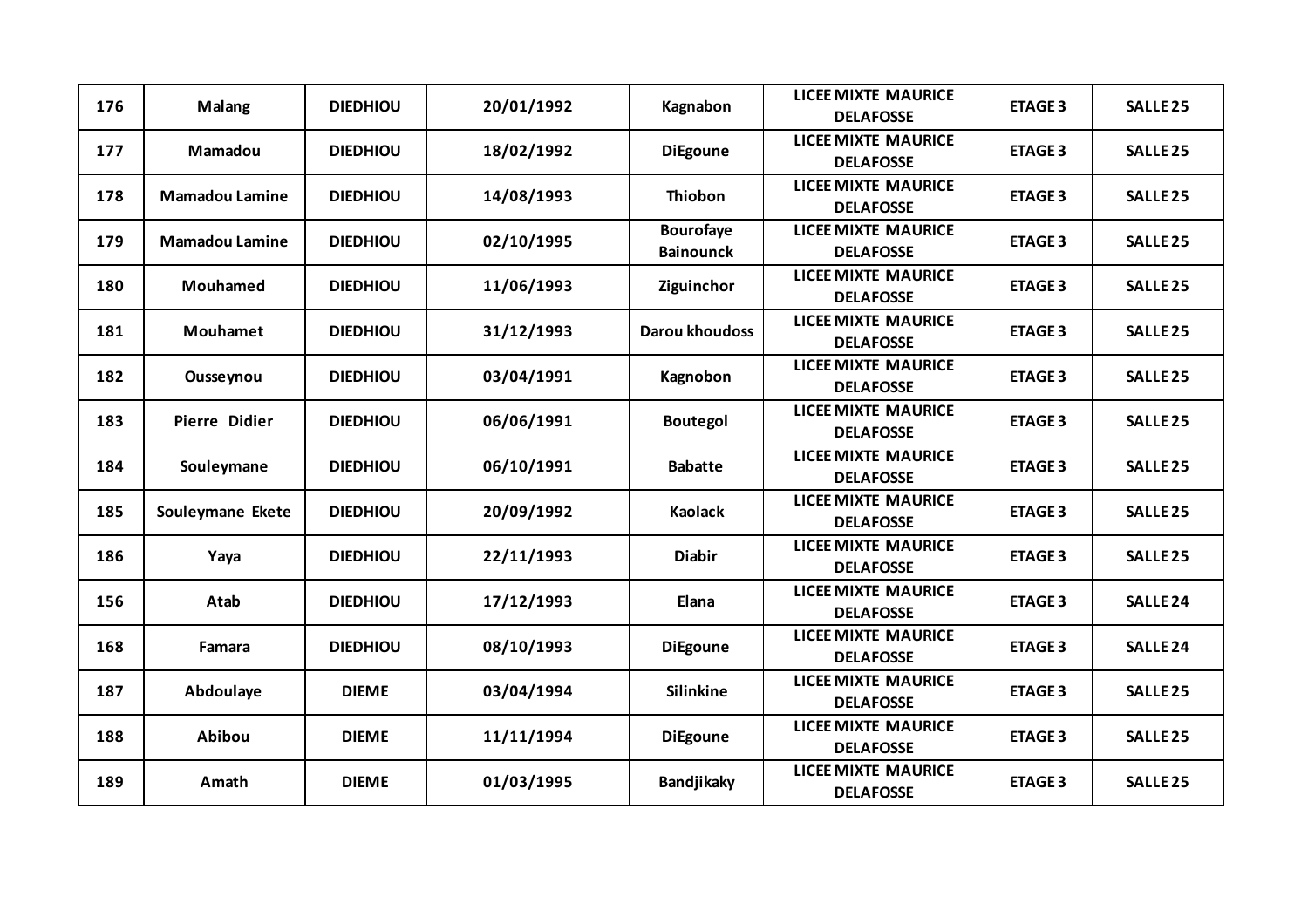| 190 | <b>Bintou</b>         | <b>DIEME</b> | 02/03/1993 | <b>Bassire</b>        | <b>LICEE MIXTE MAURICE</b><br><b>DELAFOSSE</b> | <b>ETAGE 3</b> | <b>SALLE 25</b>     |
|-----|-----------------------|--------------|------------|-----------------------|------------------------------------------------|----------------|---------------------|
| 191 | <b>Cheikh Omar</b>    | <b>DIEME</b> | 04/01/1990 | <b>Bignona</b>        | <b>LICEE MIXTE MAURICE</b><br><b>DELAFOSSE</b> | <b>ETAGE 3</b> | <b>SALLE 25</b>     |
| 192 | Landing               | <b>DIEME</b> | 07/02/1994 | Djilacounda           | <b>LICEE MIXTE MAURICE</b><br><b>DELAFOSSE</b> | <b>ETAGE 3</b> | <b>SALLE 25</b>     |
| 193 | Lansana               | <b>DIEME</b> | 03/01/1995 | <b>Bignona</b>        | <b>LICEE MIXTE MAURICE</b><br><b>DELAFOSSE</b> | <b>ETAGE 3</b> | <b>SALLE 25</b>     |
| 195 | Papa Ibrahima         | <b>DIEME</b> | 07/12/1993 | <b>Balingore</b>      | <b>LICEE MIXTE MAURICE</b><br><b>DELAFOSSE</b> | <b>ETAGE 3</b> | <b>SALLE 25</b>     |
| 196 | Sarany                | <b>DIEME</b> | 05/01/1993 | <b>Badiana</b>        | <b>LICEE MIXTE MAURICE</b><br><b>DELAFOSSE</b> | <b>ETAGE 3</b> | <b>SALLE 25</b>     |
| 197 | <b>Tonton Landing</b> | <b>DIEME</b> | 16/01/1995 | <b>Darsalam</b>       | <b>LICEE MIXTE MAURICE</b><br><b>DELAFOSSE</b> | <b>ETAGE 3</b> | <b>SALLE 25</b>     |
| 198 | <b>YANCOUBA</b>       | <b>DIEME</b> | 08/11/1989 | <b>DJIBABOUYA</b>     | <b>LICEE MIXTE MAURICE</b><br><b>DELAFOSSE</b> | <b>ETAGE 3</b> | <b>SALLE 25</b>     |
| 199 | Youssouph             | <b>DIEME</b> | 05/05/1992 | <b>Bignona</b>        | <b>LICEE MIXTE MAURICE</b><br><b>DELAFOSSE</b> | <b>ETAGE 3</b> | <b>SALLE 25</b>     |
| 194 | <b>MOUSSA</b>         | <b>DIEME</b> | 13/05/1993 | <b>DIAGOPER</b>       | <b>LICEE MIXTE MAURICE</b><br><b>DELAFOSSE</b> | <b>ETAGE 3</b> | <b>SALLE 25</b>     |
| 200 | <b>Bassirou</b>       | <b>DIENG</b> | 20/05/1992 | Lambaye               | <b>LICEE MIXTE MAURICE</b><br><b>DELAFOSSE</b> | <b>ETAGE 3</b> | <b>SALLE 25</b>     |
| 201 | <b>Fallou</b>         | <b>DIENG</b> | 11/10/1991 | <b>Richard-Toll</b>   | <b>LICEE MIXTE MAURICE</b><br><b>DELAFOSSE</b> | <b>ETAGE 3</b> | <b>SALLE 26</b>     |
| 202 | <b>Ndiaga</b>         | <b>DIENG</b> | 04/05/1993 | Thiomby               | <b>LICEE MIXTE MAURICE</b><br><b>DELAFOSSE</b> | <b>ETAGE 3</b> | <b>SALLE 26</b>     |
| 203 | Pape Doudou           | <b>DIOME</b> | 04/07/1993 | Kao                   | <b>LICEE MIXTE MAURICE</b><br><b>DELAFOSSE</b> | <b>ETAGE 3</b> | <b>SALLE 26</b>     |
| 204 | Pape Sam              | <b>DIOME</b> | 30/11/1993 | YayEme                | <b>LICEE MIXTE MAURICE</b><br><b>DELAFOSSE</b> | <b>ETAGE 3</b> | <b>SALLE 26</b>     |
| 205 | Moustapha             | <b>DIONE</b> | 05/12/1992 | <b>Ndiol Khokhane</b> | <b>LICEE MIXTE MAURICE</b><br><b>DELAFOSSE</b> | <b>ETAGE 3</b> | SALLE <sub>26</sub> |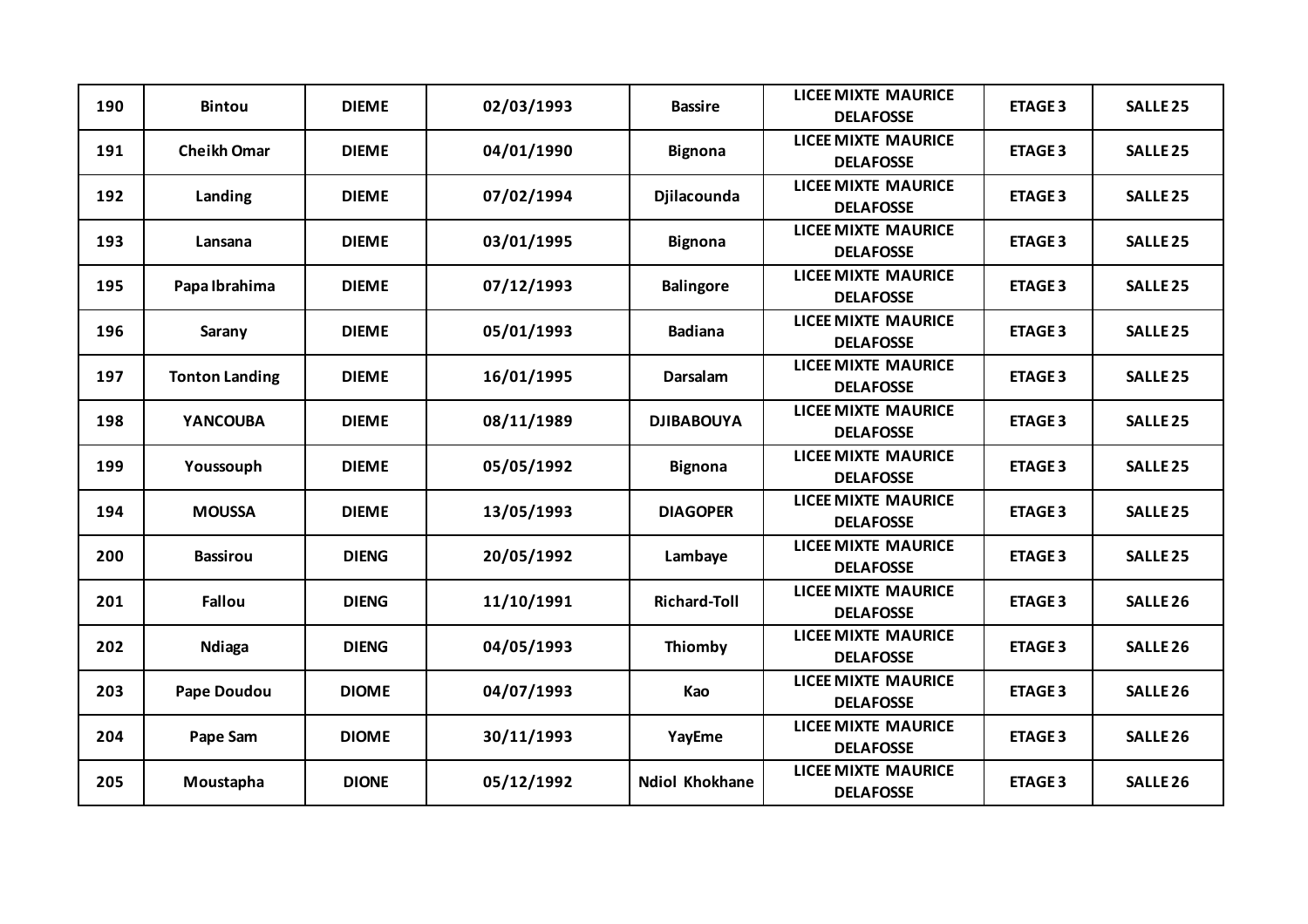| 206 | <b>Pierre</b>        | <b>DIONE</b>   | 10/05/1995 | SobEme                          | <b>LICEE MIXTE MAURICE</b><br><b>DELAFOSSE</b> | <b>ETAGE 3</b> | <b>SALLE 26</b>     |
|-----|----------------------|----------------|------------|---------------------------------|------------------------------------------------|----------------|---------------------|
| 207 | <b>SERIGNE</b>       | <b>DIONE</b>   | 13/11/1993 | <b>NDOSS</b><br><b>MBADIOCK</b> | <b>LICEE MIXTE MAURICE</b><br><b>DELAFOSSE</b> | <b>ETAGE 3</b> | <b>SALLE 26</b>     |
| 208 | Cheikh               | <b>DIONGUE</b> | 02/02/1994 | Gossas                          | <b>LICEE MIXTE MAURICE</b><br><b>DELAFOSSE</b> | <b>ETAGE 3</b> | <b>SALLE 26</b>     |
| 209 | EL HADJI ALPHA       | <b>DIOP</b>    | 03/09/1994 | <b>BIGNONA</b>                  | <b>LICEE MIXTE MAURICE</b><br><b>DELAFOSSE</b> | <b>ETAGE 3</b> | SALLE <sub>26</sub> |
| 210 | <b>Ibrahima</b>      | <b>DIOP</b>    | 18/10/1993 | <b>Thiaroye Gare</b>            | <b>LICEE MIXTE MAURICE</b><br><b>DELAFOSSE</b> | <b>ETAGE 3</b> | <b>SALLE 26</b>     |
| 211 | Ibrahima Sitor       | <b>DIOP</b>    | 10/04/1995 | Ziguinchor                      | <b>LICEE MIXTE MAURICE</b><br><b>DELAFOSSE</b> | <b>ETAGE 3</b> | <b>SALLE 26</b>     |
| 212 | Mohamed              | <b>DIOP</b>    | 08/10/1992 | Daga Mignane                    | <b>LICEE MIXTE MAURICE</b><br><b>DELAFOSSE</b> | <b>ETAGE 3</b> | <b>SALLE 26</b>     |
| 213 | <b>Ousmane</b>       | <b>DIOP</b>    | 05/02/1990 | <b>Niaguis</b>                  | <b>LICEE MIXTE MAURICE</b><br><b>DELAFOSSE</b> | <b>ETAGE 3</b> | <b>SALLE 26</b>     |
| 214 | <b>Prosper Samba</b> | <b>DIOP</b>    | 17/04/1994 | <b>FandEne Thiathie</b>         | <b>LICEE MIXTE MAURICE</b><br><b>DELAFOSSE</b> | <b>ETAGE 3</b> | <b>SALLE 26</b>     |
| 215 | <b>Samba</b>         | <b>DIOP</b>    | 09/09/1994 | Pikine                          | <b>LICEE MIXTE MAURICE</b><br><b>DELAFOSSE</b> | <b>ETAGE 3</b> | <b>SALLE 26</b>     |
| 216 | Semou                | <b>DIOP</b>    | 12/02/1992 | <b>Keur Mbaye</b>               | <b>LICEE MIXTE MAURICE</b><br><b>DELAFOSSE</b> | <b>ETAGE 3</b> | <b>SALLE 26</b>     |
| 217 | Thieyacine           | <b>DIOP</b>    | 04/07/1994 | <b>Thies</b>                    | <b>LICEE MIXTE MAURICE</b><br><b>DELAFOSSE</b> | <b>ETAGE 3</b> | SALLE <sub>26</sub> |
| 219 | Abasse               | <b>DIOUF</b>   | 08/03/1993 | <b>Bignona</b>                  | <b>LICEE MIXTE MAURICE</b><br><b>DELAFOSSE</b> | <b>ETAGE 3</b> | SALLE <sub>26</sub> |
| 220 | Abdoulaye            | <b>DIOUF</b>   | 06/06/1994 | <b>Diofior</b>                  | <b>LICEE MIXTE MAURICE</b><br><b>DELAFOSSE</b> | <b>ETAGE 3</b> | <b>SALLE 26</b>     |
| 221 | Abibou               | <b>DIOUF</b>   | 09/07/1993 | Thiagalar                       | <b>LICEE MIXTE MAURICE</b><br><b>DELAFOSSE</b> | <b>ETAGE 3</b> | <b>SALLE 26</b>     |
| 218 | <b>ALASSANE</b>      | <b>DIOUF</b>   | 01/01/1995 | <b>DIOFIOR</b>                  | <b>LICEE MIXTE MAURICE</b><br><b>DELAFOSSE</b> | <b>ETAGE 3</b> | SALLE <sub>26</sub> |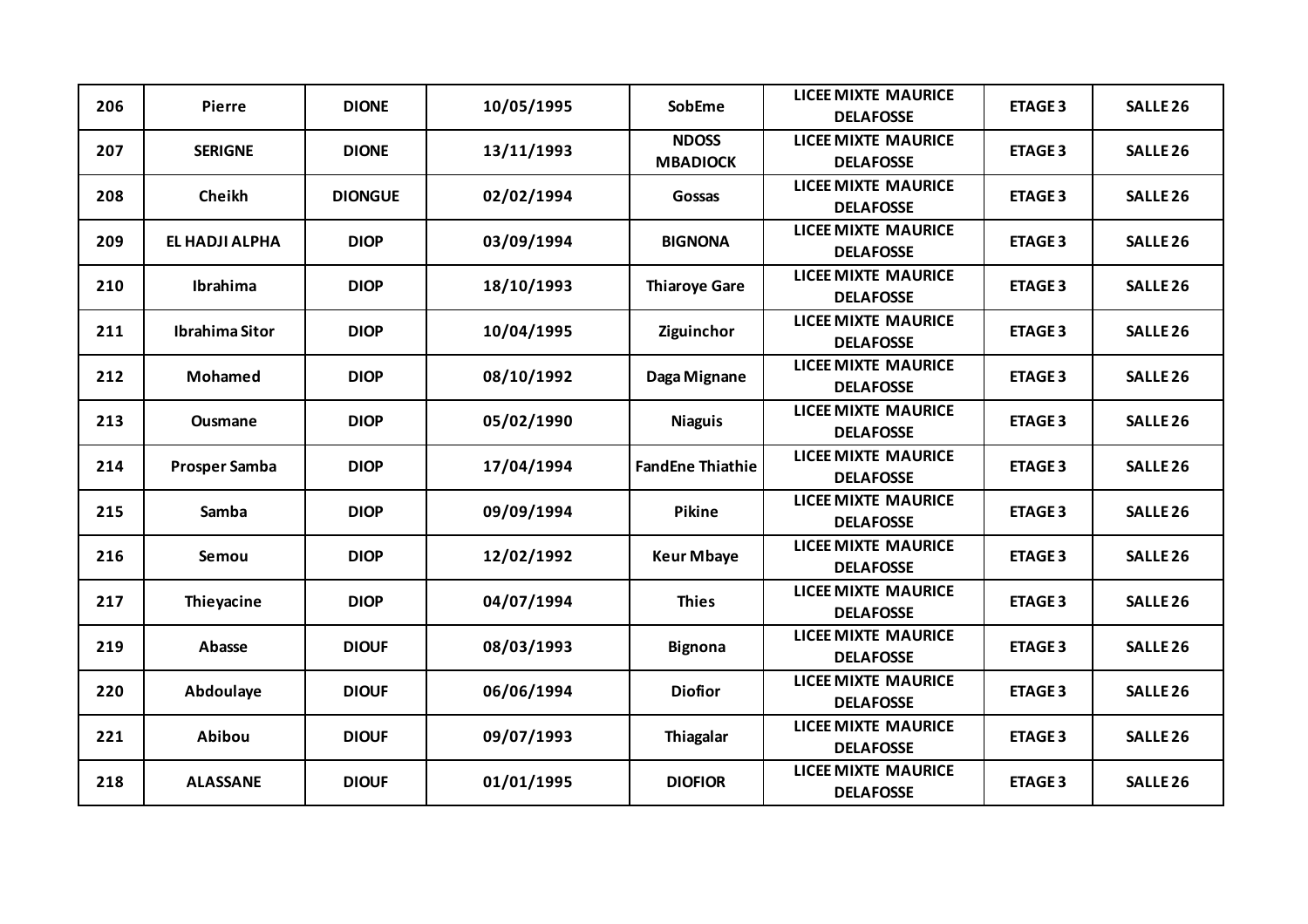| 222 | Alsane           | <b>DIOUF</b>     | 15/08/1995 | <b>Diass</b>                  | <b>LICEE MIXTE MAURICE</b><br><b>DELAFOSSE</b> | <b>ETAGE 3</b> | <b>SALLE 26</b>     |
|-----|------------------|------------------|------------|-------------------------------|------------------------------------------------|----------------|---------------------|
| 224 | Amath            | <b>DIOUF</b>     | 15/02/1994 | <b>Poukhanm Tock</b>          | <b>LICEE MIXTE MAURICE</b><br><b>DELAFOSSE</b> | <b>ETAGE 3</b> | <b>SALLE 26</b>     |
| 223 | Amath            | <b>DIOUF</b>     | 01/06/1994 | <b>ThiarE</b>                 | <b>LICEE MIXTE MAURICE</b><br><b>DELAFOSSE</b> | <b>ETAGE 3</b> | <b>SALLE 26</b>     |
| 225 | <b>Bouba</b>     | <b>DIOUF</b>     | 06/10/1993 | Foundiougne                   | <b>LICEE MIXTE MAURICE</b><br><b>DELAFOSSE</b> | <b>ETAGE 3</b> | SALLE <sub>26</sub> |
| 226 | <b>Diegane</b>   | <b>DIOUF</b>     | 17/04/1992 | Thiomby                       | <b>LICEE MIXTE MAURICE</b><br><b>DELAFOSSE</b> | <b>ETAGE 3</b> | <b>SALLE 27</b>     |
| 227 | <b>Diogane</b>   | <b>DIOUF</b>     | 18/12/1993 | <b>Ndiaye Ndiaye</b><br>Wolof | <b>LICEE MIXTE MAURICE</b><br><b>DELAFOSSE</b> | <b>ETAGE 3</b> | <b>SALLE 27</b>     |
| 228 | Ibrahima Niokhor | <b>DIOUF</b>     | 07/03/1996 | <b>Niakhar</b>                | <b>LICEE MIXTE MAURICE</b><br><b>DELAFOSSE</b> | <b>ETAGE 3</b> | <b>SALLE 27</b>     |
| 229 | Mamadou          | <b>DIOUF</b>     | 04/04/1994 | Cachouane                     | <b>LICEE MIXTE MAURICE</b><br><b>DELAFOSSE</b> | <b>ETAGE 3</b> | <b>SALLE 27</b>     |
| 230 | Manga            | <b>DIOUF</b>     | 06/03/1993 | Sibassor                      | <b>LICEE MIXTE MAURICE</b><br><b>DELAFOSSE</b> | <b>ETAGE 3</b> | <b>SALLE 27</b>     |
| 231 | Ndeye khodia     | <b>DIOUF</b>     | 04/03/1993 | <b>Keur Malick Faye</b>       | <b>LICEE MIXTE MAURICE</b><br><b>DELAFOSSE</b> | <b>ETAGE 3</b> | <b>SALLE 27</b>     |
| 232 | Papa Magatte     | <b>DIOUF</b>     | 02/11/1993 | Rufisque                      | <b>LICEE MIXTE MAURICE</b><br><b>DELAFOSSE</b> | <b>ETAGE 3</b> | <b>SALLE 27</b>     |
| 233 | Pape SEmou       | <b>DIOUF</b>     | 26/05/1991 | <b>Mbamane</b>                | <b>LICEE MIXTE MAURICE</b><br><b>DELAFOSSE</b> | <b>ETAGE 3</b> | <b>SALLE 27</b>     |
| 234 | Semou            | <b>DIOUF</b>     | 15/02/1992 | <b>ThiarE</b>                 | <b>LICEE MIXTE MAURICE</b><br><b>DELAFOSSE</b> | <b>ETAGE 3</b> | <b>SALLE 27</b>     |
| 235 | <b>Serigne</b>   | <b>DIOUF</b>     | 26/04/1995 | GuinguinEo                    | <b>LICEE MIXTE MAURICE</b><br><b>DELAFOSSE</b> | <b>ETAGE 3</b> | <b>SALLE 27</b>     |
| 236 | Seyni            | <b>DJIBA</b>     | 06/12/1992 | <b>Bignona</b>                | <b>LICEE MIXTE MAURICE</b><br><b>DELAFOSSE</b> | <b>ETAGE 3</b> | <b>SALLE 27</b>     |
| 237 | <b>Doudou</b>    | <b>DOUMBOUYA</b> | 19/05/1993 | Gandiaye                      | <b>LICEE MIXTE MAURICE</b><br><b>DELAFOSSE</b> | <b>ETAGE 3</b> | <b>SALLE 27</b>     |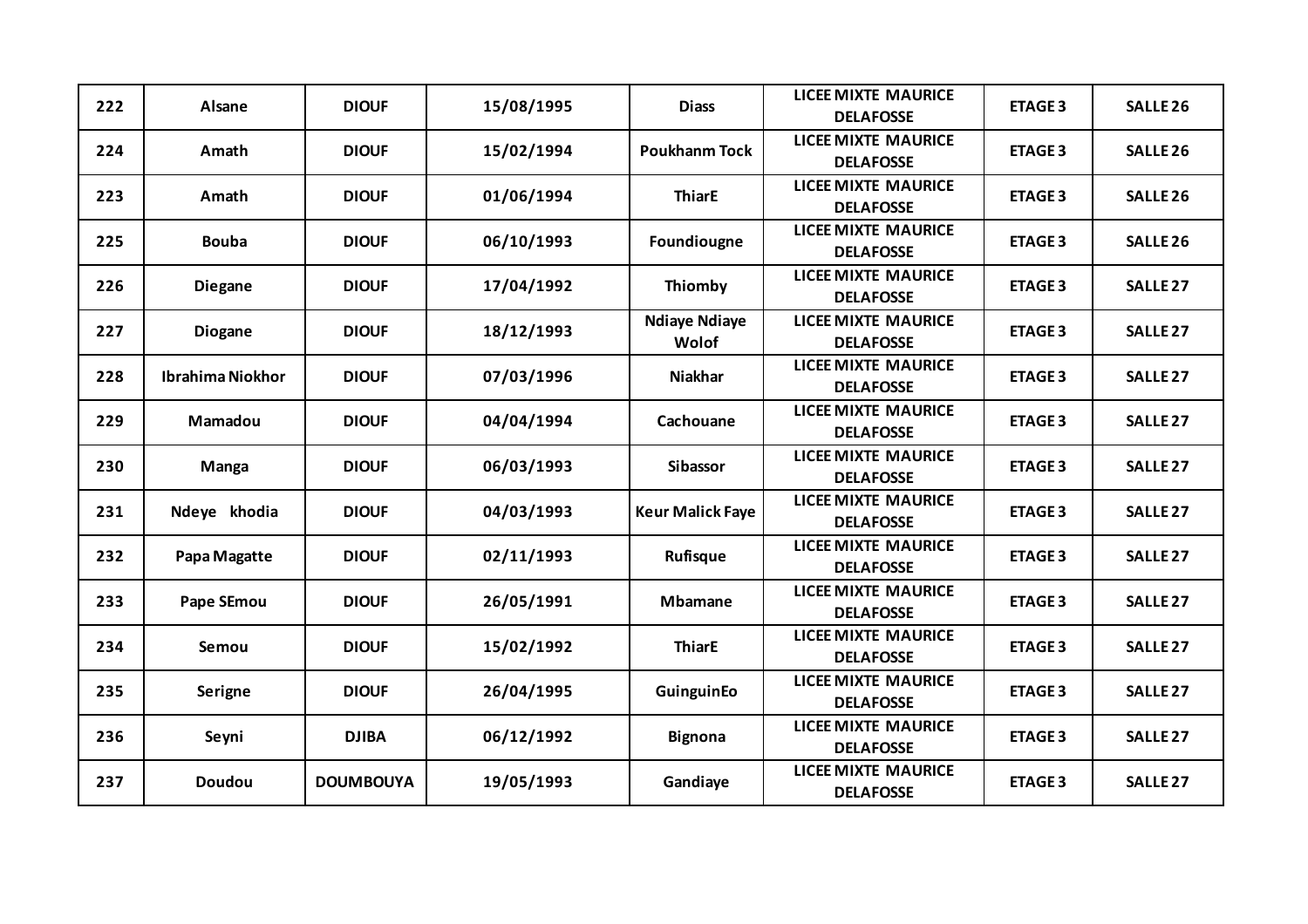| 238 | <b>Bacary</b>     | <b>DRAME</b> | 23/06/1990 | <b>Bloc</b>                          | <b>LICEE MIXTE MAURICE</b><br><b>DELAFOSSE</b> | <b>ETAGE 3</b> | SALLE <sub>27</sub> |
|-----|-------------------|--------------|------------|--------------------------------------|------------------------------------------------|----------------|---------------------|
| 239 | Yaya              | <b>DRAME</b> | 27/03/1991 | <b>Bignona</b>                       | <b>LICEE MIXTE MAURICE</b><br><b>DELAFOSSE</b> | <b>ETAGE 3</b> | <b>SALLE 27</b>     |
| 240 | Aida              | <b>FALL</b>  | 04/05/1990 | <b>Diourbel</b>                      | <b>LICEE MIXTE MAURICE</b><br><b>DELAFOSSE</b> | <b>ETAGE 3</b> | <b>SALLE 27</b>     |
| 241 | Moustapha         | <b>FALL</b>  | 25/09/1991 | <b>Bounkiling</b>                    | <b>LICEE MIXTE MAURICE</b><br><b>DELAFOSSE</b> | <b>ETAGE 3</b> | <b>SALLE 27</b>     |
| 242 | Mamady            | <b>FANNE</b> | 17/05/1995 | Ziguinchor                           | <b>LICEE MIXTE MAURICE</b><br><b>DELAFOSSE</b> | <b>ETAGE 3</b> | <b>SALLE 27</b>     |
| 243 | <b>AMINATA</b>    | <b>FATY</b>  | 26/03/1992 |                                      | <b>LICEE MIXTE MAURICE</b><br><b>DELAFOSSE</b> | <b>ETAGE 3</b> | <b>SALLE 27</b>     |
| 244 | Ibrahima          | <b>FATY</b>  | 02/06/1991 | Kolda                                | <b>LICEE MIXTE MAURICE</b><br><b>DELAFOSSE</b> | <b>ETAGE 3</b> | <b>SALLE 27</b>     |
| 245 | <b>ADAMA</b>      | <b>FAYE</b>  | 05/07/1994 | <b>DIASS</b>                         | <b>LICEE MIXTE MAURICE</b><br><b>DELAFOSSE</b> | <b>ETAGE 3</b> | <b>SALLE 27</b>     |
| 246 | Cheikh            | <b>FAYE</b>  | 04/04/1992 | <b>Takhoum</b>                       | <b>LICEE MIXTE MAURICE</b><br><b>DELAFOSSE</b> | <b>ETAGE 3</b> | <b>SALLE 27</b>     |
| 247 | Coumakh           | <b>FAYE</b>  | 12/03/1994 | <b>Bicol</b>                         | <b>LICEE MIXTE MAURICE</b><br><b>DELAFOSSE</b> | <b>ETAGE 3</b> | <b>SALLE 27</b>     |
| 248 | Ibrahima          | <b>FAYE</b>  | 08/02/1990 | <b>SILIKO</b>                        | <b>LICEE MIXTE MAURICE</b><br><b>DELAFOSSE</b> | <b>ETAGE 3</b> | <b>SALLE 27</b>     |
| 250 | <b>Mame Sarra</b> | <b>FAYE</b>  | 04/08/1993 | Ndiongolor                           | <b>LICEE MIXTE MAURICE</b><br><b>DELAFOSSE</b> | <b>ETAGE 3</b> | <b>SALLE 27</b>     |
| 249 | <b>MODOU</b>      | <b>FAYE</b>  | 04/10/1993 | <b>THIAFOURA</b>                     | <b>LICEE MIXTE MAURICE</b><br><b>DELAFOSSE</b> | <b>ETAGE 3</b> | SALLE <sub>27</sub> |
| 251 | <b>Moussa</b>     | <b>FAYE</b>  | 11/01/1991 | <b>Ndiourbel Gor</b>                 | <b>LICEE MIXTE MAURICE</b><br><b>DELAFOSSE</b> | <b>ETAGE 3</b> | <b>SALLE 28</b>     |
| 252 | Sara              | <b>FAYE</b>  | 02/04/1991 | Ndiongolor                           | <b>LICEE MIXTE MAURICE</b><br><b>DELAFOSSE</b> | <b>ETAGE 3</b> | <b>SALLE 28</b>     |
| 253 | Waly              | <b>FAYE</b>  | 16/03/1995 | <b>Touba Terres</b><br><b>Neuves</b> | <b>LICEE MIXTE MAURICE</b><br><b>DELAFOSSE</b> | <b>ETAGE 3</b> | <b>SALLE 28</b>     |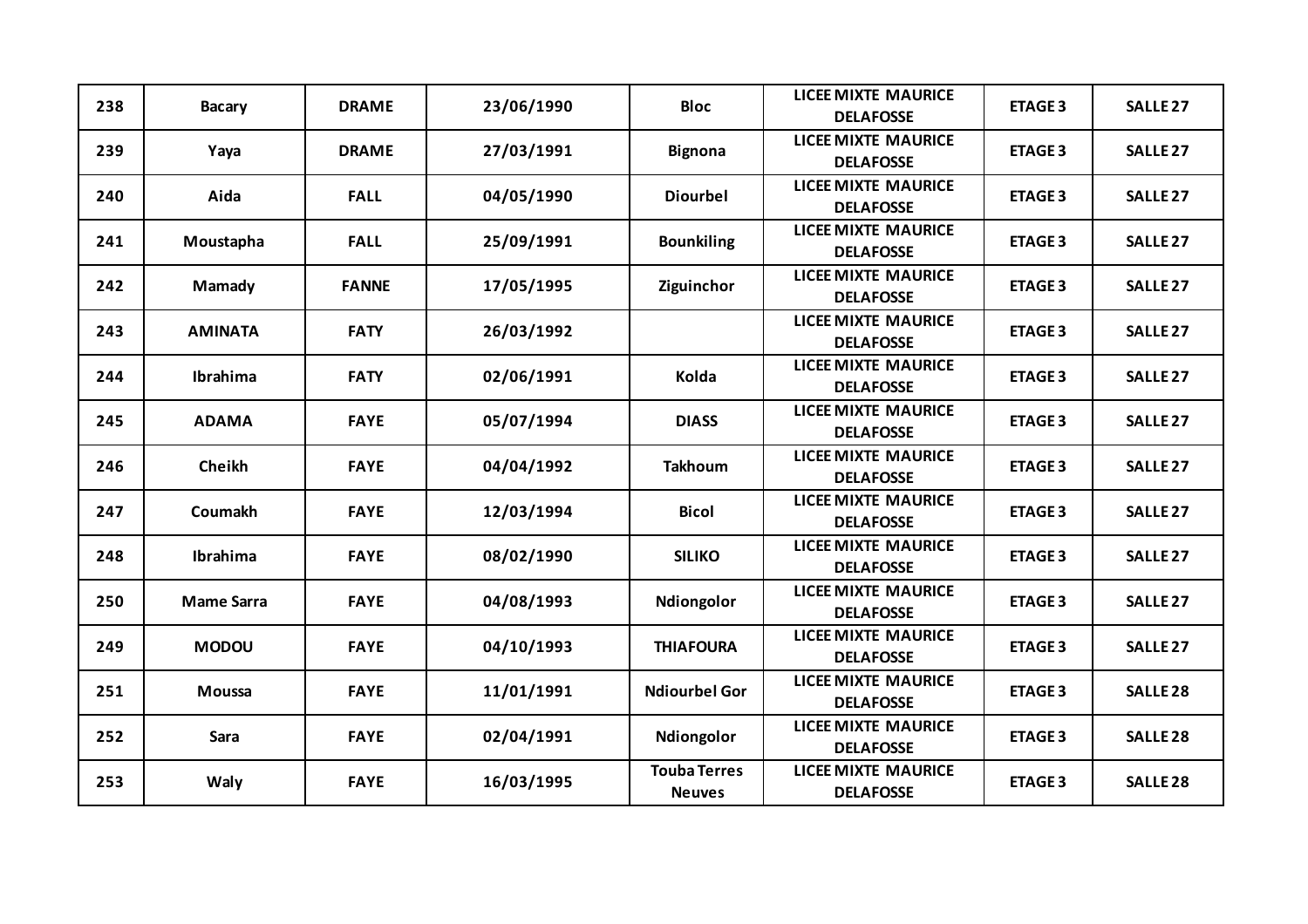| 254 | <b>IBRAHIMA</b>      | <b>FOFANA</b>   | 01/10/1993 | <b>KIDIRA</b>       | <b>LICEE MIXTE MAURICE</b><br><b>DELAFOSSE</b> | <b>ETAGE 3</b> | <b>SALLE 28</b> |
|-----|----------------------|-----------------|------------|---------------------|------------------------------------------------|----------------|-----------------|
| 255 | <b>Moussa</b>        | <b>FOFANE</b>   | 27/11/1993 | Rufisque            | <b>LICEE MIXTE MAURICE</b><br><b>DELAFOSSE</b> | <b>ETAGE 3</b> | <b>SALLE 28</b> |
| 256 | Mouhamadou<br>Lamine | <b>GASSAMA</b>  | 18/05/1991 | <b>Dakar</b>        | <b>LICEE MIXTE MAURICE</b><br><b>DELAFOSSE</b> | <b>ETAGE 3</b> | <b>SALLE 28</b> |
| 257 | Daouda               | <b>GNABALY</b>  | 30/10/1992 | Kolda               | <b>LICEE MIXTE MAURICE</b><br><b>DELAFOSSE</b> | <b>ETAGE 3</b> | <b>SALLE 28</b> |
| 258 | Papis                | <b>GNINGUE</b>  | 09/09/1992 | Kegnoroba           | <b>LICEE MIXTE MAURICE</b><br><b>DELAFOSSE</b> | <b>ETAGE 3</b> | <b>SALLE 28</b> |
| 259 | <b>SIDY</b>          | <b>GNINGUE</b>  | 10/03/1995 | <b>DIABEL</b>       | <b>LICEE MIXTE MAURICE</b><br><b>DELAFOSSE</b> | <b>ETAGE 3</b> | <b>SALLE 28</b> |
| 260 | <b>Bassirou</b>      | <b>GOUDIABY</b> | 20/09/1990 | <b>Bougoutoub</b>   | <b>LICEE MIXTE MAURICE</b><br><b>DELAFOSSE</b> | <b>ETAGE 3</b> | <b>SALLE 28</b> |
| 261 | <b>DiEnEba</b>       | <b>GOUDIABY</b> | 20/06/1994 | Kagnarou            | <b>LICEE MIXTE MAURICE</b><br><b>DELAFOSSE</b> | <b>ETAGE 3</b> | <b>SALLE 28</b> |
| 262 | Famara               | <b>GOUDIABY</b> | 14/08/1991 | Kagnourou           | <b>LICEE MIXTE MAURICE</b><br><b>DELAFOSSE</b> | <b>ETAGE 3</b> | <b>SALLE 28</b> |
| 263 | <b>OUSMANE</b>       | <b>GOUDIABY</b> | 01/01/1994 | <b>ZIGUINCHOR</b>   | <b>LICEE MIXTE MAURICE</b><br><b>DELAFOSSE</b> | <b>ETAGE 3</b> | <b>SALLE 28</b> |
| 264 | Sana                 | <b>GOUDIABY</b> | 02/01/1991 | <b>Tambacounda</b>  | <b>LICEE MIXTE MAURICE</b><br><b>DELAFOSSE</b> | <b>ETAGE 3</b> | <b>SALLE 28</b> |
| 265 | <b>Sokhna</b>        | <b>GOUDIABY</b> | 23/06/1993 | <b>Bignona</b>      | <b>LICEE MIXTE MAURICE</b><br><b>DELAFOSSE</b> | <b>ETAGE 3</b> | <b>SALLE 28</b> |
| 266 | Abdoulaye            | <b>GUEYE</b>    | 13/01/1990 | Bambey              | <b>LICEE MIXTE MAURICE</b><br><b>DELAFOSSE</b> | <b>ETAGE 3</b> | <b>SALLE 28</b> |
| 267 | <b>Ndeye</b>         | <b>GUEYE</b>    | 24/11/1995 | <b>Darou Mousty</b> | <b>LICEE MIXTE MAURICE</b><br><b>DELAFOSSE</b> | <b>ETAGE 3</b> | <b>SALLE 28</b> |
| 268 | Mamadou              | KA              | 13/06/1994 | Sama Toucouleur     | <b>LICEE MIXTE MAURICE</b><br><b>DELAFOSSE</b> | <b>ETAGE 3</b> | <b>SALLE 28</b> |
| 269 | Daniel               | <b>KAMBANCK</b> | 09/05/1994 | Sindima<br>Mancagne | <b>LICEE MIXTE MAURICE</b><br><b>DELAFOSSE</b> | <b>ETAGE 3</b> | <b>SALLE 28</b> |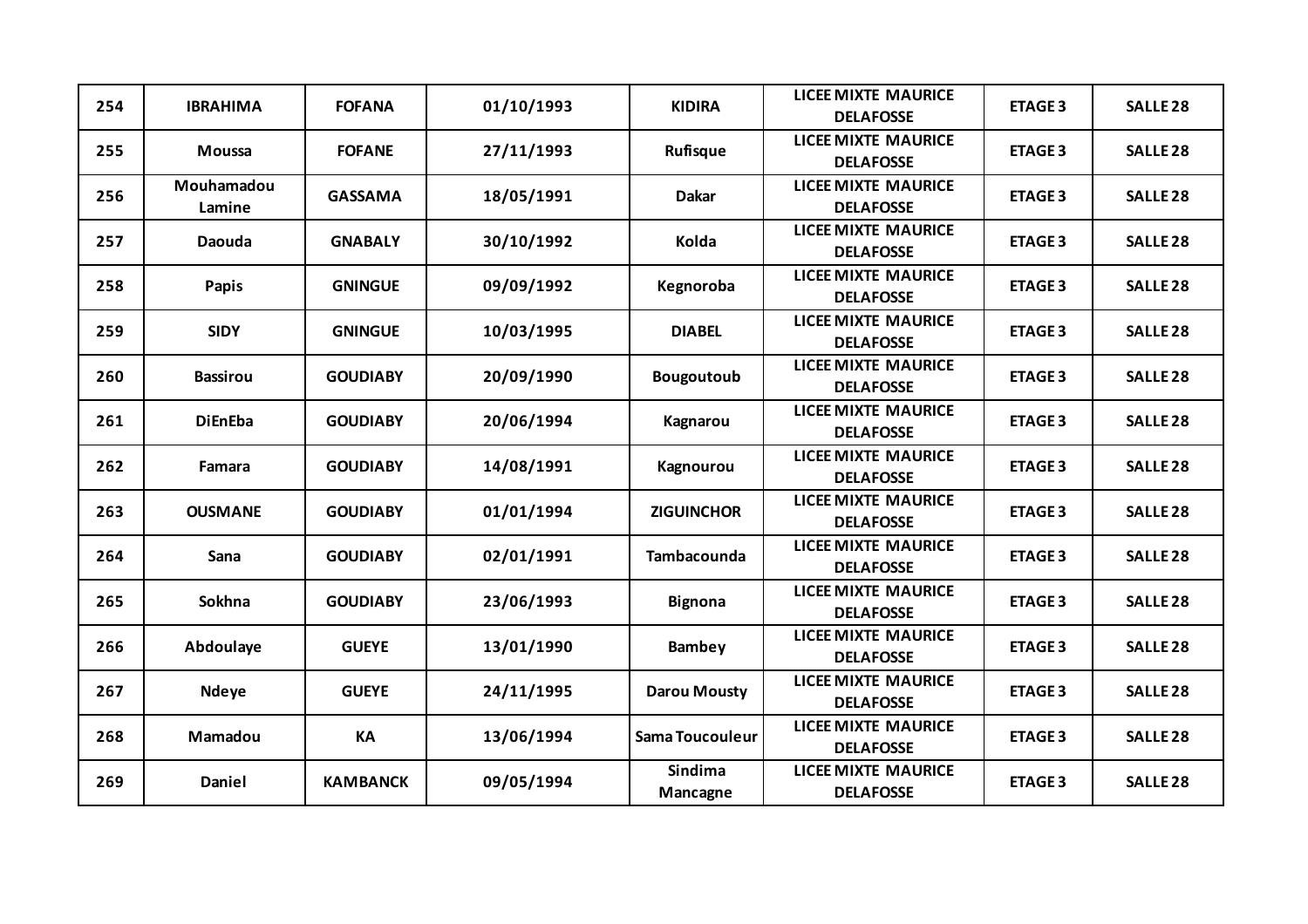| 270 | Penda               | <b>KANE</b>    | 02/01/1993 | <b>Ndiene Lagane</b> | <b>LICEE MIXTE MAURICE</b><br><b>DELAFOSSE</b> | <b>ETAGE 3</b> | <b>SALLE 28</b> |
|-----|---------------------|----------------|------------|----------------------|------------------------------------------------|----------------|-----------------|
| 271 | <b>VIVALDI</b>      | <b>KANFOM</b>  | 03/11/1991 | Sédhiou              | <b>LICEE MIXTE MAURICE</b><br><b>DELAFOSSE</b> | <b>ETAGE 3</b> | <b>SALLE 28</b> |
| 272 | <b>Donald</b>       | <b>KAYINTE</b> | 16/07/1992 | Ziguinchor           | <b>LICEE MIXTE MAURICE</b><br><b>DELAFOSSE</b> | <b>ETAGE 3</b> | <b>SALLE 28</b> |
| 273 | <b>Balla Moussa</b> | <b>KEITA</b>   | 10/12/1991 | <b>SEdhiou</b>       | <b>LICEE MIXTE MAURICE</b><br><b>DELAFOSSE</b> | <b>ETAGE 3</b> | <b>SALLE 28</b> |
| 274 | <b>Douga</b>        | <b>KEITA</b>   | 08/08/1993 | Tambacounda          | <b>LICEE MIXTE MAURICE</b><br><b>DELAFOSSE</b> | <b>ETAGE 3</b> | <b>SALLE 28</b> |
| 275 | <b>Fily</b>         | <b>KEITA</b>   | 02/05/1993 | Ziguinchor           | <b>LICEE MIXTE MAURICE</b><br><b>DELAFOSSE</b> | <b>ETAGE 3</b> | <b>SALLE 28</b> |
| 276 | <b>Moussa</b>       | <b>KHOUMA</b>  | 15/02/1992 | <b>Keur SEga</b>     | <b>LICEE MIXTE MAURICE</b><br><b>DELAFOSSE</b> | <b>ETAGE 3</b> | <b>SALLE 29</b> |
| 277 | Omar                | <b>KONTE</b>   | 17/12/1994 | Kolda                | <b>LICEE MIXTE MAURICE</b><br><b>DELAFOSSE</b> | <b>ETAGE 3</b> | <b>SALLE 29</b> |
| 278 | Papa Bahdjougou     | <b>KONTE</b>   | 15/12/1991 | <b>Thies</b>         | <b>LICEE MIXTE MAURICE</b><br><b>DELAFOSSE</b> | <b>ETAGE 3</b> | <b>SALLE 29</b> |
| 279 | <b>Aliou</b>        | <b>KOTE</b>    | 20/10/1992 | <b>Djilacoune</b>    | <b>LICEE MIXTE MAURICE</b><br><b>DELAFOSSE</b> | <b>ETAGE 3</b> | <b>SALLE 29</b> |
| 280 | Mamadou             | <b>KOYATE</b>  | 12/03/1991 | <b>Kartiack</b>      | <b>LICEE MIXTE MAURICE</b><br><b>DELAFOSSE</b> | <b>ETAGE 3</b> | <b>SALLE 29</b> |
| 281 | Ibou                | <b>LETTE</b>   | 05/05/1994 | Sowane               | <b>LICEE MIXTE MAURICE</b><br><b>DELAFOSSE</b> | <b>ETAGE 3</b> | <b>SALLE 29</b> |
| 282 | Joachim Kamala N    | <b>MALOU</b>   | 02/04/1992 | <b>Niaguis</b>       | <b>LICEE MIXTE MAURICE</b><br><b>DELAFOSSE</b> | <b>ETAGE 3</b> | <b>SALLE 29</b> |
| 283 | Yanick              | <b>MALOU</b>   | 19/01/1992 | Goudomp              | <b>LICEE MIXTE MAURICE</b><br><b>DELAFOSSE</b> | <b>ETAGE 3</b> | <b>SALLE 29</b> |
| 284 | Abdoulaye           | <b>MANE</b>    | 04/04/1991 | <b>Boutoupa</b>      | <b>LICEE MIXTE MAURICE</b><br><b>DELAFOSSE</b> | <b>ETAGE 3</b> | <b>SALLE 29</b> |
| 285 | Abdourahmane        | <b>MANE</b>    | 07/02/1992 | Sedhiou              | <b>LICEE MIXTE MAURICE</b><br><b>DELAFOSSE</b> | <b>ETAGE 3</b> | <b>SALLE 29</b> |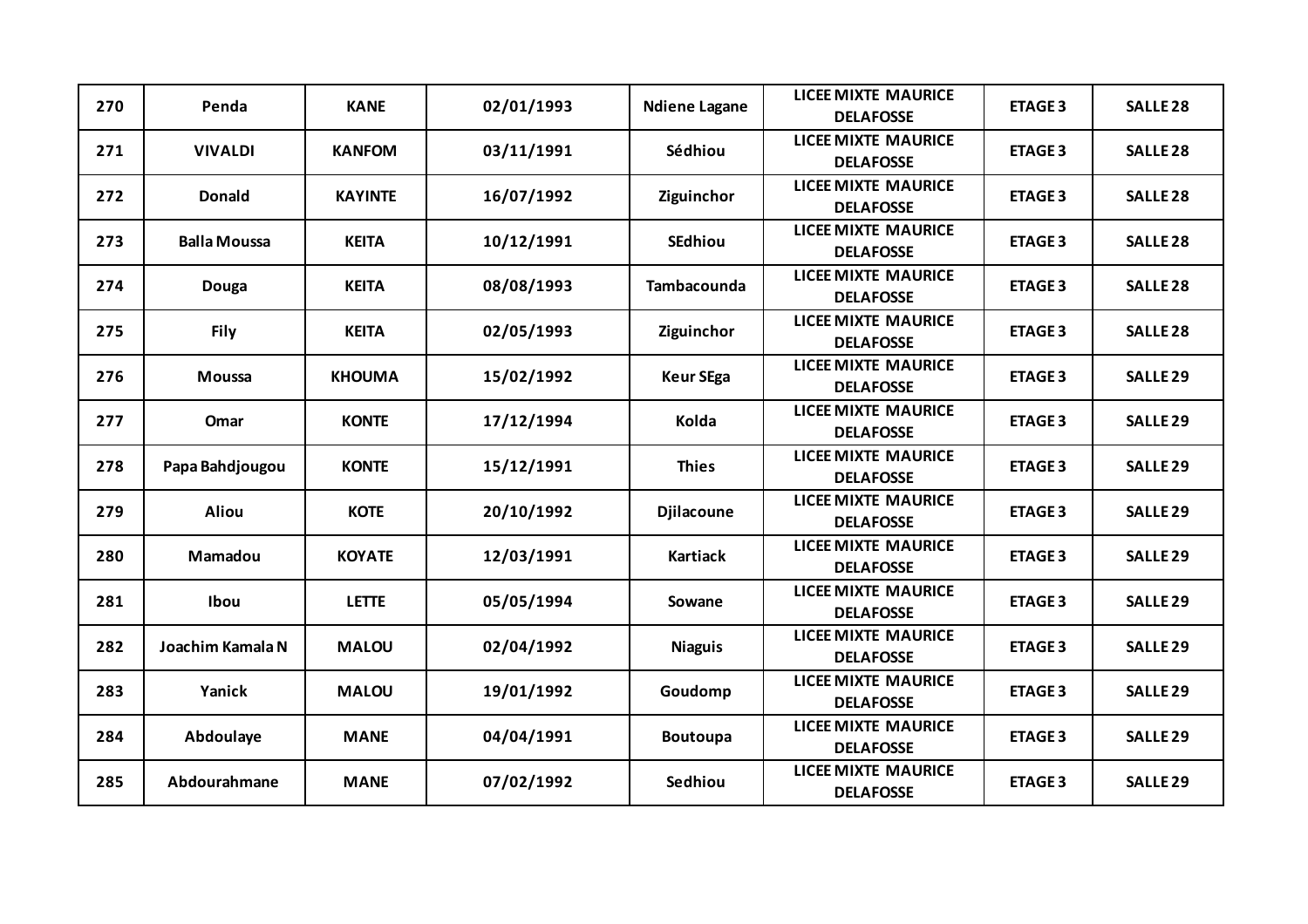| 286 | Alassane                | <b>MANE</b>  | 02/02/1993 | <b>Djibanar</b>                   | <b>LICEE MIXTE MAURICE</b><br><b>DELAFOSSE</b> | <b>ETAGE 3</b> | <b>SALLE 29</b>     |
|-----|-------------------------|--------------|------------|-----------------------------------|------------------------------------------------|----------------|---------------------|
| 287 | Ansoumane               | <b>MANE</b>  | 02/04/1995 | <b>Niaguis</b>                    | <b>LICEE MIXTE MAURICE</b><br><b>DELAFOSSE</b> | <b>ETAGE 3</b> | SALLE <sub>29</sub> |
| 288 | <b>Badouzamane</b>      | <b>MANE</b>  | 23/02/1993 | Kagnobon                          | <b>LICEE MIXTE MAURICE</b><br><b>DELAFOSSE</b> | <b>ETAGE 3</b> | <b>SALLE 29</b>     |
| 289 | <b>Bertrand Ousmane</b> | <b>MANE</b>  | 21/11/1991 | <b>Terimbasse</b>                 | <b>LICEE MIXTE MAURICE</b><br><b>DELAFOSSE</b> | <b>ETAGE 3</b> | <b>SALLE 29</b>     |
| 290 | <b>Ibrahima</b>         | <b>MANE</b>  | 16/05/1991 | <b>Bambadinka</b>                 | <b>LICEE MIXTE MAURICE</b><br><b>DELAFOSSE</b> | <b>ETAGE 3</b> | <b>SALLE 29</b>     |
| 291 | <b>Insa</b>             | <b>MANE</b>  | 16/02/1995 | Samine                            | <b>LICEE MIXTE MAURICE</b><br><b>DELAFOSSE</b> | <b>ETAGE 3</b> | <b>SALLE 29</b>     |
| 292 | Lamine                  | <b>MANE</b>  | 13/04/1993 | <b>Bilasse</b>                    | <b>LICEE MIXTE MAURICE</b><br><b>DELAFOSSE</b> | <b>ETAGE 3</b> | <b>SALLE 29</b>     |
| 293 | <b>Malang</b>           | <b>MANE</b>  | 15/06/1993 | Kolda                             | <b>LICEE MIXTE MAURICE</b><br><b>DELAFOSSE</b> | <b>ETAGE 3</b> | <b>SALLE 29</b>     |
| 294 | <b>Marietou</b>         | <b>MANE</b>  | 17/07/1993 | <b>Boutoula camara</b><br>counda. | <b>LICEE MIXTE MAURICE</b><br><b>DELAFOSSE</b> | <b>ETAGE 3</b> | <b>SALLE 29</b>     |
| 295 | Mouscouta               | <b>MANE</b>  | 21/09/1992 | <b>Diattacounda</b>               | <b>LICEE MIXTE MAURICE</b><br><b>DELAFOSSE</b> | <b>ETAGE 3</b> | <b>SALLE 29</b>     |
| 296 | Moustapha               | <b>MANE</b>  | 25/08/1992 | <b>Djimassar</b>                  | <b>LICEE MIXTE MAURICE</b><br><b>DELAFOSSE</b> | <b>ETAGE 3</b> | <b>SALLE 29</b>     |
| 297 | Siaka Diongounda        | <b>MANE</b>  | 15/08/1992 | <b>Djibanar</b>                   | <b>LICEE MIXTE MAURICE</b><br><b>DELAFOSSE</b> | <b>ETAGE 3</b> | <b>SALLE 29</b>     |
| 298 | <b>Tidiane</b>          | <b>MANE</b>  | 10/10/1991 | <b>Bignona</b>                    | <b>LICEE MIXTE MAURICE</b><br><b>DELAFOSSE</b> | <b>ETAGE 3</b> | <b>SALLE 29</b>     |
| 299 | Yaya                    | <b>MANE</b>  | 13/01/1995 | <b>Birkama</b>                    | <b>LICEE MIXTE MAURICE</b><br><b>DELAFOSSE</b> | <b>ETAGE 3</b> | <b>SALLE 29</b>     |
| 300 | Youssouph               | <b>MANE</b>  | 02/08/1990 | <b>Terimbasse</b>                 | <b>LICEE MIXTE MAURICE</b><br><b>DELAFOSSE</b> | <b>ETAGE 3</b> | <b>SALLE 29</b>     |
| 301 | Abdoulaye               | <b>MANGA</b> | 06/11/1990 | <b>Hathioune</b>                  | <b>LICEE MIXTE MAURICE</b><br><b>DELAFOSSE</b> | <b>ETAGE 4</b> | <b>SALLE 30</b>     |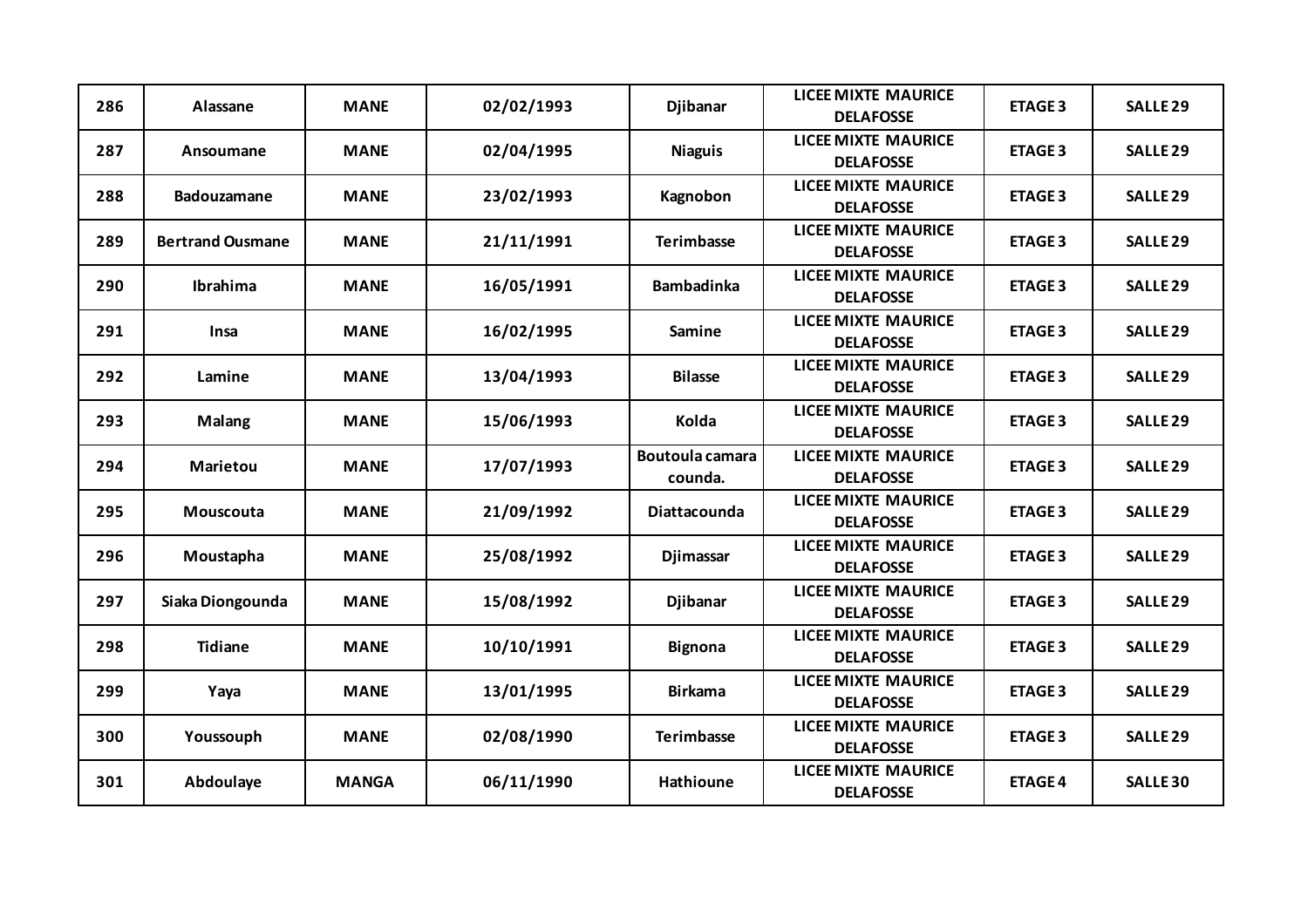| 302 | Ampadiakine G<br>waldemar | <b>MANGA</b>   | 02/05/1991 | Edioungou               | <b>LICEE MIXTE MAURICE</b><br><b>DELAFOSSE</b> | <b>ETAGE 4</b> | <b>SALLE 30</b> |
|-----|---------------------------|----------------|------------|-------------------------|------------------------------------------------|----------------|-----------------|
| 303 | Karamo                    | <b>MANGA</b>   | 15/01/1994 | Kolda                   | <b>LICEE MIXTE MAURICE</b><br><b>DELAFOSSE</b> | <b>ETAGE 4</b> | <b>SALLE 30</b> |
| 304 | Moulaye                   | <b>MANGA</b>   | 12/12/1990 | Coumbaghor              | <b>LICEE MIXTE MAURICE</b><br><b>DELAFOSSE</b> | <b>ETAGE 4</b> | <b>SALLE 30</b> |
| 305 | <b>SEcou</b>              | <b>MANGA</b>   | 26/01/1993 | <b>KancoulEro</b>       | <b>LICEE MIXTE MAURICE</b><br><b>DELAFOSSE</b> | <b>ETAGE 4</b> | <b>SALLE 30</b> |
| 306 | Youssouph                 | <b>MANGA</b>   | 04/08/1994 | <b>Aloutte Diola</b>    | <b>LICEE MIXTE MAURICE</b><br><b>DELAFOSSE</b> | <b>ETAGE 4</b> | <b>SALLE 30</b> |
| 307 | Abdoulaye                 | <b>MANSALY</b> | 20/08/1991 | Goudomp                 | <b>LICEE MIXTE MAURICE</b><br><b>DELAFOSSE</b> | <b>ETAGE 4</b> | <b>SALLE 30</b> |
| 308 | <b>Alain Papis</b>        | <b>MANSALY</b> | 12/12/1991 | Djimassar               | <b>LICEE MIXTE MAURICE</b><br><b>DELAFOSSE</b> | <b>ETAGE 4</b> | <b>SALLE 30</b> |
| 309 | <b>DIAGA</b>              | <b>MARONE</b>  | 02/03/1994 | <b>NIAKHAR</b>          | <b>LICEE MIXTE MAURICE</b><br><b>DELAFOSSE</b> | <b>ETAGE 4</b> | <b>SALLE 30</b> |
| 310 | <b>Mamadou Salif</b>      | <b>MBALLO</b>  | 10/04/1994 | Bagadadji               | <b>LICEE MIXTE MAURICE</b><br><b>DELAFOSSE</b> | <b>ETAGE 4</b> | <b>SALLE 30</b> |
| 311 | Omar                      | <b>MBALLO</b>  | 02/01/1991 | Mampatim                | <b>LICEE MIXTE MAURICE</b><br><b>DELAFOSSE</b> | <b>ETAGE 4</b> | <b>SALLE 30</b> |
| 312 | Amdy                      | <b>MBAYE</b>   | 13/03/1993 | <b>Ndiassane SErEre</b> | <b>LICEE MIXTE MAURICE</b><br><b>DELAFOSSE</b> | <b>ETAGE 4</b> | <b>SALLE 30</b> |
| 313 | <b>Babacar</b>            | <b>MBAYE</b>   | 01/01/1994 | Sanghap                 | <b>LICEE MIXTE MAURICE</b><br><b>DELAFOSSE</b> | <b>ETAGE 4</b> | <b>SALLE 30</b> |
| 314 | <b>Mamadou Lamine</b>     | <b>MBAYE</b>   | 22/08/1990 | <b>Balingore</b>        | <b>LICEE MIXTE MAURICE</b><br><b>DELAFOSSE</b> | <b>ETAGE 4</b> | <b>SALLE 30</b> |
| 315 | Mourtalla                 | <b>MBAYE</b>   | 16/07/1992 | <b>Mbaridiame</b>       | <b>LICEE MIXTE MAURICE</b><br><b>DELAFOSSE</b> | <b>ETAGE 4</b> | <b>SALLE 30</b> |
| 316 | Ousmane                   | <b>MBAYE</b>   | 23/03/1991 | <b>Ngothie</b>          | <b>LICEE MIXTE MAURICE</b><br><b>DELAFOSSE</b> | <b>ETAGE 4</b> | <b>SALLE 30</b> |
| 317 | Mamadou                   | <b>MBENGUE</b> | 15/07/1992 | <b>Bassoum</b>          | <b>LICEE MIXTE MAURICE</b><br><b>DELAFOSSE</b> | <b>ETAGE 4</b> | <b>SALLE 30</b> |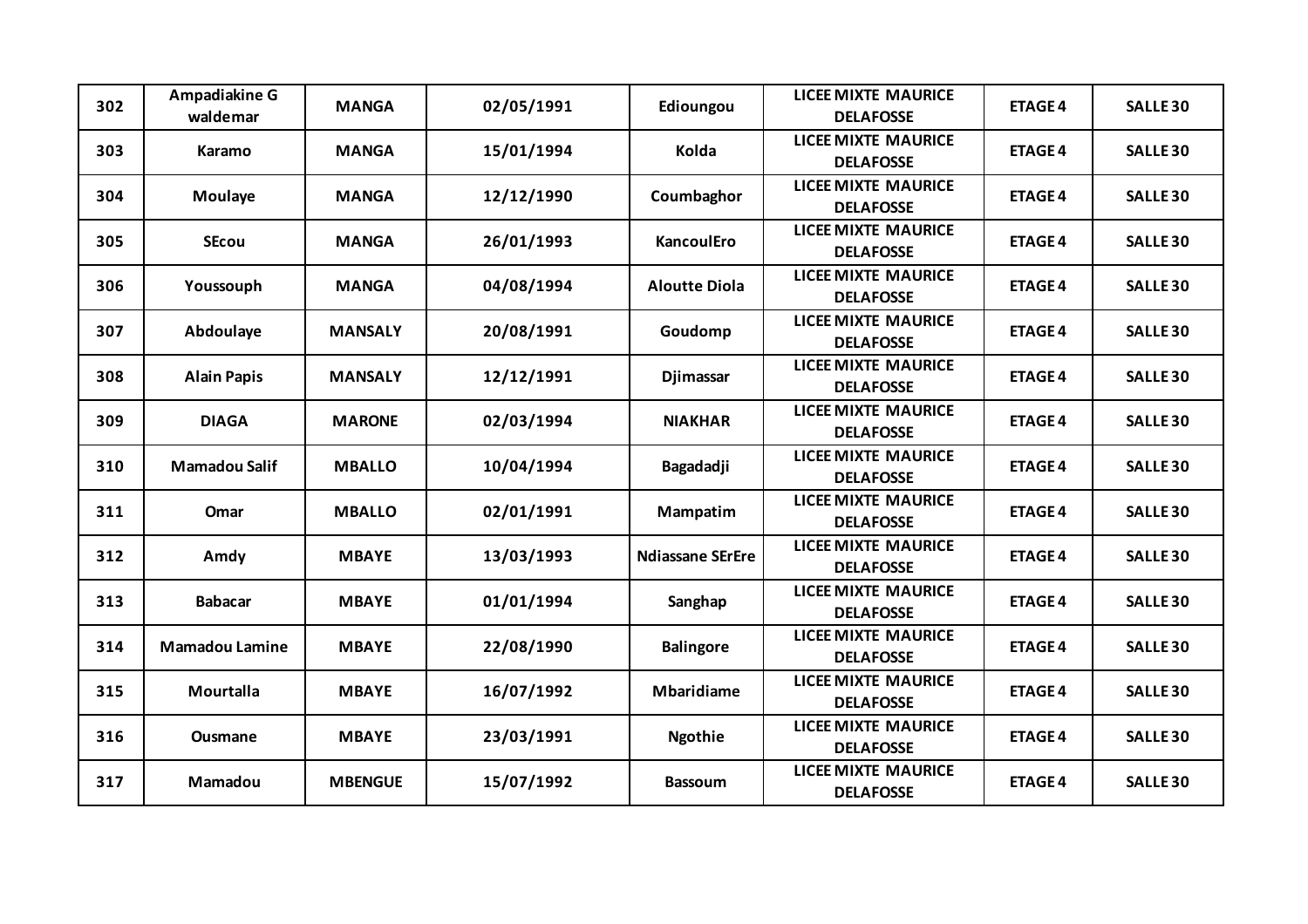| 318 | <b>Mamadou Lamine</b> | <b>MBENGUE</b>  | 21/02/1993 | <b>Ndiaffate</b>    | <b>LICEE MIXTE MAURICE</b><br><b>DELAFOSSE</b> | <b>ETAGE 4</b> | <b>SALLE 30</b> |
|-----|-----------------------|-----------------|------------|---------------------|------------------------------------------------|----------------|-----------------|
| 319 | <b>SOKHNA</b>         | <b>MBODJ</b>    | 11/12/1993 | <b>DYA</b>          | <b>LICEE MIXTE MAURICE</b><br><b>DELAFOSSE</b> | <b>ETAGE 4</b> | <b>SALLE 30</b> |
| 320 | <b>SEga</b>           | <b>MBODJI</b>   | 29/03/1992 | <b>Mbour</b>        | <b>LICEE MIXTE MAURICE</b><br><b>DELAFOSSE</b> | <b>ETAGE 4</b> | <b>SALLE 30</b> |
| 321 | <b>Charles</b>        | <b>NAYEKANE</b> | 13/01/1991 | <b>SEdhiou</b>      | <b>LICEE MIXTE MAURICE</b><br><b>DELAFOSSE</b> | <b>ETAGE 4</b> | <b>SALLE 30</b> |
| 322 | <b>Abdou Aziz</b>     | <b>NDAO</b>     | 16/08/1992 | Pikine              | <b>LICEE MIXTE MAURICE</b><br><b>DELAFOSSE</b> | <b>ETAGE 4</b> | <b>SALLE 30</b> |
| 323 | Diara Diakhate        | <b>NDAO</b>     | 01/06/1993 | <b>Dakar</b>        | <b>LICEE MIXTE MAURICE</b><br><b>DELAFOSSE</b> | <b>ETAGE 4</b> | <b>SALLE 30</b> |
| 324 | Ibrahima              | <b>NDAO</b>     | 15/11/1993 | <b>Keur Waly</b>    | <b>LICEE MIXTE MAURICE</b><br><b>DELAFOSSE</b> | <b>ETAGE 4</b> | <b>SALLE 30</b> |
| 325 | <b>Ismalla</b>        | <b>NDAO</b>     | 10/11/1994 | <b>Kaolack</b>      | <b>LICEE MIXTE MAURICE</b><br><b>DELAFOSSE</b> | <b>ETAGE 4</b> | <b>SALLE 30</b> |
| 326 | <b>Issa</b>           | <b>NDAO</b>     | 16/04/1995 | Keur dioguaye       | <b>LICEE MIXTE MAURICE</b><br><b>DELAFOSSE</b> | <b>ETAGE 4</b> | <b>SALLE 31</b> |
| 327 | Mamadou               | <b>NDAO</b>     | 15/06/1991 | <b>Sikhane</b>      | <b>LICEE MIXTE MAURICE</b><br><b>DELAFOSSE</b> | <b>ETAGE 4</b> | <b>SALLE 31</b> |
| 328 | Mamadou<br>Moustapha  | <b>NDAO</b>     | 15/04/1993 | <b>Kaolack</b>      | <b>LICEE MIXTE MAURICE</b><br><b>DELAFOSSE</b> | <b>ETAGE 4</b> | <b>SALLE 31</b> |
| 329 | Moustapha             | <b>NDAO</b>     | 30/06/1992 | <b>Kaolack</b>      | <b>LICEE MIXTE MAURICE</b><br><b>DELAFOSSE</b> | <b>ETAGE 4</b> | <b>SALLE 31</b> |
| 330 | Jacques               | <b>NDECKY</b>   | 12/01/1993 | <b>Bloc</b>         | <b>LICEE MIXTE MAURICE</b><br><b>DELAFOSSE</b> | <b>ETAGE 4</b> | <b>SALLE 31</b> |
| 331 | <b>Jean Charles</b>   | <b>NDECKY</b>   | 01/09/1990 | <b>Agnack Petit</b> | <b>LICEE MIXTE MAURICE</b><br><b>DELAFOSSE</b> | <b>ETAGE 4</b> | <b>SALLE 31</b> |
| 366 | <b>Steve Roland</b>   | <b>Ndecky</b>   | 15/02/1991 | Sedhiou             | <b>LICEE MIXTE MAURICE</b><br><b>DELAFOSSE</b> | <b>ETAGE 4</b> | <b>SALLE 32</b> |
| 332 | JosE                  | <b>NDERY</b>    | 07/04/1992 | <b>Djifanghor</b>   | <b>LICEE MIXTE MAURICE</b><br><b>DELAFOSSE</b> | <b>ETAGE 4</b> | <b>SALLE 31</b> |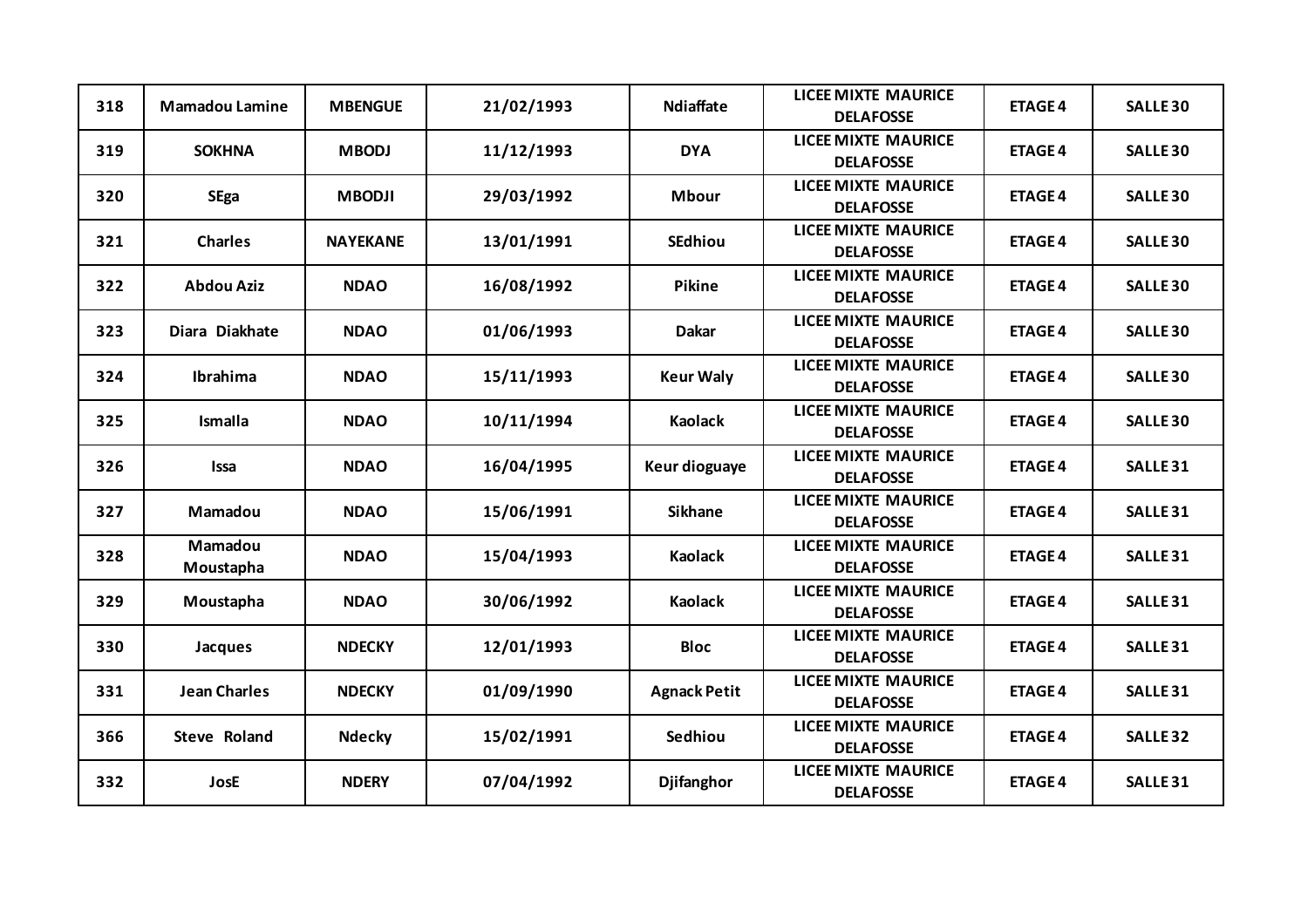| 333 | Jeremie Nzale   | <b>NDEYE</b>  | 03/01/1993 | <b>Ndombo</b>         | <b>LICEE MIXTE MAURICE</b><br><b>DELAFOSSE</b> | <b>ETAGE 4</b> | <b>SALLE 31</b>     |
|-----|-----------------|---------------|------------|-----------------------|------------------------------------------------|----------------|---------------------|
| 334 | <b>Viviane</b>  | <b>NDIAME</b> | 30/01/1991 | <b>Tambacounda</b>    | <b>LICEE MIXTE MAURICE</b><br><b>DELAFOSSE</b> | <b>ETAGE 4</b> | <b>SALLE 31</b>     |
| 335 | Alla            | <b>NDIAYE</b> | 11/06/1992 | <b>Sarr</b>           | <b>LICEE MIXTE MAURICE</b><br><b>DELAFOSSE</b> | <b>ETAGE 4</b> | <b>SALLE 31</b>     |
| 336 | Amadou          | <b>NDIAYE</b> | 09/09/1992 | <b>Thicky</b>         | <b>LICEE MIXTE MAURICE</b><br><b>DELAFOSSE</b> | <b>ETAGE 4</b> | <b>SALLE 31</b>     |
| 337 | Assane          | <b>NDIAYE</b> | 06/10/1993 | <b>Djinaky</b>        | <b>LICEE MIXTE MAURICE</b><br><b>DELAFOSSE</b> | <b>ETAGE 4</b> | <b>SALLE 31</b>     |
| 338 | <b>Babacar</b>  | <b>NDIAYE</b> | 18/04/1995 | Sagatta               | <b>LICEE MIXTE MAURICE</b><br><b>DELAFOSSE</b> | <b>ETAGE 4</b> | <b>SALLE 31</b>     |
| 339 | <b>Bara</b>     | <b>NDIAYE</b> | 26/11/1993 | <b>LEona Thiaroye</b> | <b>LICEE MIXTE MAURICE</b><br><b>DELAFOSSE</b> | <b>ETAGE 4</b> | <b>SALLE 31</b>     |
| 340 | <b>Ibrahima</b> | <b>NDIAYE</b> | 26/04/1992 | Fatick                | <b>LICEE MIXTE MAURICE</b><br><b>DELAFOSSE</b> | <b>ETAGE 4</b> | <b>SALLE 31</b>     |
| 341 | Ibrahima        | <b>NDIAYE</b> | 09/11/1994 | <b>Sorokh</b>         | <b>LICEE MIXTE MAURICE</b><br><b>DELAFOSSE</b> | <b>ETAGE 4</b> | <b>SALLE 31</b>     |
| 342 | Kouly           | <b>NDIAYE</b> | 12/07/1995 | Ndiathiang            | <b>LICEE MIXTE MAURICE</b><br><b>DELAFOSSE</b> | <b>ETAGE 4</b> | <b>SALLE 31</b>     |
| 343 | <b>Moussa</b>   | <b>NDIAYE</b> | 12/08/1991 | Nioro du Rip          | <b>LICEE MIXTE MAURICE</b><br><b>DELAFOSSE</b> | <b>ETAGE 4</b> | <b>SALLE 31</b>     |
| 344 | Moustapha Gamal | <b>NDIAYE</b> | 15/04/1993 | <b>DiEmbEring</b>     | <b>LICEE MIXTE MAURICE</b><br><b>DELAFOSSE</b> | <b>ETAGE 4</b> | <b>SALLE 31</b>     |
| 345 | Omar            | <b>NDIAYE</b> | 08/08/1993 | Diamaguene            | <b>LICEE MIXTE MAURICE</b><br><b>DELAFOSSE</b> | <b>ETAGE 4</b> | <b>SALLE 31</b>     |
| 346 | Pape Ndongo     | <b>NDIAYE</b> | 01/01/1993 | <b>Diouroup</b>       | <b>LICEE MIXTE MAURICE</b><br><b>DELAFOSSE</b> | <b>ETAGE 4</b> | <b>SALLE 31</b>     |
| 347 | Serigne Fallou  | <b>NDIAYE</b> | 24/04/1993 | <b>Thies</b>          | <b>LICEE MIXTE MAURICE</b><br><b>DELAFOSSE</b> | <b>ETAGE 4</b> | <b>SALLE 31</b>     |
| 348 | Daniel Joseph   | <b>NDIONE</b> | 14/09/1992 | Fandenethiathy        | <b>LICEE MIXTE MAURICE</b><br><b>DELAFOSSE</b> | <b>ETAGE 4</b> | SALLE <sub>31</sub> |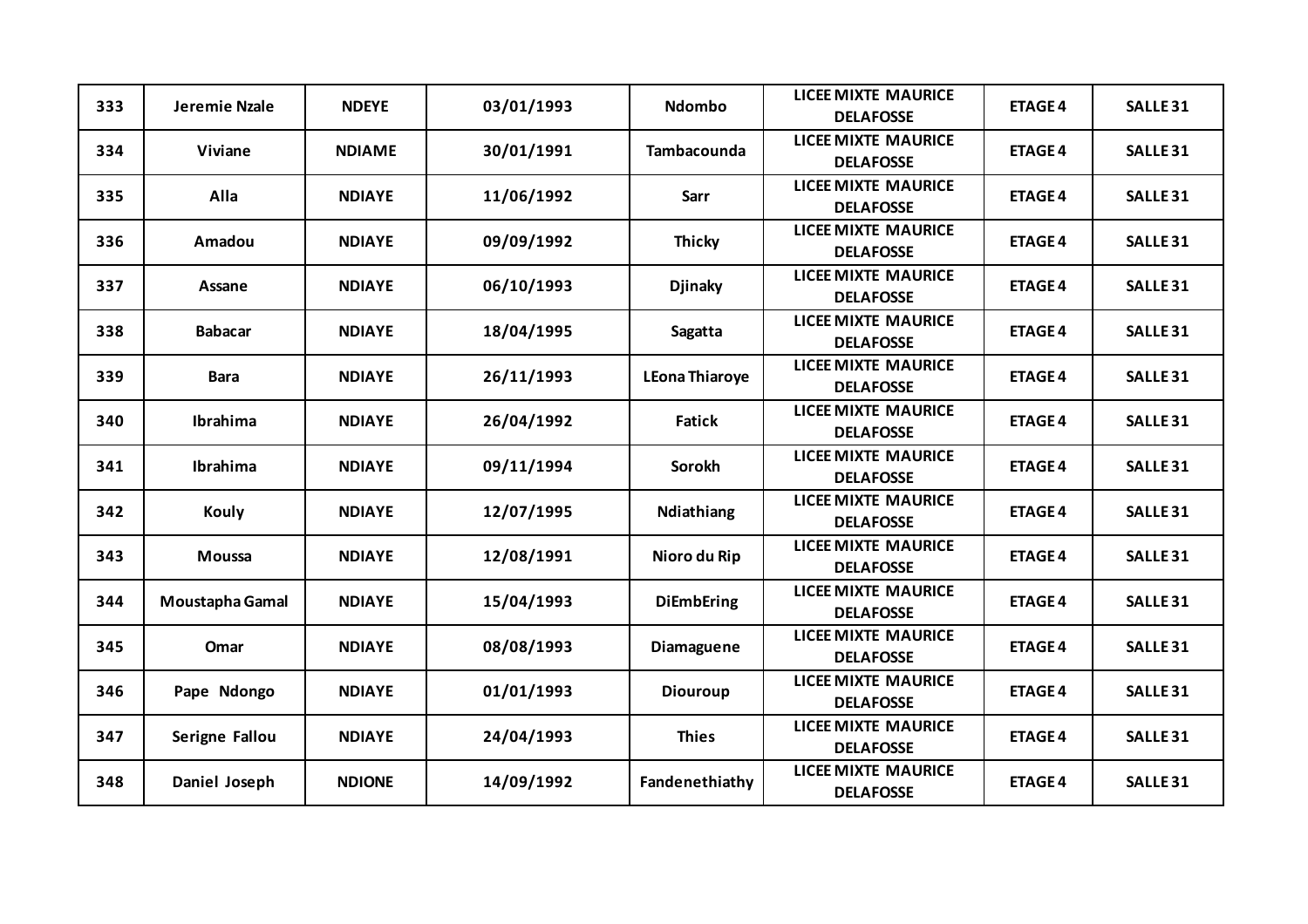| 349 | <b>Issa</b>        | <b>NDIOR</b> | 09/05/1995 | Kolda                            | <b>LICEE MIXTE MAURICE</b><br><b>DELAFOSSE</b> | <b>ETAGE 4</b> | <b>SALLE 31</b> |
|-----|--------------------|--------------|------------|----------------------------------|------------------------------------------------|----------------|-----------------|
| 350 | <b>Boubacar</b>    | <b>NDONG</b> | 08/12/1993 | Sakhao Serere                    | <b>LICEE MIXTE MAURICE</b><br><b>DELAFOSSE</b> | <b>ETAGE 4</b> | <b>SALLE 31</b> |
| 351 | Daouda             | <b>NDONG</b> | 29/06/1991 | <b>Goback</b>                    | <b>LICEE MIXTE MAURICE</b><br><b>DELAFOSSE</b> | <b>ETAGE 4</b> | <b>SALLE 32</b> |
| 352 | <b>Doudou</b>      | <b>NDONG</b> | 14/02/1992 | <b>Mbassis</b>                   | <b>LICEE MIXTE MAURICE</b><br><b>DELAFOSSE</b> | <b>ETAGE 4</b> | <b>SALLE 32</b> |
| 353 | Matar              | <b>NDONG</b> | 05/04/1194 | Sing boyard                      | <b>LICEE MIXTE MAURICE</b><br><b>DELAFOSSE</b> | <b>ETAGE 4</b> | <b>SALLE 32</b> |
| 354 | Saer               | <b>NDONG</b> | 06/11/1992 | <b>Thioffior</b>                 | <b>LICEE MIXTE MAURICE</b><br><b>DELAFOSSE</b> | <b>ETAGE 4</b> | <b>SALLE 32</b> |
| 355 | <b>AROUNA</b>      | <b>NDOUR</b> | 15/07/1994 |                                  | <b>LICEE MIXTE MAURICE</b><br><b>DELAFOSSE</b> | <b>ETAGE 4</b> | <b>SALLE 32</b> |
| 356 | <b>Emilie RofE</b> | <b>NDOUR</b> | 07/05/1992 | <b>NgohE</b><br>Ndoffongor       | <b>LICEE MIXTE MAURICE</b><br><b>DELAFOSSE</b> | <b>ETAGE 4</b> | <b>SALLE 32</b> |
| 357 | Khalifa            | <b>NDOUR</b> | 03/05/1993 | Thiomby                          | <b>LICEE MIXTE MAURICE</b><br><b>DELAFOSSE</b> | <b>ETAGE 4</b> | <b>SALLE 32</b> |
| 358 | Macodou            | <b>NDOUR</b> | 11/04/1994 | <b>Mboudaye</b><br><b>Serere</b> | <b>LICEE MIXTE MAURICE</b><br><b>DELAFOSSE</b> | <b>ETAGE 4</b> | <b>SALLE 32</b> |
| 359 | <b>MALICK</b>      | <b>NGOM</b>  | 03/02/1995 | <b>FAYIL</b>                     | <b>LICEE MIXTE MAURICE</b><br><b>DELAFOSSE</b> | <b>ETAGE 4</b> | <b>SALLE 32</b> |
| 360 | Mamadou            | <b>NGOM</b>  | 28/09/1994 | <b>Mbam</b>                      | <b>LICEE MIXTE MAURICE</b><br><b>DELAFOSSE</b> | <b>ETAGE 4</b> | <b>SALLE 32</b> |
| 361 | Abraham            | <b>NIAKH</b> | 30/10/1995 | <b>Ngohe</b><br>Ndoffongor       | <b>LICEE MIXTE MAURICE</b><br><b>DELAFOSSE</b> | <b>ETAGE 4</b> | <b>SALLE 32</b> |
| 362 | <b>Jean Sitor</b>  | <b>NIAKH</b> | 03/05/1991 | <b>Loul Sessene</b>              | <b>LICEE MIXTE MAURICE</b><br><b>DELAFOSSE</b> | <b>ETAGE 4</b> | <b>SALLE 32</b> |
| 363 | Wode               | <b>NIAKH</b> | 06/08/1992 | <b>Loul Sessene</b>              | <b>LICEE MIXTE MAURICE</b><br><b>DELAFOSSE</b> | <b>ETAGE 4</b> | <b>SALLE 32</b> |
| 364 | <b>PAPA KORA</b>   | <b>NIANE</b> | 23/01/1994 | <b>FATICK</b>                    | <b>LICEE MIXTE MAURICE</b><br><b>DELAFOSSE</b> | <b>ETAGE 4</b> | <b>SALLE 32</b> |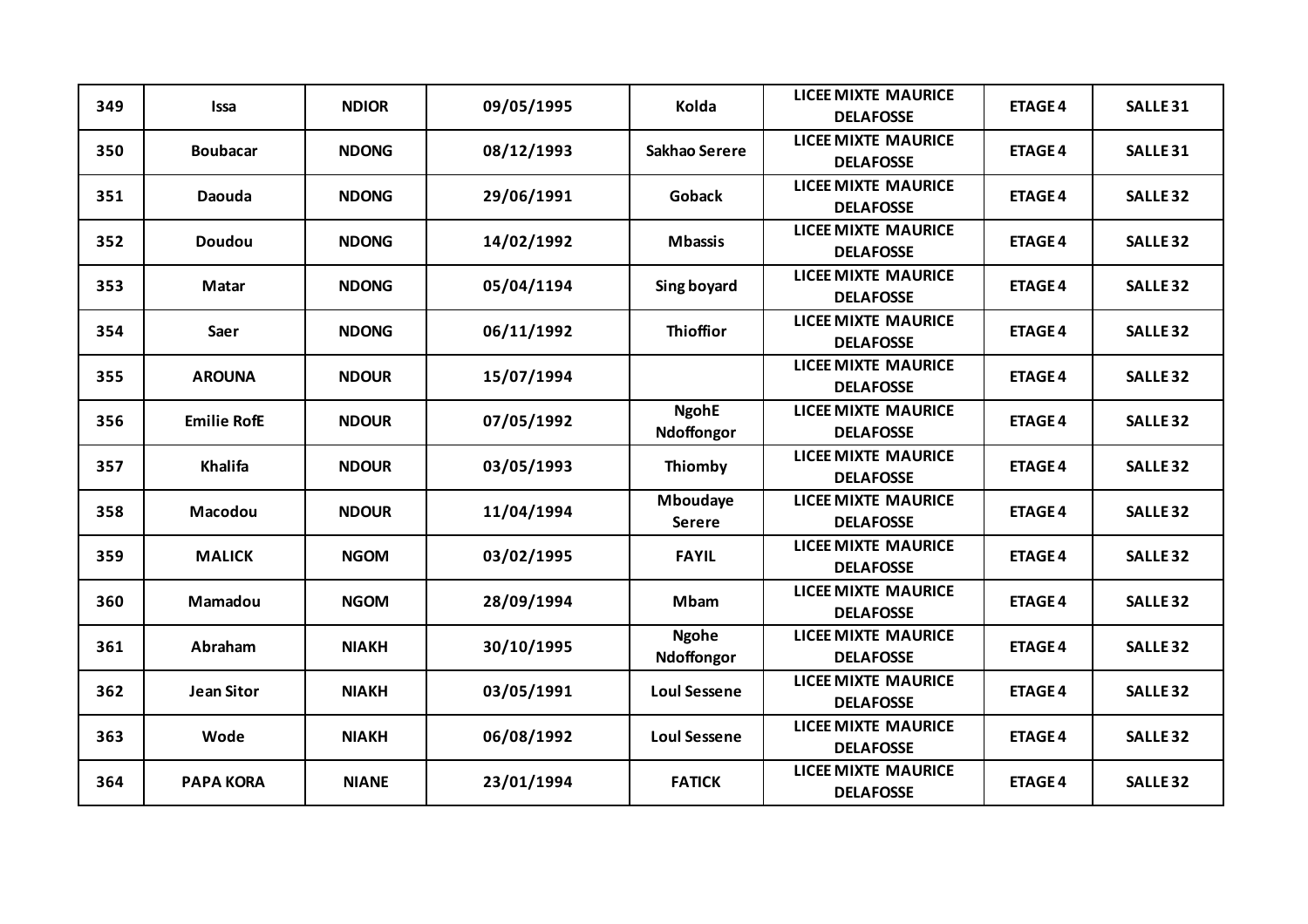| 365 | Papa Samba                 | <b>NIANG</b>  | 03/01/1995 | <b>Mbour</b>           | <b>LICEE MIXTE MAURICE</b><br><b>DELAFOSSE</b> | <b>ETAGE 4</b> | <b>SALLE 32</b> |
|-----|----------------------------|---------------|------------|------------------------|------------------------------------------------|----------------|-----------------|
| 367 | <b>Eugene Fernand Paul</b> | <b>REAUX</b>  | 04/03/1991 | <b>Thies</b>           | <b>LICEE MIXTE MAURICE</b><br><b>DELAFOSSE</b> | <b>ETAGE 4</b> | <b>SALLE 32</b> |
| 368 | <b>Mansour</b>             | <b>SABALY</b> | 06/04/1994 | <b>BantancountouyE</b> | <b>LICEE MIXTE MAURICE</b><br><b>DELAFOSSE</b> | <b>ETAGE 4</b> | <b>SALLE 32</b> |
| 370 | <b>Aliou</b>               | <b>SADIO</b>  | 06/12/1991 | Nguindir               | <b>LICEE MIXTE MAURICE</b><br><b>DELAFOSSE</b> | <b>ETAGE 4</b> | <b>SALLE 32</b> |
| 371 | Ansoumana                  | <b>SADIO</b>  | 06/06/1992 | Fanda                  | <b>LICEE MIXTE MAURICE</b><br><b>DELAFOSSE</b> | <b>ETAGE 4</b> | <b>SALLE 32</b> |
| 372 | Daouda                     | <b>SADIO</b>  | 19/05/1992 | <b>Samine Santo</b>    | <b>LICEE MIXTE MAURICE</b><br><b>DELAFOSSE</b> | <b>ETAGE 4</b> | <b>SALLE 32</b> |
| 373 | <b>Doudou</b>              | <b>SADIO</b>  | 26/06/1992 | <b>Birkama</b>         | <b>LICEE MIXTE MAURICE</b><br><b>DELAFOSSE</b> | <b>ETAGE 4</b> | <b>SALLE 32</b> |
| 369 | Abibou                     | <b>SADIO</b>  | 18/03/1990 | <b>Mandina</b>         | <b>LICEE MIXTE MAURICE</b><br><b>DELAFOSSE</b> | <b>ETAGE 4</b> | <b>SALLE 32</b> |
| 374 | <b>JErome</b>              | <b>SADIO</b>  | 25/01/1992 | <b>Koussy</b>          | <b>LICEE MIXTE MAURICE</b><br><b>DELAFOSSE</b> | <b>ETAGE 4</b> | <b>SALLE 32</b> |
| 375 | <b>Nfally</b>              | <b>SADIO</b>  | 26/02/1991 | <b>Safane</b>          | <b>LICEE MIXTE MAURICE</b><br><b>DELAFOSSE</b> | <b>ETAGE 4</b> | <b>SALLE 32</b> |
| 376 | <b>Ousmane</b>             | <b>SADIO</b>  | 06/08/1993 | Agnack                 | <b>LICEE MIXTE MAURICE</b><br><b>DELAFOSSE</b> | <b>ETAGE 4</b> | <b>SALLE 33</b> |
| 377 | Ousseynou                  | <b>SADIO</b>  | 27/11/1991 | Ziguinchor             | <b>LICEE MIXTE MAURICE</b><br><b>DELAFOSSE</b> | <b>ETAGE 4</b> | <b>SALLE 33</b> |
| 378 | Pape Bouba                 | <b>SADIO</b>  | 31/01/1994 | <b>Niafor</b>          | <b>LICEE MIXTE MAURICE</b><br><b>DELAFOSSE</b> | <b>ETAGE 4</b> | <b>SALLE 33</b> |
| 379 | Souleymane                 | <b>SADIO</b>  | 02/10/1990 | <b>Dioulacolon</b>     | <b>LICEE MIXTE MAURICE</b><br><b>DELAFOSSE</b> | <b>ETAGE 4</b> | <b>SALLE 33</b> |
| 380 | Yaya                       | <b>SADIO</b>  | 10/03/1992 | Diattacounda           | <b>LICEE MIXTE MAURICE</b><br><b>DELAFOSSE</b> | <b>ETAGE 4</b> | <b>SALLE 33</b> |
| 381 | Papa Mada                  | <b>SADJI</b>  | 02/06/1993 | Latmingue              | <b>LICEE MIXTE MAURICE</b><br><b>DELAFOSSE</b> | <b>ETAGE 4</b> | <b>SALLE 33</b> |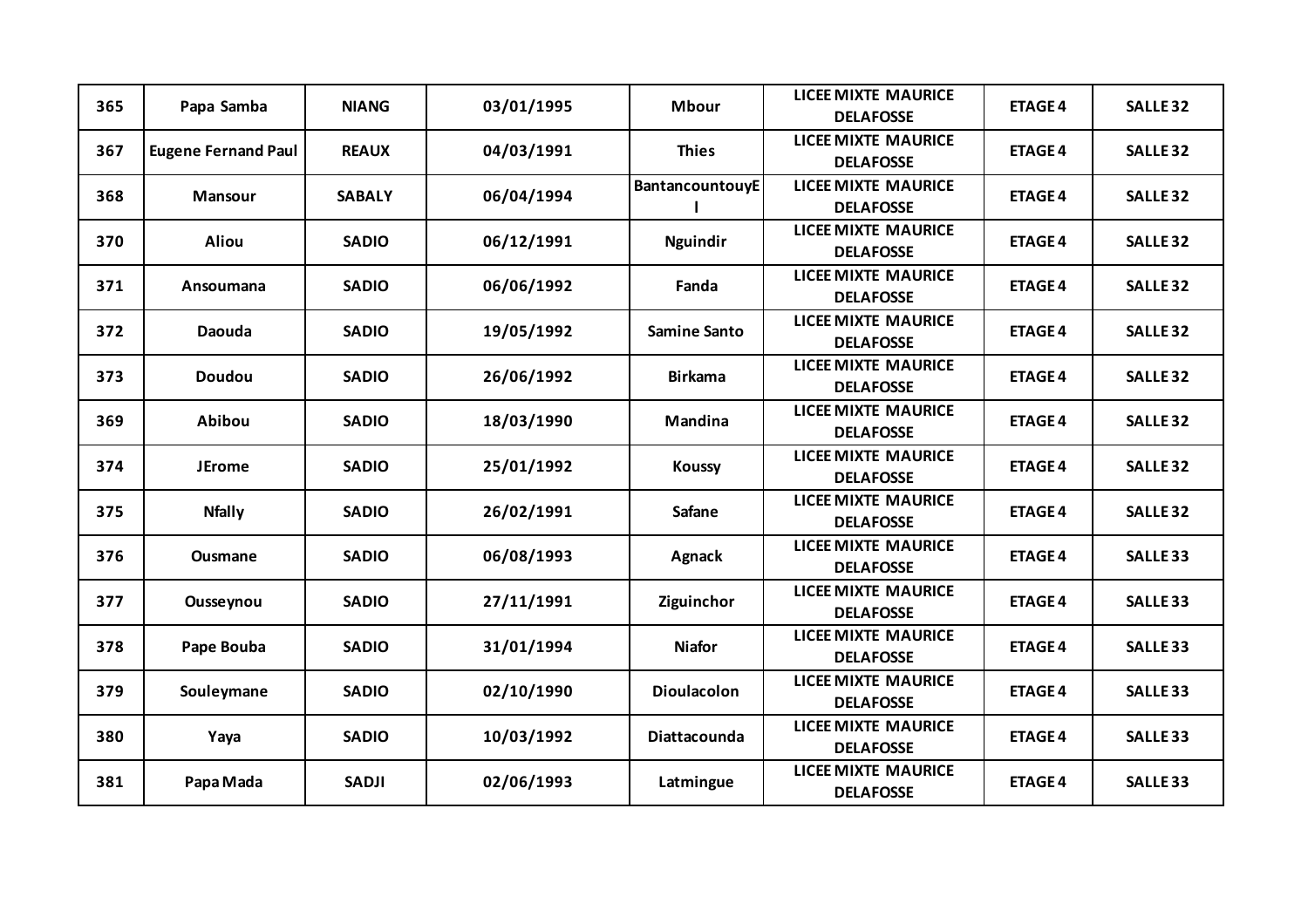| 382 | Abdou                 | <b>SAGNA</b> | 27/01/1992 | <b>Diatock</b>      | <b>LICEE MIXTE MAURICE</b><br><b>DELAFOSSE</b> | <b>ETAGE 4</b> | <b>SALLE 33</b> |
|-----|-----------------------|--------------|------------|---------------------|------------------------------------------------|----------------|-----------------|
| 383 | Ansoumana             | <b>SAGNA</b> | 01/01/1993 | <b>Togho</b>        | <b>LICEE MIXTE MAURICE</b><br><b>DELAFOSSE</b> | <b>ETAGE 4</b> | <b>SALLE 33</b> |
| 384 | Ansoumana             | <b>SAGNA</b> | 05/06/1993 | Dianki              | <b>LICEE MIXTE MAURICE</b><br><b>DELAFOSSE</b> | <b>ETAGE 4</b> | <b>SALLE 33</b> |
| 385 | Arouna                | <b>SAGNA</b> | 23/11/1993 | Tambacounda         | <b>LICEE MIXTE MAURICE</b><br><b>DELAFOSSE</b> | <b>ETAGE 4</b> | <b>SALLE 33</b> |
| 386 | Atab                  | <b>SAGNA</b> | 16/10/1994 | <b>Bagaya</b>       | <b>LICEE MIXTE MAURICE</b><br><b>DELAFOSSE</b> | <b>ETAGE 4</b> | <b>SALLE 33</b> |
| 387 | <b>Boubacar</b>       | <b>SAGNA</b> | 27/05/1994 | <b>Brosso</b>       | <b>LICEE MIXTE MAURICE</b><br><b>DELAFOSSE</b> | <b>ETAGE 4</b> | <b>SALLE 33</b> |
| 388 | Clautaire             | <b>SAGNA</b> | 12/10/1992 | <b>Kailou</b>       | <b>LICEE MIXTE MAURICE</b><br><b>DELAFOSSE</b> | <b>ETAGE 4</b> | <b>SALLE 33</b> |
| 389 | <b>Djousse</b>        | <b>SAGNA</b> | 15/01/1992 | Youtouessoukey<br>e | <b>LICEE MIXTE MAURICE</b><br><b>DELAFOSSE</b> | <b>ETAGE 4</b> | <b>SALLE 33</b> |
| 390 | El Hadji Bacary       | <b>SAGNA</b> | 16/01/1992 | <b>Kabiline</b>     | <b>LICEE MIXTE MAURICE</b><br><b>DELAFOSSE</b> | <b>ETAGE 4</b> | <b>SALLE 33</b> |
| 391 | El Hadji Gora         | <b>SAGNA</b> | 04/03/1990 | Kagnarou            | <b>LICEE MIXTE MAURICE</b><br><b>DELAFOSSE</b> | <b>ETAGE 4</b> | <b>SALLE 33</b> |
| 392 | Famara                | <b>SAGNA</b> | 18/03/1993 | Marsassoum          | <b>LICEE MIXTE MAURICE</b><br><b>DELAFOSSE</b> | <b>ETAGE 4</b> | <b>SALLE 33</b> |
| 393 | Ismaila               | <b>SAGNA</b> | 15/06/1993 | <b>Bignona</b>      | <b>LICEE MIXTE MAURICE</b><br><b>DELAFOSSE</b> | <b>ETAGE 4</b> | <b>SALLE 33</b> |
| 394 | <b>Juldas Maurice</b> | <b>SAGNA</b> | 06/02/1994 | <b>Bagame</b>       | <b>LICEE MIXTE MAURICE</b><br><b>DELAFOSSE</b> | <b>ETAGE 4</b> | <b>SALLE 33</b> |
| 395 | Mohamed               | <b>SAGNA</b> | 01/02/1992 | Kankandy            | <b>LICEE MIXTE MAURICE</b><br><b>DELAFOSSE</b> | <b>ETAGE 4</b> | <b>SALLE 33</b> |
| 396 | <b>Ousmane</b>        | <b>SAGNA</b> | 21/01/1991 | <b>Bignona</b>      | <b>LICEE MIXTE MAURICE</b><br><b>DELAFOSSE</b> | <b>ETAGE 4</b> | <b>SALLE 33</b> |
| 397 | Papa KElountang       | <b>SAGNA</b> | 15/02/1991 | <b>Tambacounda</b>  | <b>LICEE MIXTE MAURICE</b><br><b>DELAFOSSE</b> | <b>ETAGE 4</b> | <b>SALLE 33</b> |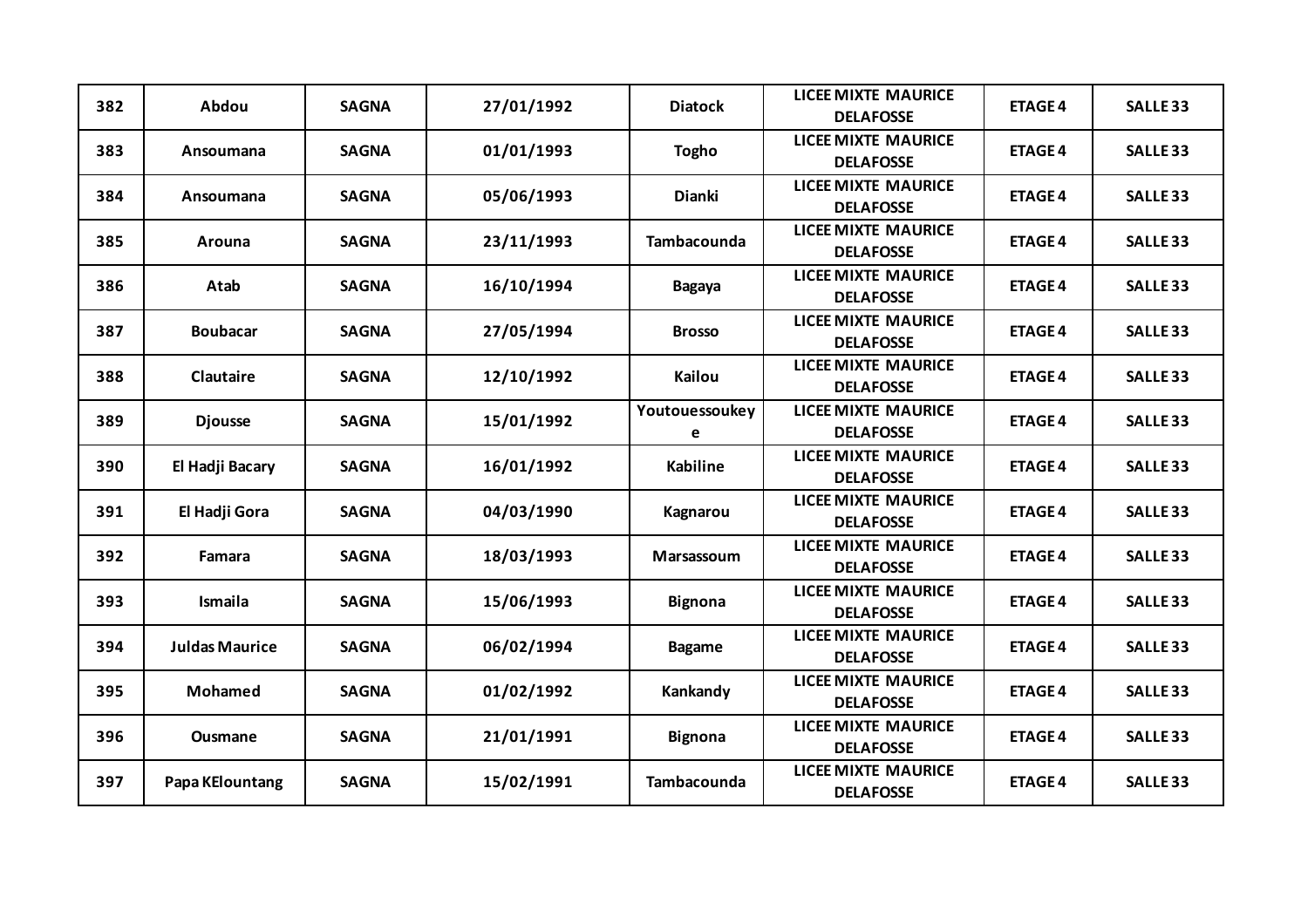| 398 | <b>Paul Paoula</b>    | <b>SAGNA</b>  | 07/01/1995 | Goudomp                      | <b>LICEE MIXTE MAURICE</b><br><b>DELAFOSSE</b> | <b>ETAGE 4</b> | <b>SALLE 33</b> |
|-----|-----------------------|---------------|------------|------------------------------|------------------------------------------------|----------------|-----------------|
| 399 | Secou                 | <b>SAGNA</b>  | 15/04/1993 | Kigninding                   | <b>LICEE MIXTE MAURICE</b><br><b>DELAFOSSE</b> | <b>ETAGE 4</b> | <b>SALLE 33</b> |
| 400 | Venance               | <b>SAGNA</b>  | 23/12/1999 | Tabi                         | <b>LICEE MIXTE MAURICE</b><br><b>DELAFOSSE</b> | <b>ETAGE 4</b> | <b>SALLE 33</b> |
| 401 | Yamene                | <b>SAGNA</b>  | 08/12/1991 | <b>Tendouck</b>              | <b>LICEE MIXTE MAURICE</b><br><b>DELAFOSSE</b> | <b>ETAGE 4</b> | <b>SALLE 34</b> |
| 402 | Youssouf              | <b>SAGNA</b>  | 12/08/1992 | Ziguinchor                   | <b>LICEE MIXTE MAURICE</b><br><b>DELAFOSSE</b> | <b>ETAGE 4</b> | <b>SALLE 34</b> |
| 403 | <b>Mbaye</b>          | <b>SAGNA</b>  | 13/11/1989 | Kagnarou                     | <b>LICEE MIXTE MAURICE</b><br><b>DELAFOSSE</b> | <b>ETAGE 4</b> | <b>SALLE 34</b> |
| 404 | <b>Alkaly Toumany</b> | <b>SAMBOU</b> | 01/03/1993 | <b>Albadar</b>               | <b>LICEE MIXTE MAURICE</b><br><b>DELAFOSSE</b> | <b>ETAGE 4</b> | <b>SALLE 34</b> |
| 405 | Ansou                 | <b>SAMBOU</b> | 15/06/1995 | <b>Thionck Essyl</b>         | <b>LICEE MIXTE MAURICE</b><br><b>DELAFOSSE</b> | <b>ETAGE 4</b> | <b>SALLE 34</b> |
| 406 | <b>Augustin Aubin</b> | <b>SAMBOU</b> | 02/02/1995 | Kolda                        | <b>LICEE MIXTE MAURICE</b><br><b>DELAFOSSE</b> | <b>ETAGE 4</b> | <b>SALLE 34</b> |
| 407 | Fabourama             | <b>SAMBOU</b> | 24/12/1991 | <b>Domondi</b>               | <b>LICEE MIXTE MAURICE</b><br><b>DELAFOSSE</b> | <b>ETAGE 4</b> | <b>SALLE 34</b> |
| 408 | <b>Jean Pierre</b>    | <b>SAMBOU</b> | 20/11/1994 | Cagnout<br><b>Bouhimbane</b> | <b>LICEE MIXTE MAURICE</b><br><b>DELAFOSSE</b> | <b>ETAGE 4</b> | <b>SALLE 34</b> |
| 409 | Michel                | <b>SAMBOU</b> | 12/05/1992 | <b>Mlomp</b>                 | <b>LICEE MIXTE MAURICE</b><br><b>DELAFOSSE</b> | <b>ETAGE 4</b> | <b>SALLE 34</b> |
| 410 | <b>Ousmane</b>        | <b>SAMBOU</b> | 03/01/1991 | <b>Bignona</b>               | <b>LICEE MIXTE MAURICE</b><br><b>DELAFOSSE</b> | <b>ETAGE 4</b> | <b>SALLE 34</b> |
| 411 | Abdou                 | <b>SANE</b>   | 19/12/1990 | <b>Bona</b>                  | <b>LICEE MIXTE MAURICE</b><br><b>DELAFOSSE</b> | <b>ETAGE 4</b> | <b>SALLE 34</b> |
| 412 | <b>Abdou Karim</b>    | <b>SANE</b>   | 17/04/1993 | <b>Sindia</b>                | <b>LICEE MIXTE MAURICE</b><br><b>DELAFOSSE</b> | <b>ETAGE 4</b> | <b>SALLE 34</b> |
| 413 | Abdoulaye             | <b>SANE</b>   | 18/02/1992 | Adeane                       | <b>LICEE MIXTE MAURICE</b><br><b>DELAFOSSE</b> | <b>ETAGE 4</b> | <b>SALLE 34</b> |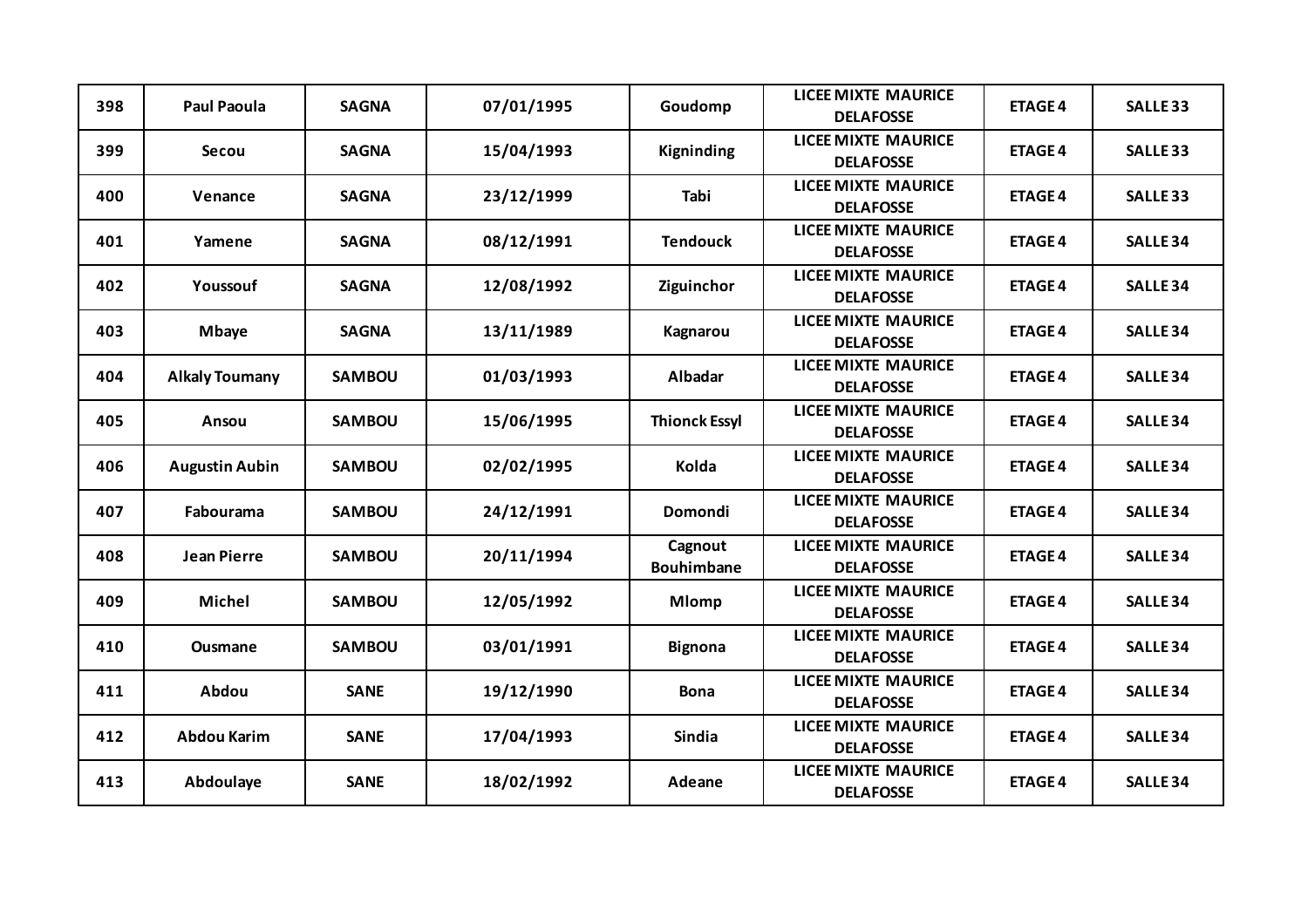| 414 | Abdoulaye         | <b>SANE</b> | 11/11/1994 | Marsassoum                       | <b>LICEE MIXTE MAURICE</b><br><b>DELAFOSSE</b> | <b>ETAGE 4</b> | <b>SALLE 34</b> |
|-----|-------------------|-------------|------------|----------------------------------|------------------------------------------------|----------------|-----------------|
| 415 | Ablaye            | <b>SANE</b> | 20/02/1991 | <b>Diegoune</b>                  | <b>LICEE MIXTE MAURICE</b><br><b>DELAFOSSE</b> | <b>ETAGE 4</b> | <b>SALLE 34</b> |
| 416 | Adama             | <b>SANE</b> | 02/01/1995 | Coubanao                         | <b>LICEE MIXTE MAURICE</b><br><b>DELAFOSSE</b> | <b>ETAGE 4</b> | <b>SALLE 34</b> |
| 417 | Alassane          | <b>SANE</b> | 03/02/1992 | <b>Boulandor</b>                 | <b>LICEE MIXTE MAURICE</b><br><b>DELAFOSSE</b> | <b>ETAGE 4</b> | <b>SALLE 34</b> |
| 418 | Alassane          | <b>SANE</b> | 13/05/1992 | <b>Tendouck</b>                  | <b>LICEE MIXTE MAURICE</b><br><b>DELAFOSSE</b> | <b>ETAGE 4</b> | <b>SALLE 34</b> |
| 419 | <b>Baba</b>       | <b>SANE</b> | 04/06/1994 | <b>Sindian</b>                   | <b>LICEE MIXTE MAURICE</b><br><b>DELAFOSSE</b> | <b>ETAGE 4</b> | <b>SALLE 34</b> |
| 420 | <b>Baba Vieux</b> | <b>SANE</b> | 31/12/1993 | Diamagueune<br><b>Sicap Mbao</b> | <b>LICEE MIXTE MAURICE</b><br><b>DELAFOSSE</b> | <b>ETAGE 4</b> | <b>SALLE 34</b> |
| 422 | <b>Boubacar</b>   | <b>SANE</b> | 06/07/1992 | Salabeno                         | <b>LICEE MIXTE MAURICE</b><br><b>DELAFOSSE</b> | <b>ETAGE 4</b> | <b>SALLE 34</b> |
| 421 | <b>Birahim</b>    | <b>SANE</b> | 04/02/1992 | <b>Bagaya</b>                    | <b>LICEE MIXTE MAURICE</b><br><b>DELAFOSSE</b> | <b>ETAGE 4</b> | <b>SALLE 34</b> |
| 423 | <b>Djibril</b>    | <b>SANE</b> | 13/03/1991 | <b>Bouto</b>                     | <b>LICEE MIXTE MAURICE</b><br><b>DELAFOSSE</b> | <b>ETAGE 4</b> | <b>SALLE 34</b> |
| 424 | Fansou            | <b>SANE</b> | 14/05/1992 | Coubalan                         | <b>LICEE MIXTE MAURICE</b><br><b>DELAFOSSE</b> | <b>ETAGE 4</b> | <b>SALLE 34</b> |
| 425 | FodE              | <b>SANE</b> | 24/04/1993 | Kolda                            | <b>LICEE MIXTE MAURICE</b><br><b>DELAFOSSE</b> | <b>ETAGE 4</b> | <b>SALLE 34</b> |
| 426 | Ibou              | <b>SANE</b> | 21/10/1994 | <b>Diegoune</b>                  | <b>LICEE MIXTE MAURICE</b><br><b>DELAFOSSE</b> | <b>ETAGE 4</b> | <b>SALLE 35</b> |
| 427 | Ibrahima          | <b>SANE</b> | 13/04/1993 | Ndieba                           | <b>LICEE MIXTE MAURICE</b><br><b>DELAFOSSE</b> | <b>ETAGE 4</b> | <b>SALLE 35</b> |
| 428 | Lamine            | <b>SANE</b> | 03/02/1993 | <b>Tenghori</b>                  | <b>LICEE MIXTE MAURICE</b><br><b>DELAFOSSE</b> | <b>ETAGE 4</b> | <b>SALLE 35</b> |
| 431 | <b>Malang</b>     | <b>SANE</b> | 24/03/1991 | Mayor                            | <b>LICEE MIXTE MAURICE</b><br><b>DELAFOSSE</b> | <b>ETAGE 4</b> | <b>SALLE 35</b> |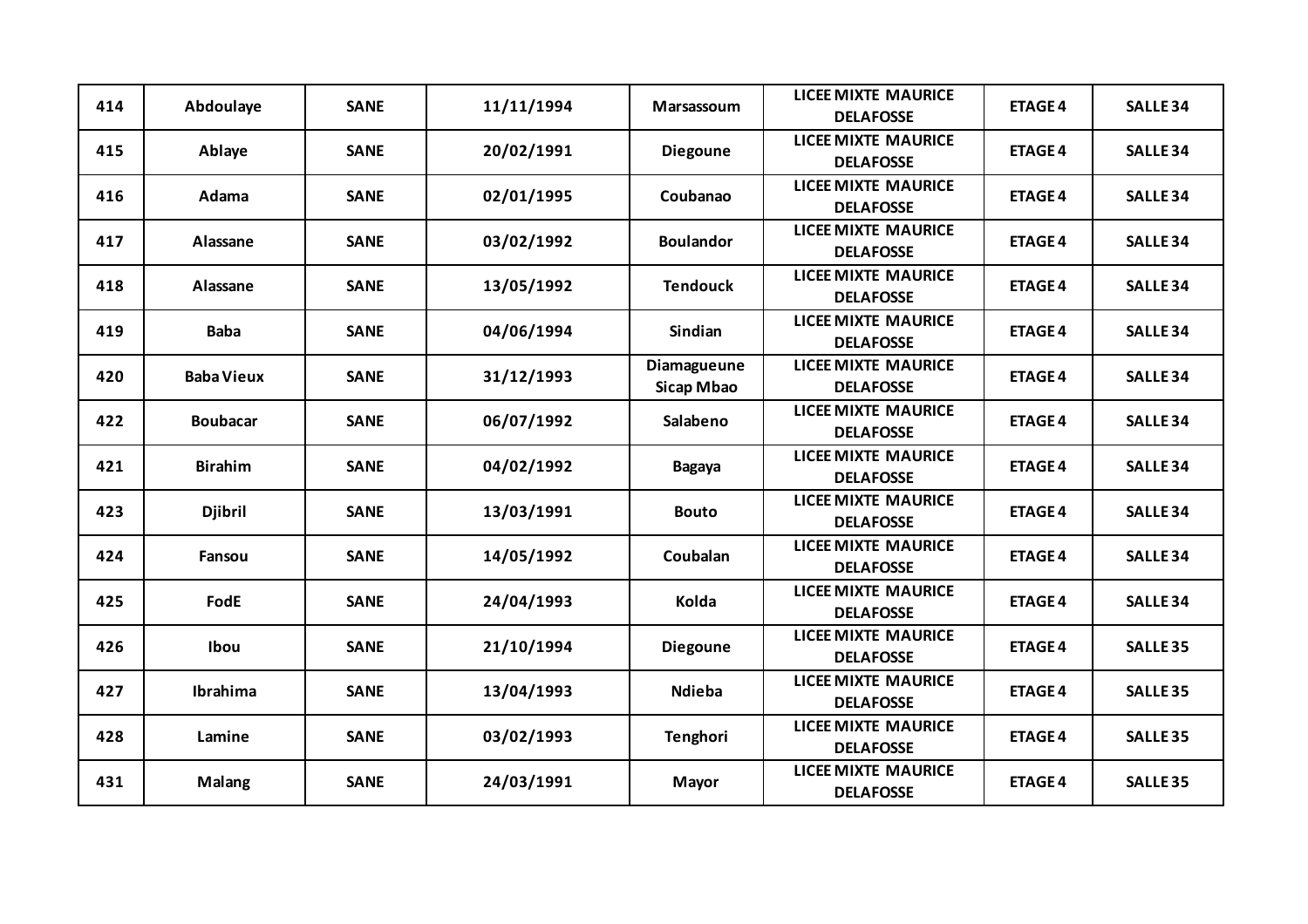| 430 | <b>Malang</b>                            | <b>SANE</b> | 31/12/1992 | <b>LEona Thiaroye</b> | <b>LICEE MIXTE MAURICE</b><br><b>DELAFOSSE</b> | <b>ETAGE 4</b> | <b>SALLE 35</b> |
|-----|------------------------------------------|-------------|------------|-----------------------|------------------------------------------------|----------------|-----------------|
| 429 | <b>Malang</b>                            | <b>SANE</b> | 01/05/1994 | <b>Dabo</b>           | <b>LICEE MIXTE MAURICE</b><br><b>DELAFOSSE</b> | <b>ETAGE 4</b> | <b>SALLE 35</b> |
| 433 | <b>Mamadou</b>                           | <b>SANE</b> | 18/03/1992 | <b>Kartiack</b>       | <b>LICEE MIXTE MAURICE</b><br><b>DELAFOSSE</b> | <b>ETAGE 4</b> | <b>SALLE 35</b> |
| 432 | Mamadou                                  | <b>SANE</b> | 17/01/1994 | Sindian               | <b>LICEE MIXTE MAURICE</b><br><b>DELAFOSSE</b> | <b>ETAGE 4</b> | <b>SALLE 35</b> |
| 434 | <b>Mamadou Fode</b>                      | <b>SANE</b> | 03/01/1995 | <b>Djiwa</b>          | <b>LICEE MIXTE MAURICE</b><br><b>DELAFOSSE</b> | <b>ETAGE 4</b> | <b>SALLE 35</b> |
| 435 | <b>Mamadou Lamine</b>                    | <b>SANE</b> | 17/08/1994 | Mandegane             | <b>LICEE MIXTE MAURICE</b><br><b>DELAFOSSE</b> | <b>ETAGE 4</b> | <b>SALLE 35</b> |
| 436 | <b>Mamadou Lamine</b>                    | <b>SANE</b> | 07/03/1995 | <b>Balingor</b>       | <b>LICEE MIXTE MAURICE</b><br><b>DELAFOSSE</b> | <b>ETAGE 4</b> | <b>SALLE 35</b> |
| 437 | <b>Mame Diarra</b>                       | <b>SANE</b> | 02/01/1992 | Ziguinchor            | <b>LICEE MIXTE MAURICE</b><br><b>DELAFOSSE</b> | <b>ETAGE 4</b> | <b>SALLE 35</b> |
| 438 | <b>Moussa</b>                            | <b>SANE</b> | 12/10/1993 | Diango                | <b>LICEE MIXTE MAURICE</b><br><b>DELAFOSSE</b> | <b>ETAGE 4</b> | <b>SALLE 35</b> |
| 439 | <b>Moussa</b>                            | <b>SANE</b> | 15/10/1993 | Sedhiou               | <b>LICEE MIXTE MAURICE</b><br><b>DELAFOSSE</b> | <b>ETAGE 4</b> | <b>SALLE 35</b> |
| 440 | <b>Ndeye Fatou</b>                       | <b>SANE</b> | 22/06/1993 | <b>Ouniock</b>        | <b>LICEE MIXTE MAURICE</b><br><b>DELAFOSSE</b> | <b>ETAGE 4</b> | <b>SALLE 35</b> |
| 441 | <b>Nouha</b>                             | <b>SANE</b> | 22/02/1993 | <b>Bignona</b>        | <b>LICEE MIXTE MAURICE</b><br><b>DELAFOSSE</b> | <b>ETAGE 4</b> | <b>SALLE 35</b> |
| 442 | <b>OUSMANE</b>                           | <b>SANE</b> | 10/02/1991 | <b>MANGOULE</b>       | <b>LICEE MIXTE MAURICE</b><br><b>DELAFOSSE</b> | <b>ETAGE 4</b> | <b>SALLE 35</b> |
| 443 | <b>Ousmane Bilany</b><br><b>Balingho</b> | <b>SANE</b> | 13/10/1992 | <b>Bignona</b>        | <b>LICEE MIXTE MAURICE</b><br><b>DELAFOSSE</b> | <b>ETAGE 4</b> | <b>SALLE 35</b> |
| 444 | <b>Serigne</b>                           | <b>SANE</b> | 20/02/1995 | Sindian               | <b>LICEE MIXTE MAURICE</b><br><b>DELAFOSSE</b> | <b>ETAGE 4</b> | <b>SALLE 35</b> |
| 445 | <b>Sissao</b>                            | <b>SANE</b> | 14/12/1994 | Ndieba                | <b>LICEE MIXTE MAURICE</b><br><b>DELAFOSSE</b> | <b>ETAGE 4</b> | <b>SALLE 35</b> |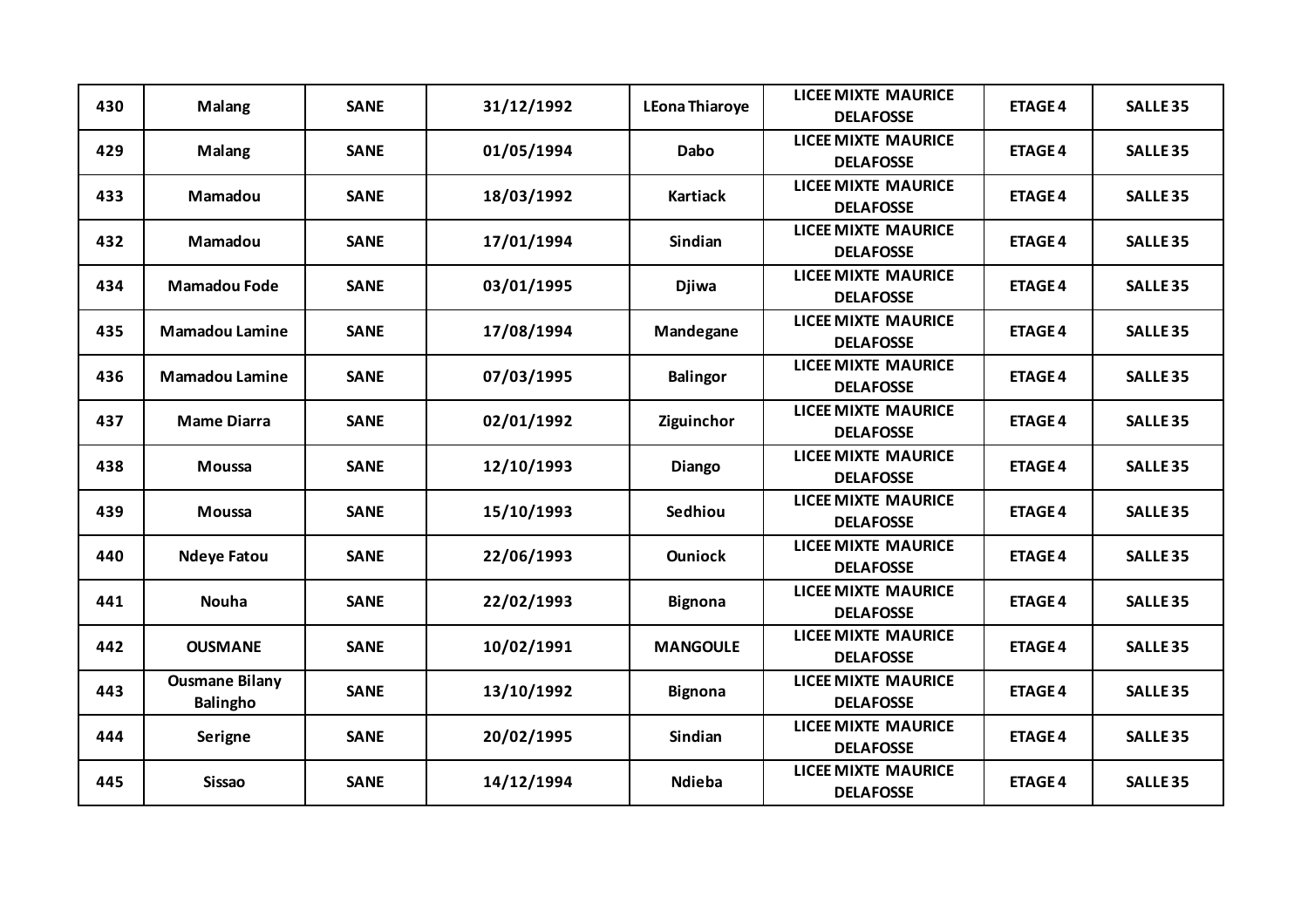| 446 | Youssouph                        | <b>SANE</b>     | 15/06/1992 | <b>Bignona</b>                   | <b>LICEE MIXTE MAURICE</b><br><b>DELAFOSSE</b> | <b>ETAGE 4</b> | <b>SALLE 35</b> |
|-----|----------------------------------|-----------------|------------|----------------------------------|------------------------------------------------|----------------|-----------------|
| 447 | <b>Bakary</b>                    | <b>SANKHARE</b> | 16/02/1994 | <b>Keur Nama</b>                 | <b>LICEE MIXTE MAURICE</b><br><b>DELAFOSSE</b> | <b>ETAGE 4</b> | <b>SALLE 35</b> |
| 448 | <b>Oscar</b>                     | <b>SANTOS</b>   | 28/07/1993 | <b>KOLDA</b>                     | <b>LICEE MIXTE MAURICE</b><br><b>DELAFOSSE</b> | <b>ETAGE 4</b> | <b>SALLE 35</b> |
| 449 | Aminata                          | <b>SARR</b>     | 30/03/1992 | Passy                            | <b>LICEE MIXTE MAURICE</b><br><b>DELAFOSSE</b> | <b>ETAGE 4</b> | <b>SALLE 35</b> |
| 450 | <b>Boubacar</b>                  | <b>SARR</b>     | 10/04/1991 | Faoye                            | <b>LICEE MIXTE MAURICE</b><br><b>DELAFOSSE</b> | <b>ETAGE 4</b> | <b>SALLE 35</b> |
| 451 | Ibrahima                         | <b>SARR</b>     | 09/08/1991 | Diamniadio                       | <b>LICEE MIXTE MAURICE</b><br><b>DELAFOSSE</b> | <b>ETAGE 4</b> | <b>SALLE 36</b> |
| 452 | <b>Mamadou Diaboula</b>          | <b>SARR</b>     | 27/12/1994 | Foudiougne                       | <b>LICEE MIXTE MAURICE</b><br><b>DELAFOSSE</b> | <b>ETAGE 4</b> | <b>SALLE 36</b> |
| 453 | <b>Ousmane</b>                   | <b>SARR</b>     | 07/12/1993 | Soum                             | <b>LICEE MIXTE MAURICE</b><br><b>DELAFOSSE</b> | <b>ETAGE 4</b> | <b>SALLE 36</b> |
| 454 | Seyni                            | <b>SARR</b>     | 20/11/1993 | Pakala                           | <b>LICEE MIXTE MAURICE</b><br><b>DELAFOSSE</b> | <b>ETAGE 4</b> | <b>SALLE 36</b> |
| 455 | Assane                           | <b>SECK</b>     | 28/03/1991 | <b>Sibassor</b>                  | <b>LICEE MIXTE MAURICE</b><br><b>DELAFOSSE</b> | <b>ETAGE 4</b> | <b>SALLE 36</b> |
| 456 | <b>MAMADOU</b><br><b>MANSOUR</b> | <b>SECK</b>     | 01/10/1993 | <b>BIGNONA</b>                   | <b>LICEE MIXTE MAURICE</b><br><b>DELAFOSSE</b> | <b>ETAGE 4</b> | <b>SALLE 36</b> |
| 457 | <b>Tuabou</b>                    | <b>SECK</b>     | 09/01/1992 | Goudiri                          | <b>LICEE MIXTE MAURICE</b><br><b>DELAFOSSE</b> | <b>ETAGE 4</b> | <b>SALLE 36</b> |
| 458 | Cheikh                           | <b>SENE</b>     | 15/03/1993 | Sakha                            | <b>LICEE MIXTE MAURICE</b><br><b>DELAFOSSE</b> | <b>ETAGE 4</b> | <b>SALLE 36</b> |
| 459 | Cheikh                           | <b>SENE</b>     | 09/06/1993 | <b>Baback SErEres</b>            | <b>LICEE MIXTE MAURICE</b><br><b>DELAFOSSE</b> | <b>ETAGE 4</b> | <b>SALLE 36</b> |
| 460 | <b>GUEIDJ</b>                    | <b>SENE</b>     | 25/02/1995 | <b>KEUR NDENE</b><br><b>NDAO</b> | <b>LICEE MIXTE MAURICE</b><br><b>DELAFOSSE</b> | <b>ETAGE 4</b> | <b>SALLE 36</b> |
| 461 | Jean                             | <b>SENGHOR</b>  | 10/03/1995 | <b>Doudame</b>                   | <b>LICEE MIXTE MAURICE</b><br><b>DELAFOSSE</b> | <b>ETAGE 4</b> | <b>SALLE 36</b> |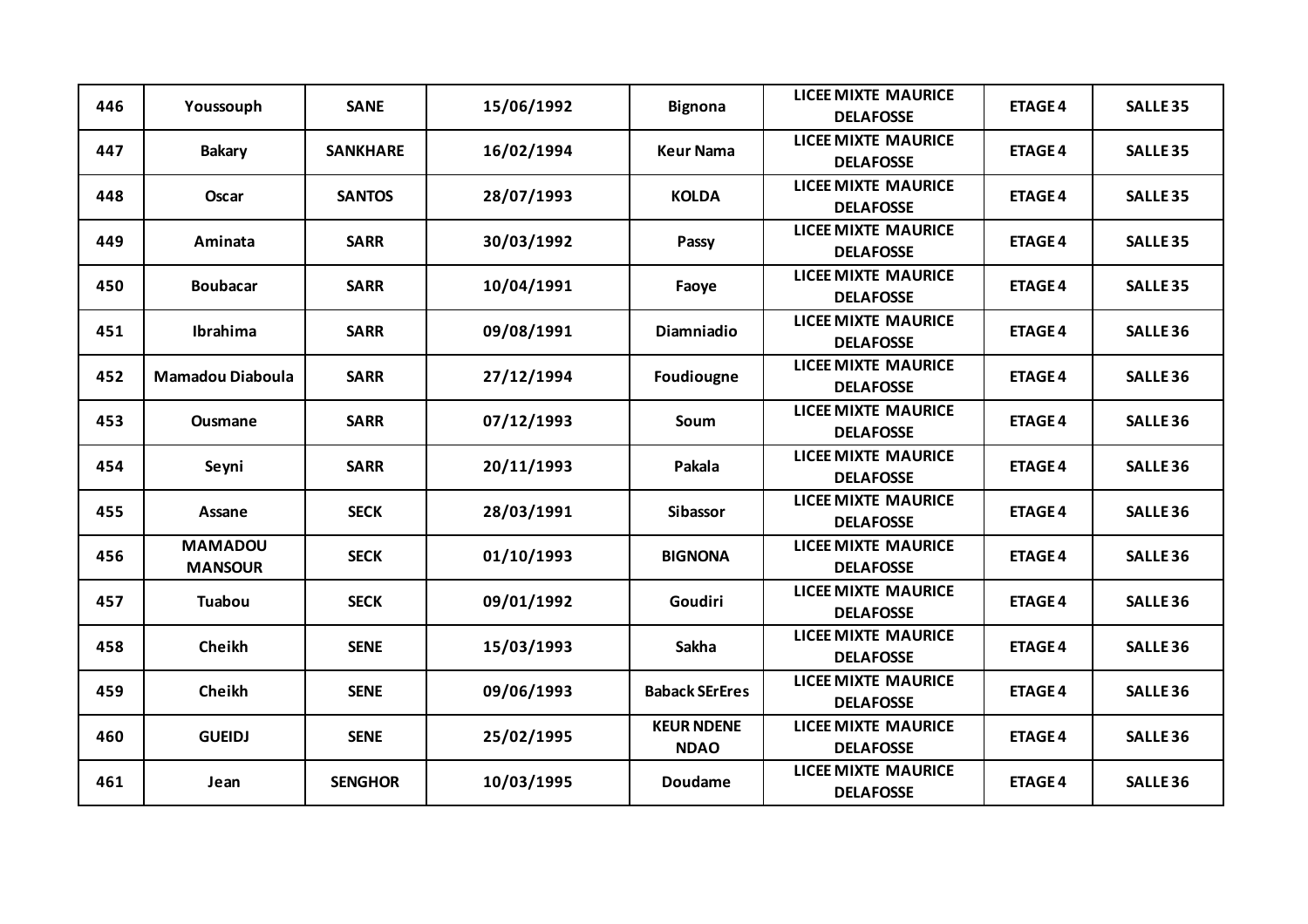| 462 | Ndiogou                | <b>SENGHOR</b> | 10/08/1992 | <b>Mbour</b>        | <b>LICEE MIXTE MAURICE</b><br><b>DELAFOSSE</b> | <b>ETAGE 4</b> | <b>SALLE 36</b> |
|-----|------------------------|----------------|------------|---------------------|------------------------------------------------|----------------|-----------------|
| 463 | <b>Cheikh Omar</b>     | <b>SEYDI</b>   | 09/08/1993 | <b>Kaolack</b>      | <b>LICEE MIXTE MAURICE</b><br><b>DELAFOSSE</b> | <b>ETAGE 4</b> | <b>SALLE 36</b> |
| 464 | El Hadji               | <b>SEYDI</b>   | 03/02/1990 | Goudoup             | <b>LICEE MIXTE MAURICE</b><br><b>DELAFOSSE</b> | <b>ETAGE 4</b> | <b>SALLE 36</b> |
| 465 | Seckou Oumar           | <b>SEYDI</b>   | 25/01/1994 | Kolda               | <b>LICEE MIXTE MAURICE</b><br><b>DELAFOSSE</b> | <b>ETAGE 4</b> | <b>SALLE 36</b> |
| 466 | <b>Cheikh Mor</b>      | <b>SEYE</b>    | 11/07/1990 | <b>Kaolack</b>      | <b>LICEE MIXTE MAURICE</b><br><b>DELAFOSSE</b> | <b>ETAGE 4</b> | <b>SALLE 36</b> |
| 467 | <b>Kaoussou</b>        | <b>SIDIBE</b>  | 23/10/1993 | <b>Badiary</b>      | <b>LICEE MIXTE MAURICE</b><br><b>DELAFOSSE</b> | <b>ETAGE 4</b> | <b>SALLE 36</b> |
| 468 | Ansoumana              | <b>SONKO</b>   | 06/06/1993 | Kagnabon            | <b>LICEE MIXTE MAURICE</b><br><b>DELAFOSSE</b> | <b>ETAGE 4</b> | <b>SALLE 36</b> |
| 469 | <b>Cheikhe Sadibou</b> | <b>SONKO</b>   | 05/03/1991 | Goudomp             | <b>LICEE MIXTE MAURICE</b><br><b>DELAFOSSE</b> | <b>ETAGE 4</b> | <b>SALLE 36</b> |
| 470 | <b>Malang</b>          | <b>SONKO</b>   | 03/03/1991 | Sedhiou             | <b>LICEE MIXTE MAURICE</b><br><b>DELAFOSSE</b> | <b>ETAGE 4</b> | <b>SALLE 36</b> |
| 471 | Mamadou                | <b>SONKO</b>   | 20/01/1992 | <b>AdEane</b>       | <b>LICEE MIXTE MAURICE</b><br><b>DELAFOSSE</b> | <b>ETAGE 4</b> | <b>SALLE 36</b> |
| 472 | Mamadou                | <b>SONKO</b>   | 19/03/1993 | <b>Bignona</b>      | <b>LICEE MIXTE MAURICE</b><br><b>DELAFOSSE</b> | <b>ETAGE 4</b> | <b>SALLE 36</b> |
| 473 | Omar                   | <b>SONKO</b>   | 10/04/1994 | <b>Ebinkine</b>     | <b>LICEE MIXTE MAURICE</b><br><b>DELAFOSSE</b> | <b>ETAGE 4</b> | <b>SALLE 36</b> |
| 474 | <b>Ousmane</b>         | <b>SONKO</b>   | 12/12/1992 | <b>Djilonguia</b>   | <b>LICEE MIXTE MAURICE</b><br><b>DELAFOSSE</b> | <b>ETAGE 4</b> | <b>SALLE 36</b> |
| 475 | <b>Pape Malamine</b>   | <b>SONKO</b>   | 25/03/1992 | <b>Aloute Diola</b> | <b>LICEE MIXTE MAURICE</b><br><b>DELAFOSSE</b> | <b>ETAGE 4</b> | <b>SALLE 36</b> |
| 476 | Yaya                   | <b>SONKO</b>   | 13/03/1990 | Kagnobon            | <b>LICEE MIXTE MAURICE</b><br><b>DELAFOSSE</b> | <b>ETAGE 4</b> | <b>SALLE 37</b> |
| 477 | <b>Boubacar</b>        | <b>SYLLA</b>   | 06/03/1993 | <b>Oudoucar</b>     | <b>LICEE MIXTE MAURICE</b><br><b>DELAFOSSE</b> | <b>ETAGE 4</b> | <b>SALLE 37</b> |